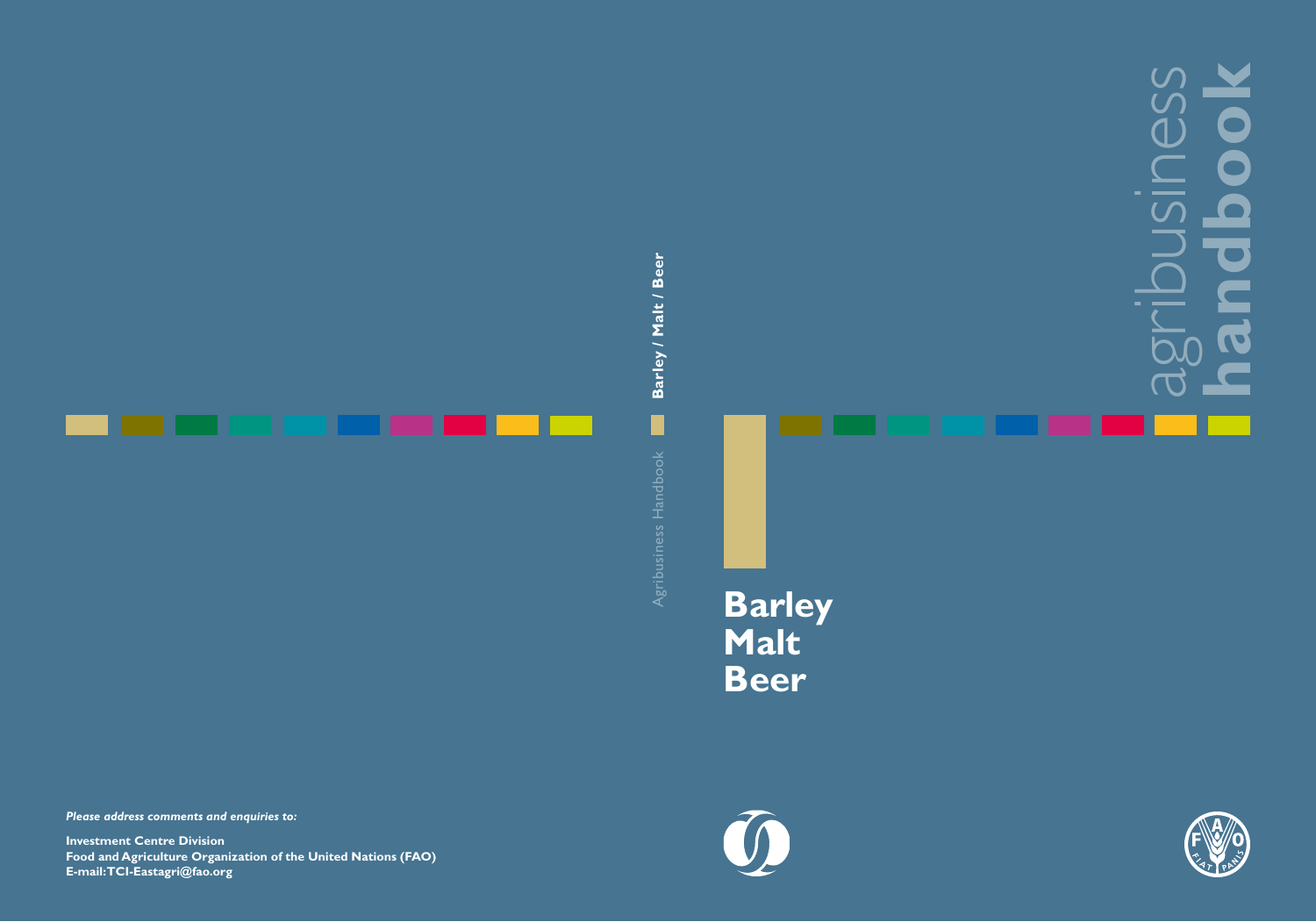# agribusiness **handbook**O C

**Barley Malt Beer**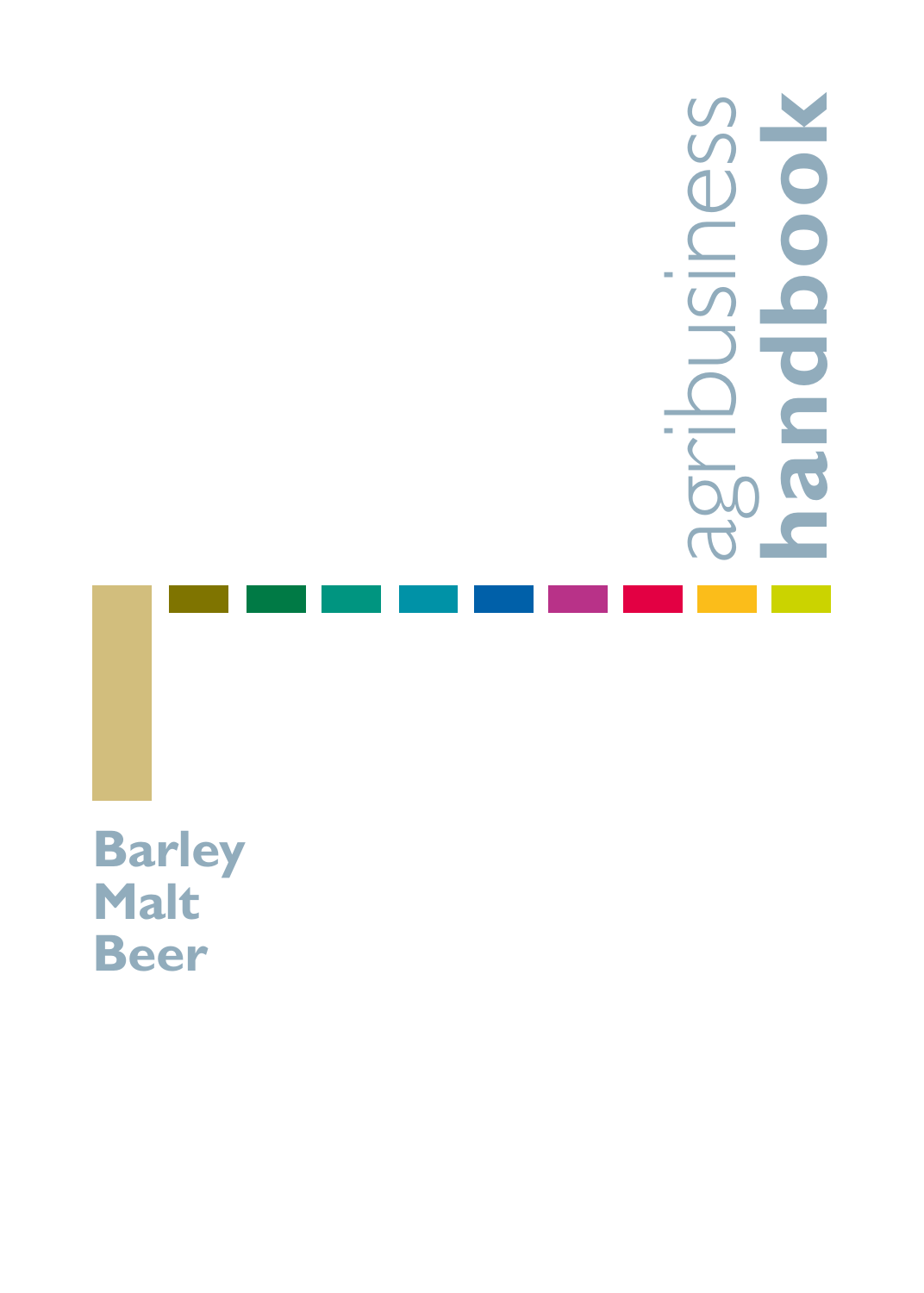This handbook is part of a series of agribusiness manuals prepared by the FAO Investment Centre Division, in collaboration with FAO's Rural Infrastructure and Agro-Industries Division. It was prepared for the EBRD Agribusiness team, under the FAO/EBRD programme of cooperation. The production of the manuals was financed by FAO and by the EBRD multidonor Early Transition Countries Fund and the Western Balkans Fund. The purpose of this handbook is to help agribusiness bankers and potential investors in the Early Transition countries (ETCs) and the Western Balkan countries (WBCs) to acquire basic knowledge about the beer sector and to become acquainted with recent economic trends in the sector around the world, with a special focus on the ETCs and the WBCs. This volume was prepared by Inna Punda, FAO Agribusiness Expert, and reviewed by Dmitry Prikhodko, Economist, FAO Investment Centre Division, as well as by members of the EBRD Agribusiness team. Electronic copies can be downloaded from www.eastagri.org, where a database of agribusiness companies, including breweries in the ETCs and the WBCs, is also available. Please send comments and suggestions for a future edition of the manual to TCI-Eastagri@fao.org.

The designations employed and the presentation of material in this information product do not imply the expression of any opinion whatsoever on the part of the Food and Agriculture Organization of the United Nations (FAO) concerning the legal or development status of any country, territory, city or area or of its authorities, or concerning the delimitation of its frontiers or boundaries. The mention of specific companies or products of manufacturers, whether or not these have been patented, does not imply that these have been endorsed or recommended by FAO in preference to others of a similar nature that are not mentioned. The views expressed in this information product are those of the author(s) and do not necessarily reflect the views of FAO.

All rights reserved. Reproduction and dissemination of material in this information product for educational or other non-commercial purposes are authorized without any prior written permission from the copyright holders provided the source is fully acknowledged. Reproduction of material in this information product for resale or other commercial purposes is prohibited without written permission of the copyright holders. Applications for such permission should be addressed to:

**Director** Investment Centre Division FAO Viale delle Terme di Caracalla, 00153 Rome, Italy or by e-mail to: TCI-Eastagri@fao.org

© FAO 2009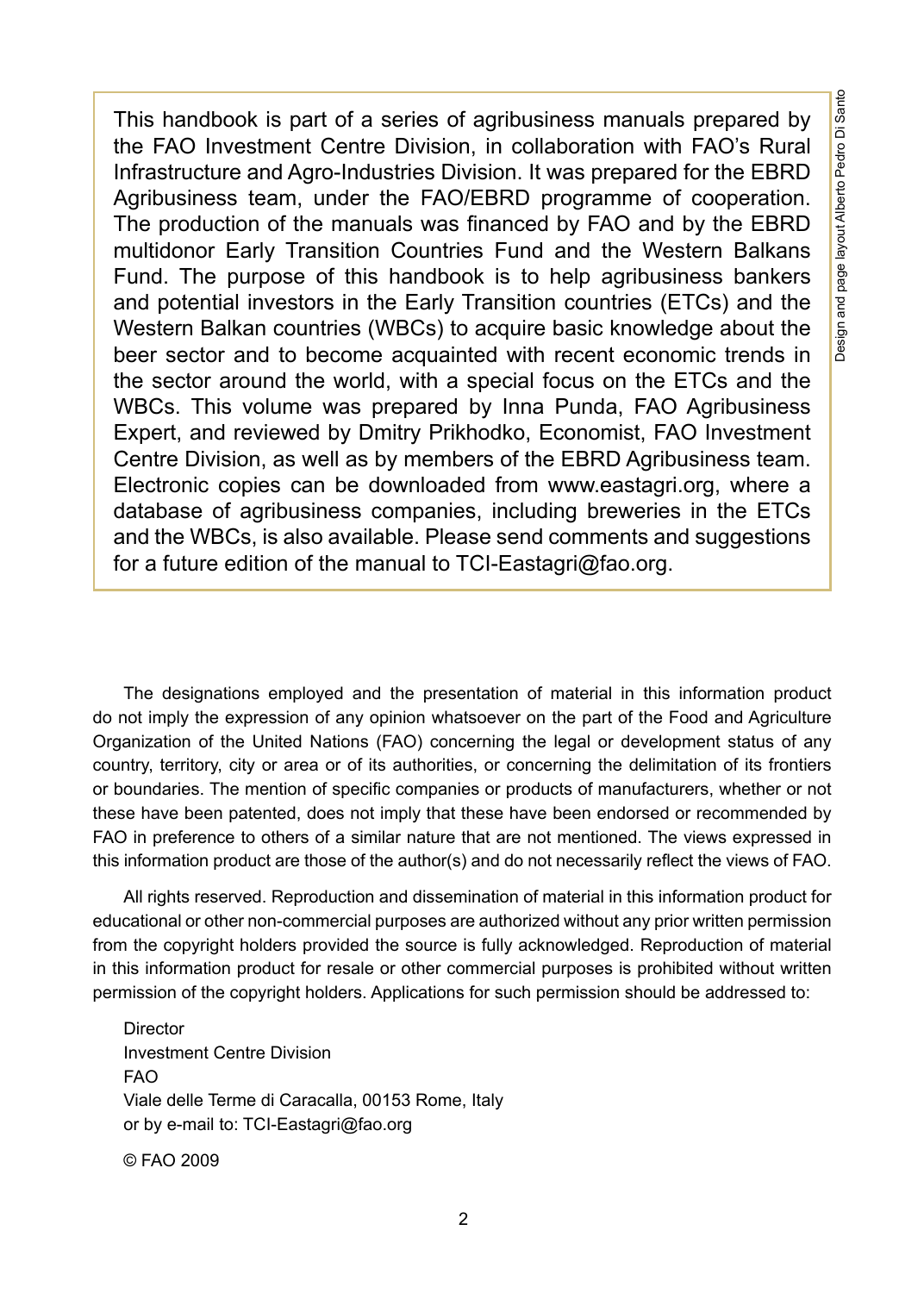# **TABLE OF CONTENTS**

| <b>INTRODUCTION</b>                                                                                                                                                                                                                                                                      | 5                                                   |
|------------------------------------------------------------------------------------------------------------------------------------------------------------------------------------------------------------------------------------------------------------------------------------------|-----------------------------------------------------|
| <b>I.BARLEY</b><br><b>1.1 Production of barley</b><br>1.2 World production and main suppliers of barley<br>1.3<br>Sale price of barley<br>$\mathsf{I}$ .4<br><b>Barley trade</b><br>1.5<br><b>Current trends: malting barley has a new competitor for acreage</b>                        | 7<br>7<br>9<br>12<br>$\overline{13}$<br>15          |
| 2. MALT                                                                                                                                                                                                                                                                                  | 17                                                  |
| 2.1<br><b>Processing barley into malt</b><br>2.2<br>World production and main suppliers of malt<br>2.3<br>Sale price of malt<br>2.4<br><b>Malt trade</b><br>2.5<br><b>Global growth in malt demand</b><br>2.6<br><b>Reaching conclusions</b><br><b>Other relevant information</b><br>2.7 | $\overline{17}$<br>19<br>22<br>23<br>24<br>25<br>25 |
| 3. BEER                                                                                                                                                                                                                                                                                  | 27                                                  |
| 3.1<br><b>Brewing process</b><br>3.2<br><b>World production of beer</b><br>3.3 Beer trade<br>3.4 Consumption<br>3.5<br><b>Other relevant information</b>                                                                                                                                 | 27<br>29<br>3 <sub>1</sub><br>32<br>33              |
| 4. THE MALTING AND BEER INDUSTRIES IN THE WESTERN<br><b>BALKAN COUNTRIES (WBCs) AND THE EARLY TRANSITION</b><br><b>COUNTRIES (ETCs)</b>                                                                                                                                                  | 35                                                  |
| 4.1 The supply of raw materials: the Achilles' heel<br>of the local beer industry<br>4.2                                                                                                                                                                                                 | 35                                                  |
| Development of the local beer industry:<br>a driving force for maltsters<br>4.3<br>The EBRD experience in the WBCs and the ETCs                                                                                                                                                          | 44<br>62                                            |
| <b>5. FURTHER READING AND INFORMATION</b>                                                                                                                                                                                                                                                | 65                                                  |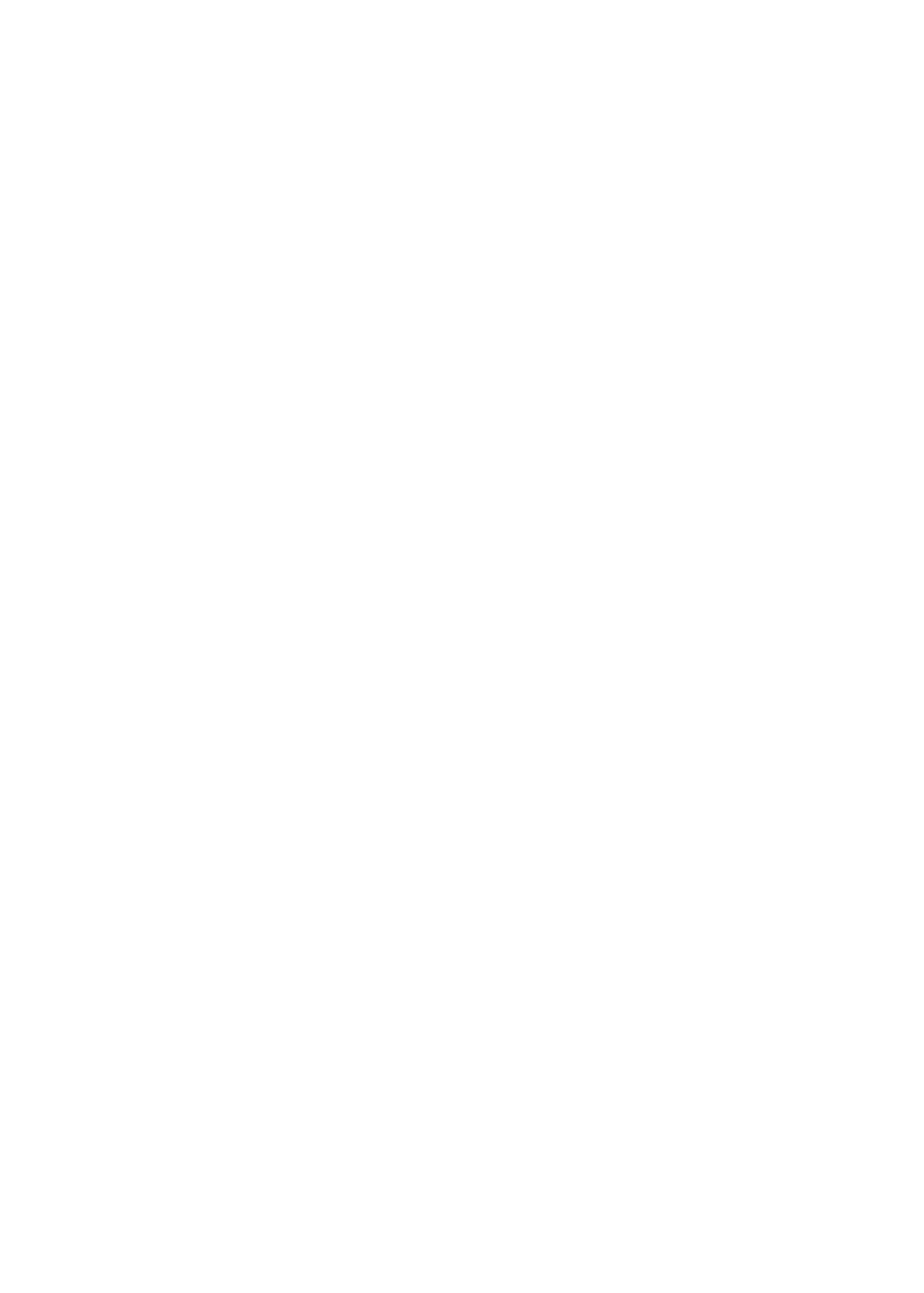# **Introduction**

Beer is an ancient beverage. Clay tablets describing the beer brewing process and dating back more than 5,000 years have been found in Mesopotamia. According to these tablets, Sumerians used to prepare "beer bread" out of germinated barley seeds. By crumbling this bread into water, they obtained a liquid called "sikaru", which was finally boiled and mixed with a few herbs, resulting in a drink free of harmful bacteria.

Over time, different types of starchy plants have been used for brewing, including maize (in South America), soy (in India and Persia), millet and sorghum (in Africa) and rice (in the Far East). Nowadays, beer production using barley malt is the most common brewing process worldwide.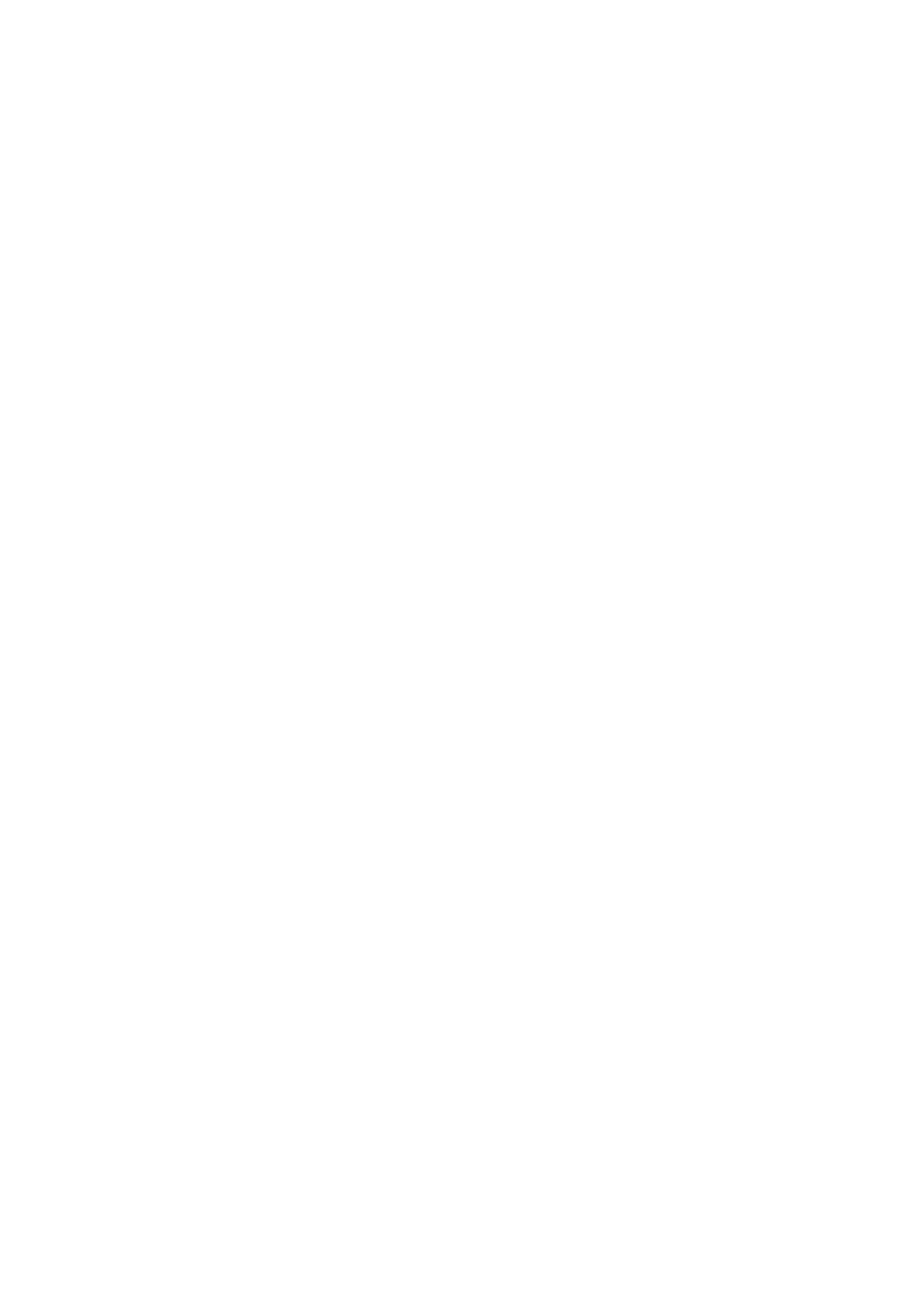# **1.1 Production of barley**

#### **1.1.1 Key production parameters**

Barley is a short-season, early maturing crop that is among the most highly adapted grains and can grow in climates ranging from subarctic to subtropical areas. The main risk factors for winter varieties are freezing winter temperatures and over-heating during grain maturation. A temperate climate is ideal for barley. Barley adapts to a wide variety of soils and is, for example, less sensitive than wheat to dryness or poor land.

The planting period runs from mid-September to October for winter barley, while spring barley is generally planted in March to April. Crop density at the time of planting varies from 180 to 200/m², depending on prevailing farming practices and intended use of the crop. The growing season depends a lot on the variety and time of planting. Winter varieties complete their development cycle with a cumulative temperature of 1,900–2,000 °C, while spring varieties need only 1,500–1,700 °C. Harvesting usually takes place from the end of June to mid-July for winter barley and in August for spring barley.

According to FAOSTAT, worldwide yields averaged 2.4 tons/ha in 2007 (2.6 and 1.5 tons/ha for the Western Balkan countries (WBCs) and the Early Transition countries (ETCs), respectively). However, depending on climate, variety, technology, and other conditions, barley yields can range from 0.8 to 7.5 tons/ ha. In dry regions, irrigation contributes to increased output.

#### **1.1.2 Different types of barley**

Domesticated barley is classified as either six-row (6R) or two-row (2R), depending on the physical arrangement of the kernels on the plant. Barley is also described as hulled or hull-less depending on the presence of beards or awns covering the kernels.

There are two types of barley: winter (2R or 6R) and spring (2R). The advantage of winter barley is that it can benefit from fall soil moisture, which ensures higher yields as compared with spring barley. 2R barley has a lower protein content than 6R barley and is therefore more suitable for malt production. High protein barley is best suited for animal feed.

Traditionally, spring malting barley was produced in regions with moderate temperatures and adequate rainfall throughout the growing season (650 mm per year). Winter malting barley was mostly grown in the milder arid and semiarid regions of Europe. Due to its higher yield potential, winter malting barley is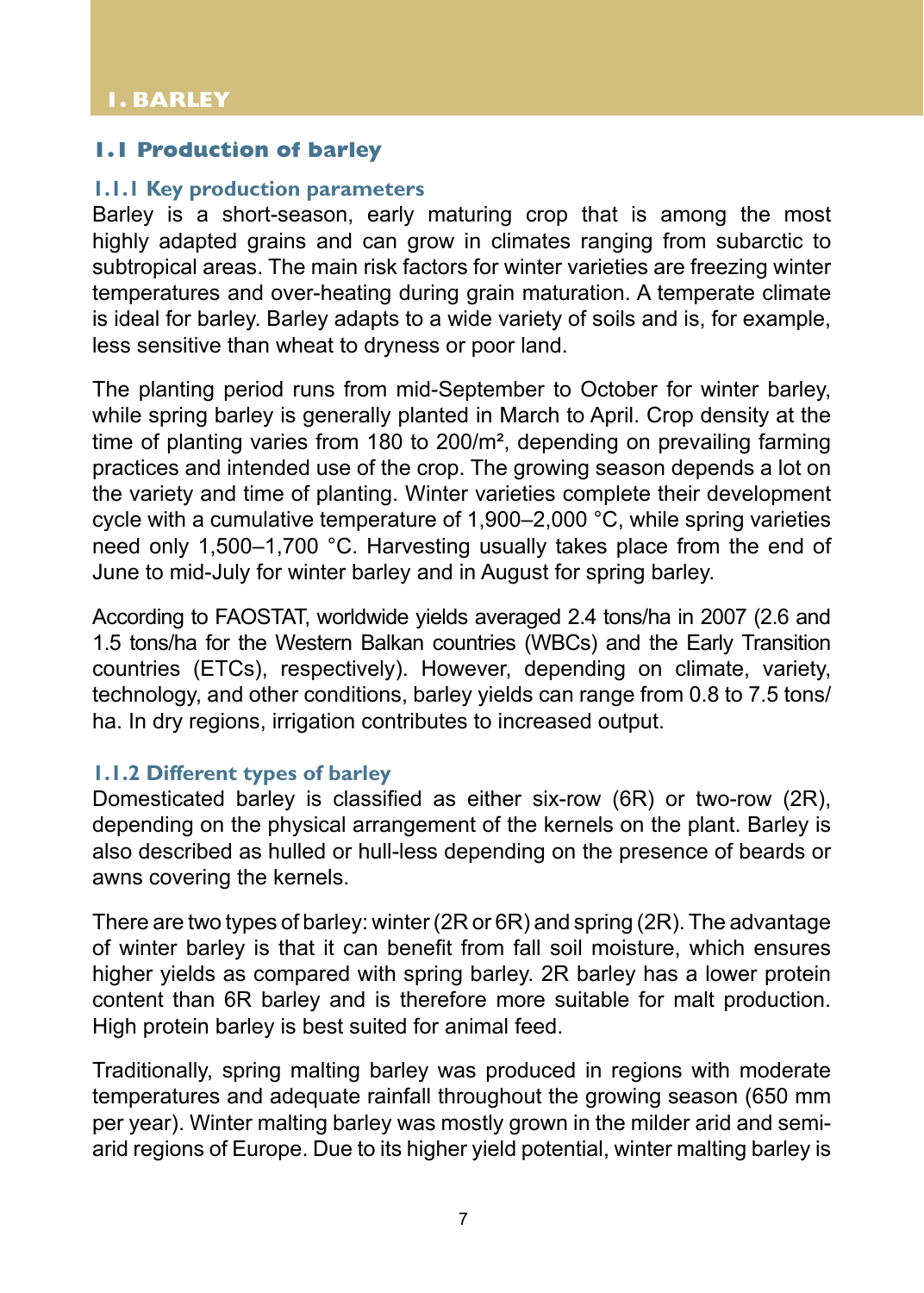now increasing in acreage in traditional spring barley regions. New varieties of winter malting barley could provide brewers with better quality, namely higher fine extract content, better malt modification, and lower malt protein content.

Barley is used commercially for animal feed, malt production (barley is one of the most important ingredients in beer production), and for human consumption. Each of these uses is best met with specific barley varieties. The main use of barley is fodder for livestock. Only 13% of the barley produced worldwide is processed into malt.

# **1.1.3 Malting barley specific parameters**

Malt barley is one of the principal ingredients in the manufacture of beer. Brewers can either purchase malt barley to manufacture malt themselves or purchase malt from malting companies. In either case, malting quality barley must meet the special quality specifications shown below. Accepted malting barley varieties must allow malt production within parameters that meet brewers' specifications. The malting characteristics of barley also depend on growing conditions, harvesting conditions, and storage.

To be used in the brewing industry, barley must fulfill the following main criteria:

- high germination capacity
- $\blacksquare$  purity (in the variety)
- graded grain
- low protein content

The detailed specifications<sup>1</sup> of these requirements are:

- Germination %: min. 97% after 3 days
- Germination index: min. 6.0
- Water content: 12.0%, max. 13.0%
- Protein content:  $> 9.0\%$  and  $< 11.5\%$
- Grading: min. 90%, > 2.5 mm.
- B-glucan content: max. 4%
- Micro-organisms below a set level
- Pesticide residues according to national law
- Ochratoxin according to national law
- Aflatoxin according to national law
- Variety purity: min. 99%

The quality specifications for the physical characteristics of malting barley have tightened. This has been driven by the demand of maltsters to address specific quality parameters, as breweries themselves have become more stringent in their requirements.

*<sup>1</sup> Source: Carlsberg Research Centre.*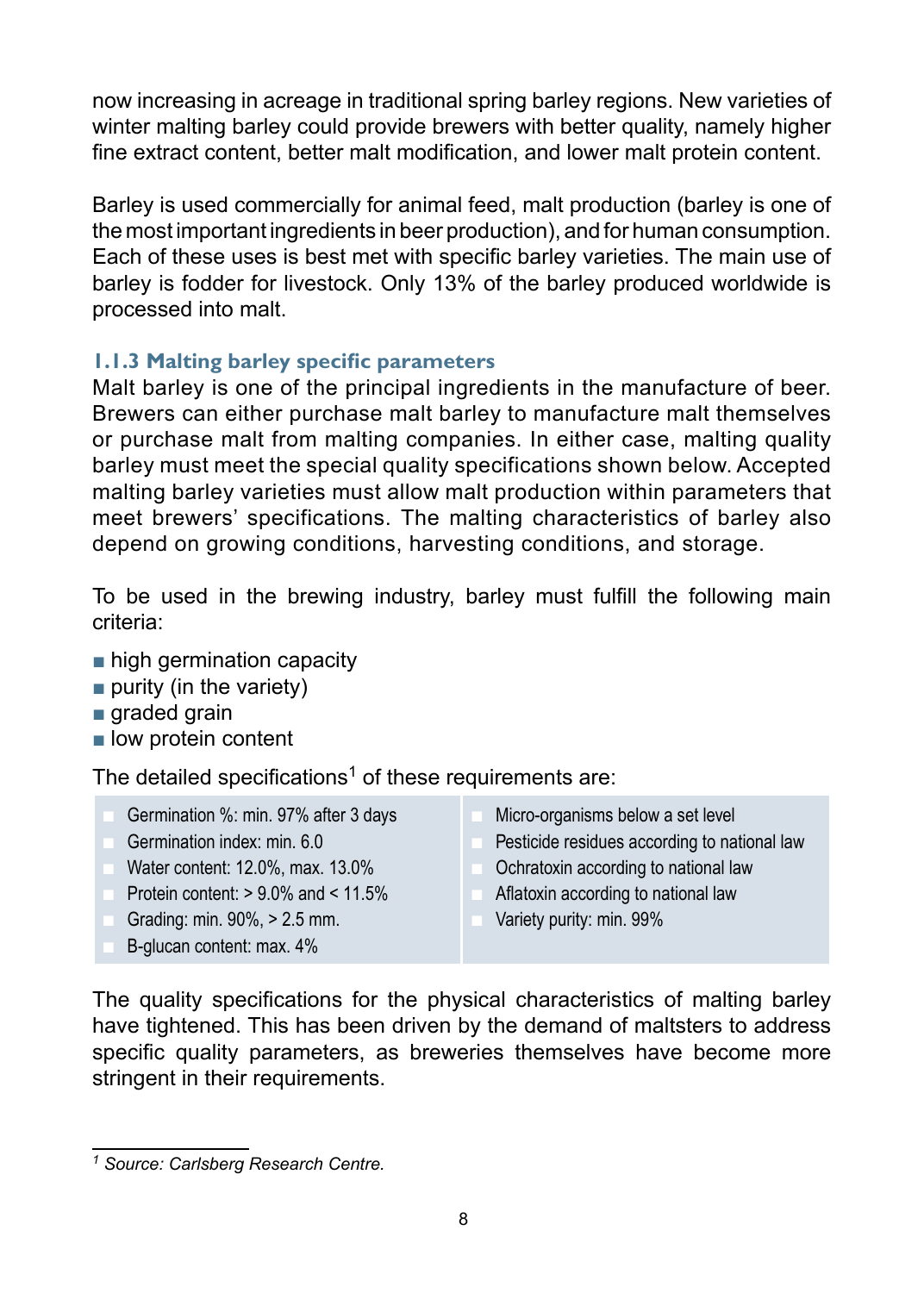Currently, there is increased emphasis towards:

- high malt extract at low modification levels
- high diastatic (enzymatic) power levels
- low malt colour levels
- uniformity of grain size

# **1.1.4 Key production costs and average margins for producers**

For an average yield of 5.25 tons per ha for spring (malting) barley obtained in the United Kingdom in good cropping conditions, with availability of all necessary good quality inputs, the variable costs per hectare are roughly as follows:

| <b>Production Level</b>                                                                                  | Low | Average          | <b>High</b> |
|----------------------------------------------------------------------------------------------------------|-----|------------------|-------------|
| Yield: (tons/ha)                                                                                         | 4.4 | 5.25             | 6.1         |
| Output, per 1 ha, USD <sup>a</sup> /ha                                                                   | 776 | 927              | 1,078       |
| Variable costs, USD<br>Seed<br>Fertilizer<br><b>Sprays</b><br>(Herbicides 54%, fungicides 41%, other 5%) |     | 81<br>108<br>113 |             |
| Total variable costs, USD                                                                                |     | 302              |             |
| Gross margin, usd/ha                                                                                     | 475 | 626              | 777         |

<sup>a</sup> *UK pound sterling converted at the exchange rate of 1.56. Source: Farm Management Pocketbook. John Nix, 09/2007*

In addition to these costs, operating costs for machinery (and its depreciation), fuel, salaries, etc. must be added. The calculation of producers' margin should also account for the income derived from straw, an important by-product, which is often collected after harvesting. Average straw output is approximately 2.75 tons per ha, valued at USD 20–80 per ton, which can increase producers' gross margin by USD 100 per ha on average.

# **1.2 World production and main suppliers of barley**

World barley production reached 136 million tons in 2007, up 3 million tons from the previous year's results. Barley is the second most important coarse grain2 after maize (785 million tons in 2007) and outweighs by far sorghum (65 million tons). Three regions produce more than a half of the world's barley: the European Union (EU) (43%, mainly Spain, Germany and France with about an 8 %-share each), the Russian Federation (11%) and Canada (9%). Europe

*<sup>2</sup> Coarse grains generally refers to cereal grains other than wheat and rice. They include corn, barley, oats and sorghum.*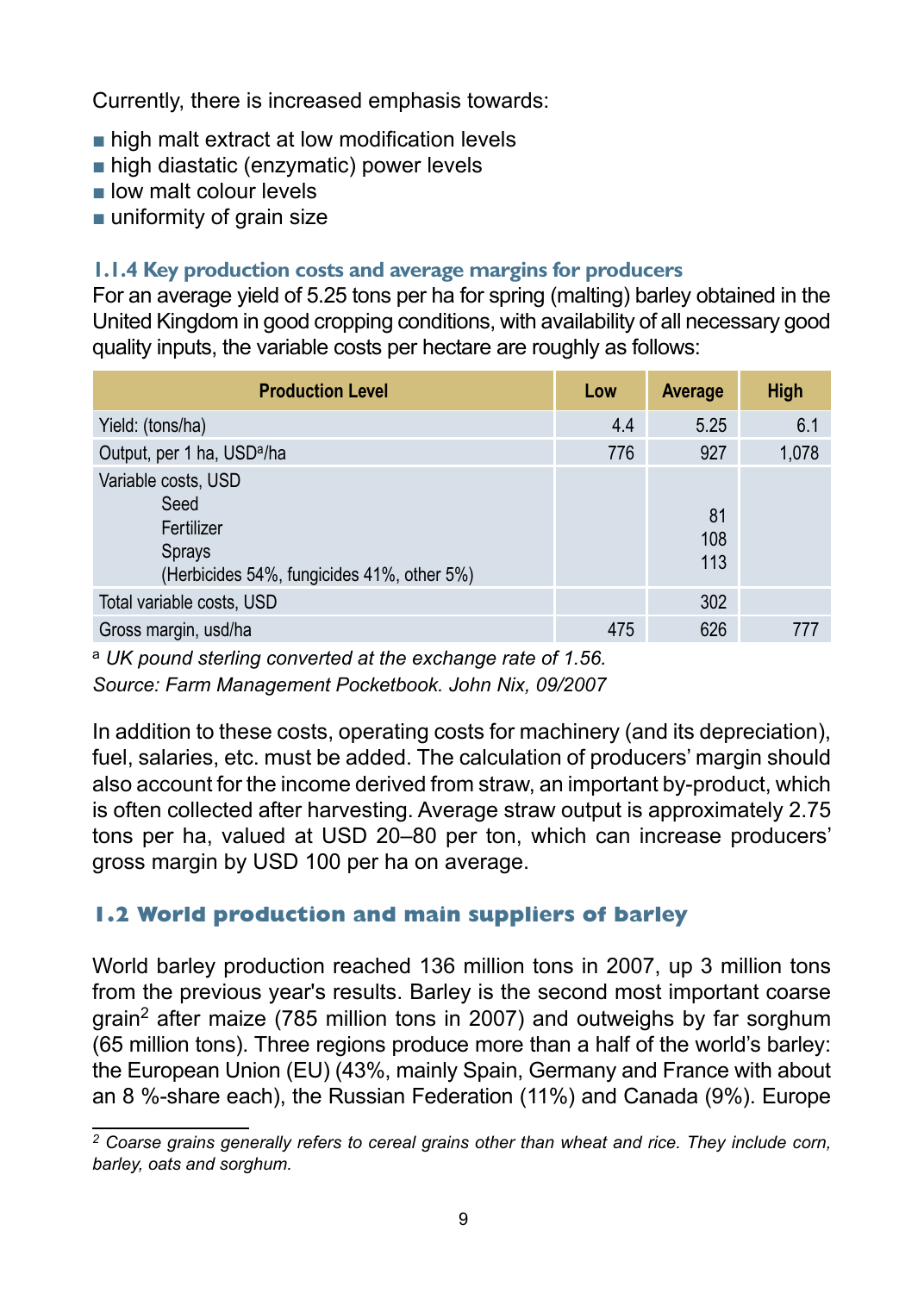has long been a producer of malt barley. The use of subsidies to encourage production has resulted in the EU competing with Canada as the largest malt barley exporter. Presently, the Russian Federation is the largest country producer of this crop in the world, with production standing at 18.2 million tons (figures FAOSTAT, 2006) on 9.6 million planted ha, of which only 1.3 million tons were exported.

In 2006, 139 million tons of barley were produced globally, which is an average result for the last three years.



**Figure 1: Global barley production and malt exports, 2006 (milion tons)**

*Source: FAOSTAT Database. © FAO 2009*

Among the main barley producing countries, EU, Canada, United States, and Australia are also the largest malt exporters (see Figure 1).

# **Table 1: World barley production and its recent evolution**

|                             | 2003  | 2004  | 2005  | 2006  | 2007  | 2007/2006 |
|-----------------------------|-------|-------|-------|-------|-------|-----------|
| Area harvested, M ha        | 57.7  | 57.6  | 55.7  | 56.6  | 56.6  | $+0.1%$   |
| Production quantity, M tons | 142.1 | 153.9 | 138.9 | 139.1 | 136.2 | $-2%$     |
| Yield, tons/ha              | 2.5   | 2.7   | 2.5   | 2.5   | 2.4   | $-2%$     |

*Source: FAOSTAT Database. © FAO 2008*

A slight decline in barley yields in 2007 is mainly due to unfavourable climatic conditions in the main producing countries, particularly in Australia (due to continuous drought).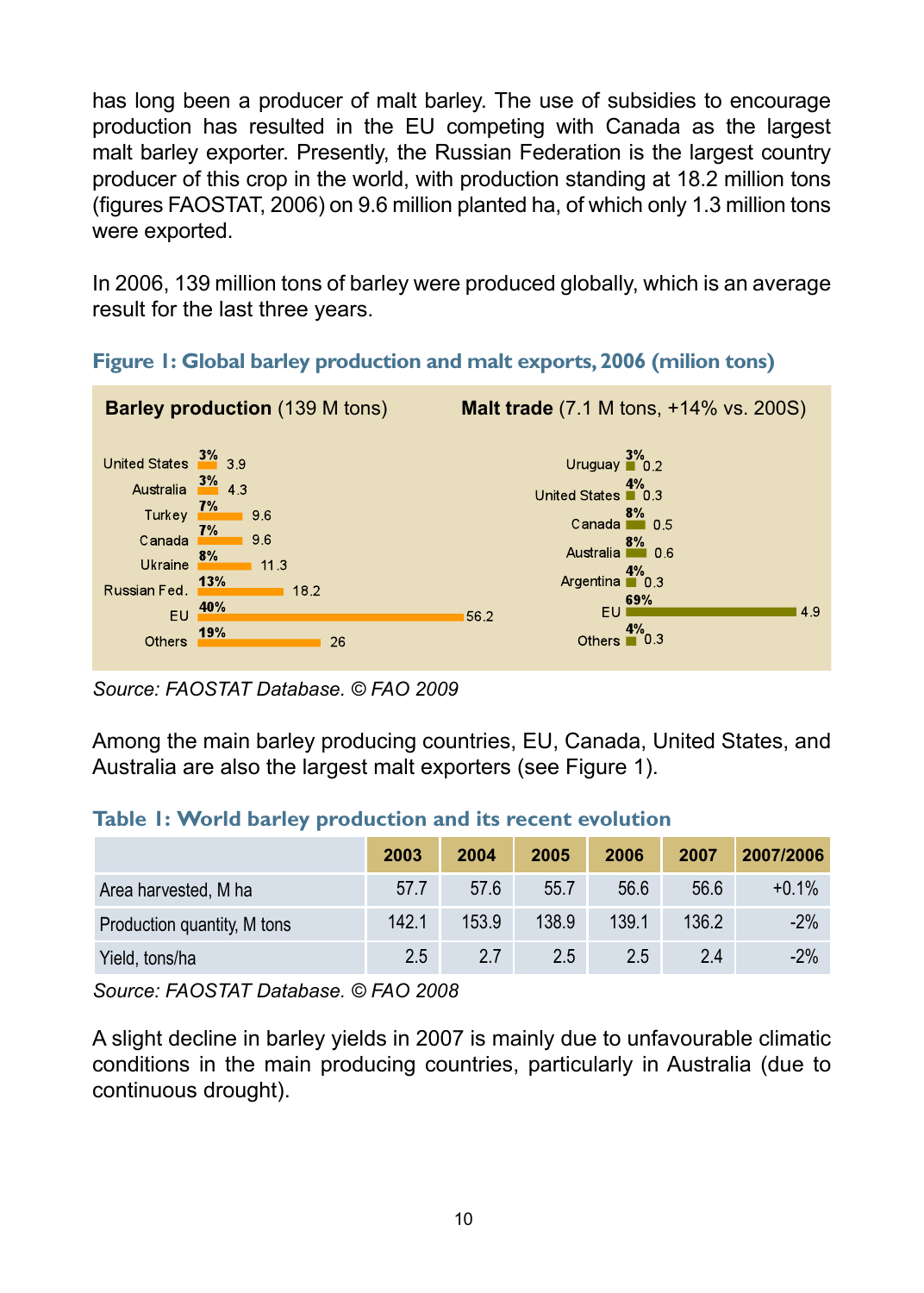**Figure 2: The evolution of average barley yields in the main producing countries (tons/ha)**



*Source: FAOSTAT Database. © FAO 2009*

| Table 2: Area cultivated, production quantity and yield of barley <sup>3</sup> in the |  |  |
|---------------------------------------------------------------------------------------|--|--|
| main producing countries, 2007                                                        |  |  |

| Country                 | Area harvested<br>M ha | <b>Production quantity</b><br><b>M</b> tons | Yield<br>tons/ha |
|-------------------------|------------------------|---------------------------------------------|------------------|
| World total:            | 56.6                   | 136.2                                       | 2.4 (average)    |
| 1 Russian Federation    | 9.6                    | 15.7                                        | 1.6              |
| $\blacksquare$ 2 Canada | 4.1                    | 11.8                                        | 2.9              |
| 3 Spain                 | 3.2                    | 11.7                                        | 3.6              |
| ■4 Germany              | 1.9                    | 11.0                                        | 5.7              |
| <b>5</b> France         | 1.7                    | 9.5                                         | 5.6              |

*Source: FAOSTAT Database. © FAO 2008*

The share of world barley production of the WBCs and the ETCs is 0.5% and 1.4%, respectively. It is estimated at 0.4 million tons for the WBCs and 1.1 million tons for the ETCs. The biggest producers in the two regions are Azerbaijan, Serbia, Kyrgyzstan, the Republic of Moldova and Uzbekistan.

The world output of barley to increased significantly in 2008 by some 10%<sup>4</sup> to nearly 148 million tons. In Europe, the output is seen to rise sharply by

*<sup>3</sup> It is difficult to access regional malting barley data. We estimate that approximately 70% of the barley consumed in the region is used for animal feed.* 

*<sup>4</sup> FAO Food Outlook/Global Market Analysis. June/2008.*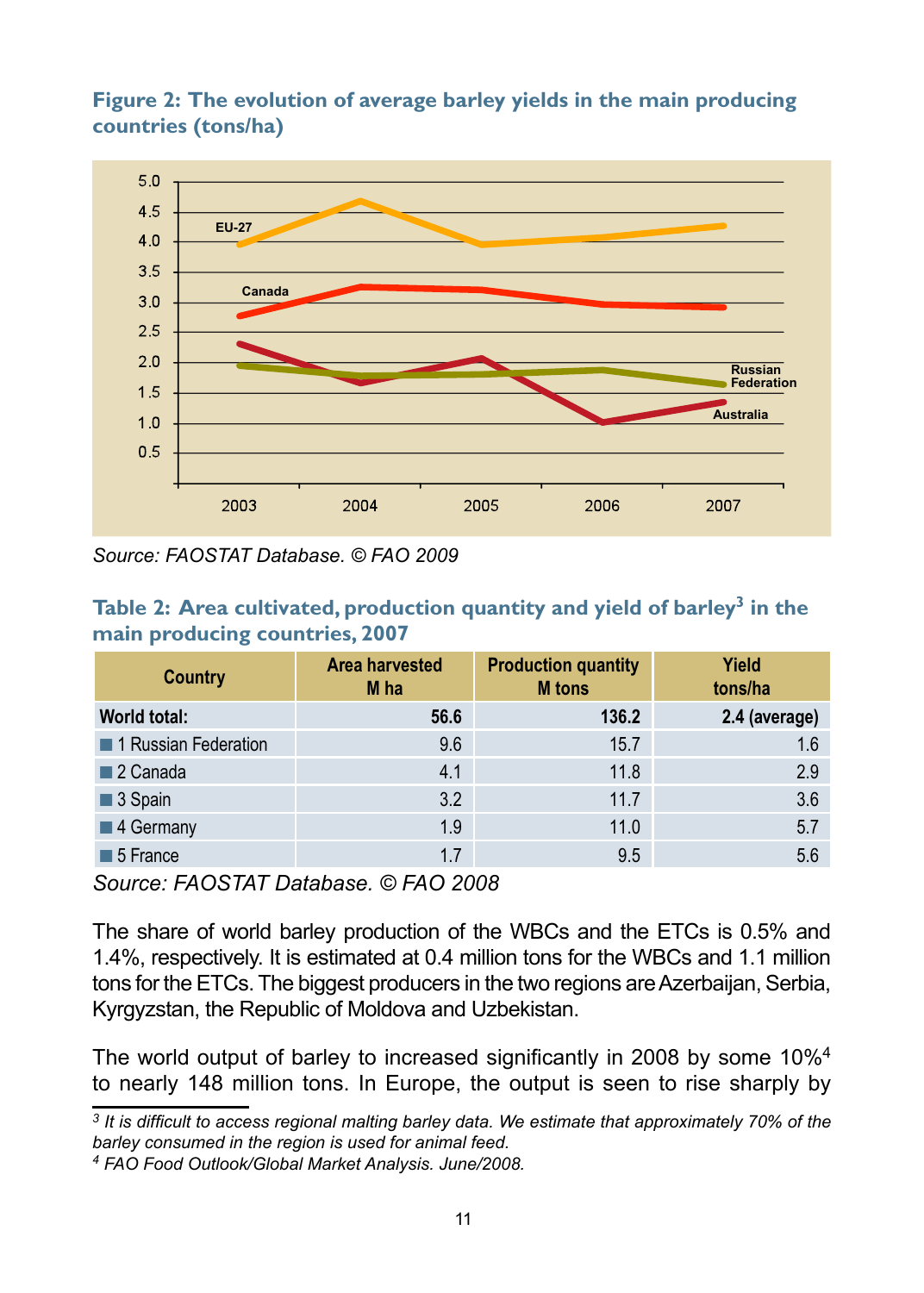12%, reflecting increased plantings in several countries, but also a recovery of yields after adverse weather conditions in 2007.

As for malt quality barley, the 2006 crop had major shortages in Europe and Australia:

- Europe had a poor year starting with cold conditions and leading to a hot dry summer, resulting in a wet harvest rising to pre-sprout damage. This resulted in a shortage of 1 million tons of malting barley.
- Australia faced drought conditions resulting in a disastrous harvest. Instead of the typical 9 million tons, only 4 million tons were harvested.

Poor harvests in Europe and Australia have motivated Far Eastern brewers to favour North American maltsters, who are perceived to be a more reliable supply.

European barley yields and quality in 2007:

- Climate related poor vields were observed in Europe for the second year running. 58.5 million tons compared with 56.2 million tons in 2006.
- Highly unusual weather in Northern Europe dashed hopes of a recovery in barley stocks.
- Output was poor in Northern Europe and better than expected in Scandinavia.
- Low vields and the withholding of barley by growers propelled barley pricing to record highs.
- Higher proteins and lower plumps are expected.
- An average of EUR 280 per ton for 2008 crops is expected to attract seeding.

# **1.3 The sale price of barley**

Barley prices have been highly volatile in recent years. For instance, in early 2008 feed barley prices increased by around 45%<sup>5</sup> compared with the previous year. This was due to drought weather conditions in major producing countries and export limitations imposed by some exporters in CIS. Increased production in 2008, coupled with concerns over economic slowdown in the near future, has put downward pressure on barley prices.

*<sup>5</sup> FAO. Food Outlook/Global Market Analysis. June 2008.*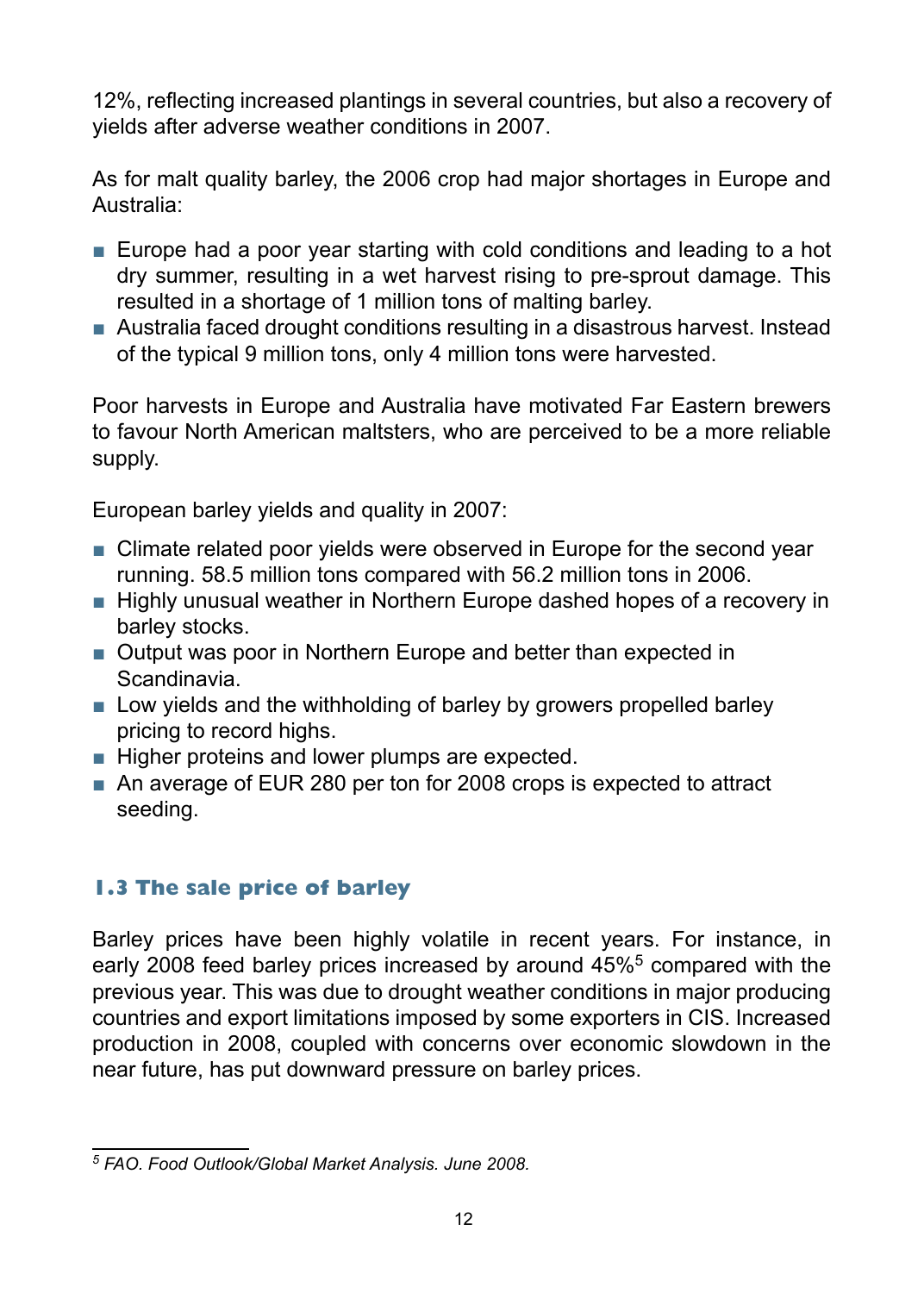| Export prices (f.o.b., USD/ton)    | 18<br><b>Nov</b> | 11<br><b>Nov</b> | Year<br>ago | EU: barley export prices<br>USD/ton<br>$180 -$ |
|------------------------------------|------------------|------------------|-------------|------------------------------------------------|
| EU (France) feed                   | 149              | 154              | 330         | $170 -$                                        |
| Australia (Adelaide) feed          | 134              | 142              | 278         | $160 -$<br><b>Change</b>                       |
| <b>Black Sea feed</b>              | 130              | 140              | n/a         | $150 -$                                        |
| EU (France) spring malting (Rouen) | 193              | n/a              | n/a         | $140 -$                                        |
| Australia (Adelaide) malting       | 224              | 224              | 336         | 130<br>7 10 11 12 13 14 17 18                  |
| Canada (St. Lawrence) malting      | 273              | 279a             | 400         | - France - Germany                             |

# **Table 3: Feed and malting barley prices, 2008**

a – *10 Nov quotation.*

*Source: International Grains Council Grain Market Indicators. November 2008* 

# **1.4 Barley trade**

In 2008, the world barley trade is expected to increase to 16.5 million tons<sup>6</sup> – a nearly 3 million ton increase compared with 2007. The increase reflects larger export availabilities from Australia, the European Union, the Russian Federation, and Ukraine, which together are likely to more than offset reduced production in Canada and Kazakhstan.

The long-term world malting barley forecast suggests that global malting barley trade will increase from about 4.5 million tons (2006) to 6.4 million tons by 20117.



# **Figure 3: World malting barley trade (bulk)**

*Source: Canadian Wheat Board* 

*6 FAO. Food Outlook/Global Market Analysis. 06/2008.*

*<sup>7</sup> Canadian Wheat Board forecast.*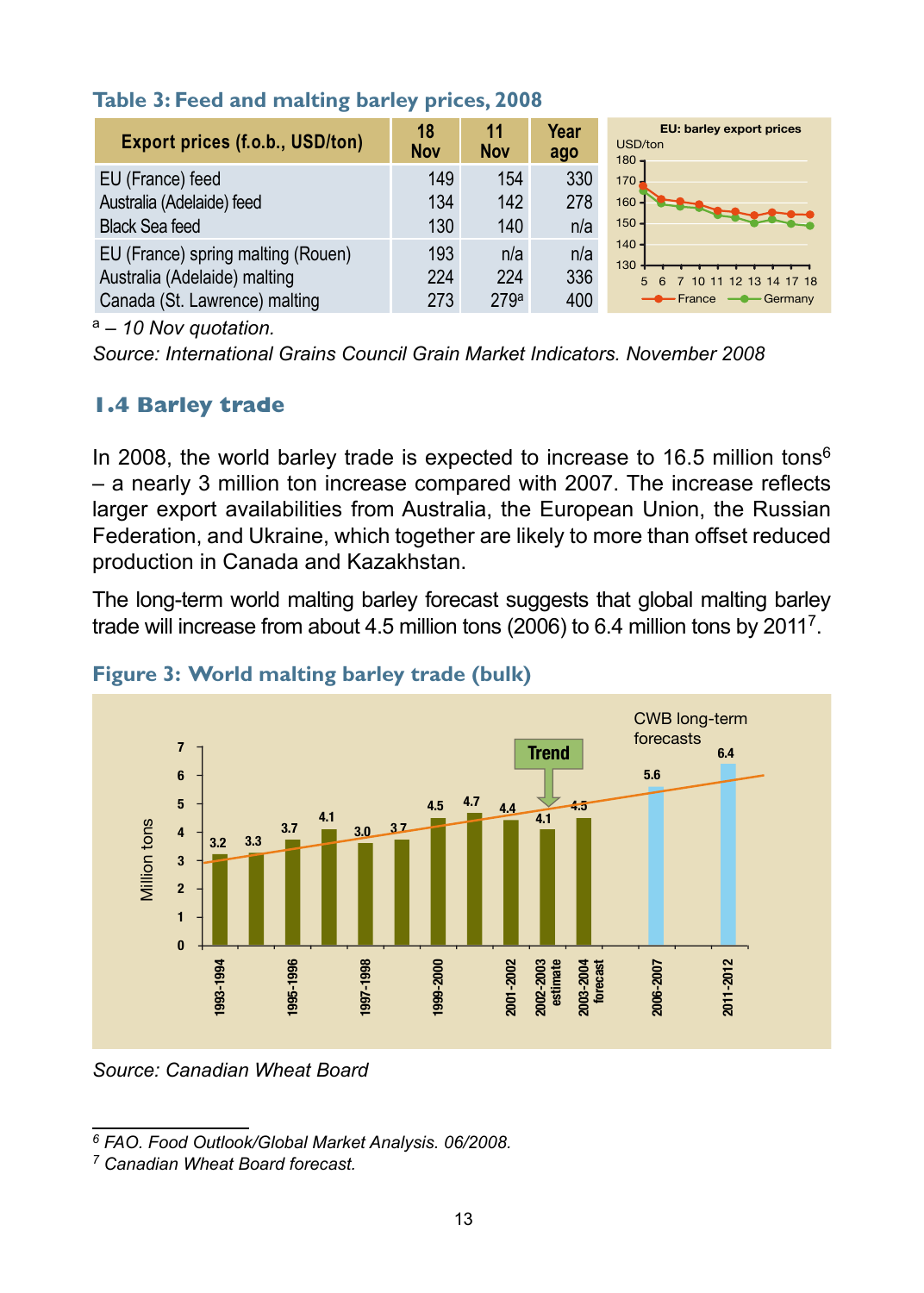Europe, Australia and Canada are the key players in the price of malting barley (see Figure 4).



#### **Figure 4: Malting barley exports**

*Source: ABB, 2008* 

#### **Table 4: The world's top barley exporters and their world share (HS<sup>8</sup> 1003)**

|                       | Trade value, M USD |       |                        | Australia                                        |                 |
|-----------------------|--------------------|-------|------------------------|--------------------------------------------------|-----------------|
| <b>Country</b>        | 2006               | 2007  | <b>Trend 2007/2006</b> | 24 %                                             | France          |
| Australia             | 700                | 443   | $-37%$                 |                                                  | 22 %            |
| France                | 656                | 1,187 | $+81%$                 |                                                  |                 |
| Germany               | 312                | 665   | $+113%$                |                                                  |                 |
| Canada                | 237                | 451   | $+90%$                 |                                                  |                 |
| Russian<br>Federation | 158                | 416   | $+163%$                | <b>Others</b><br>30%<br>Canada<br><b>Russian</b> | Germany<br>11 % |
| <b>Others</b>         | 900                | 1,881 | $+109%$                | 8%<br>Federation                                 |                 |
| Total exports:        | 2.964              | 5.044 | $+70%$                 | 5%                                               |                 |

*Source: Copyright © United Nations, 2008 – UN Comtrade Database*

#### **Country Trade value, M USD**<br>2006 **2007 Trend Belaium** Others **2006 2007 Trend 2007/2006** 39%  $6%$ Saudi Arabia 1,214 2,142 +76% China 406 267 -34% Netherlands  $6%$ Japan 261 414 +59% Netherlands 234 314 +34%  $Ja\nu$ an Belgium 218 331 +52%  $7%$ Saudi China Arabia Others 1,530 2,366 +55%  $31%$ 11% **Total imports: 3,863 5,835 +51%**

#### **Table 5: The world's top barley importers and their world share**

*Source: Copyright © United Nations, 2008 – UN Comtrade Database*

*8 The Harmonized Commodity Description and Coding System.*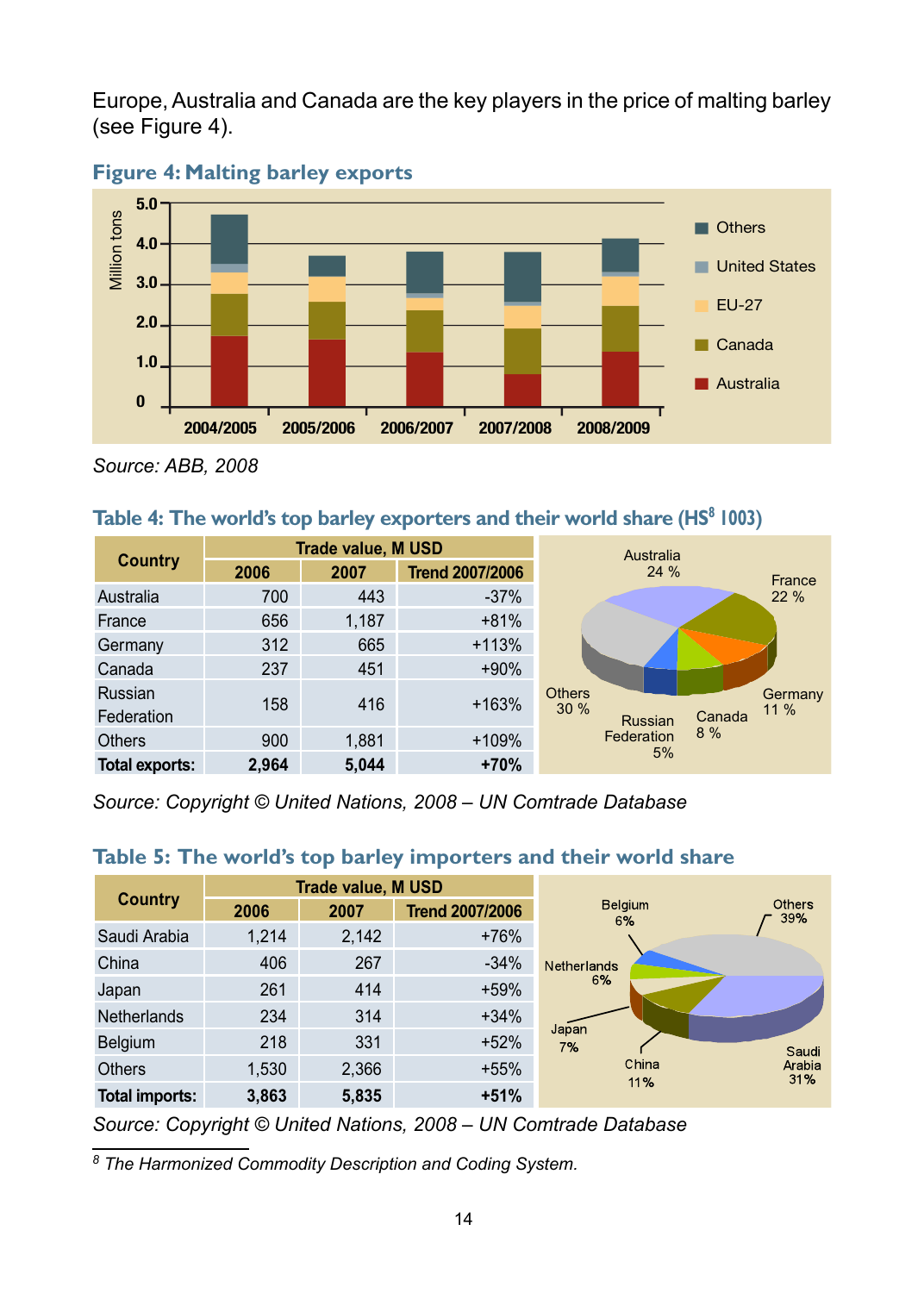# **1.5 Current trends: malting barley has a new competitor for acreage**

■ In terms of quality, maltsters continue to identify specific varieties that are able to show qualities of protein, extract, yield, low modification, germination etc. However, they then go on to choose other varieties that may be able to give them an overall combination of not only quality but also lowest cost from their purchase position. This at times drives the demand for specific varieties by maltsters.

Future brewery quality requirements will focus on:

- **Filterability**
- Head retention

Improved shelf life Haze and flavour

The increased availability of good malting barley varieties and their successful production ensures the sufficient production of malt with required specifications.

- **Biofuels:** ethanol and biodiesel. Government programs in the EU and the United States continue to promote growth; as production of biofuels goes up, year-end stocks have gone down.
- **Feed grains**: increasing demand for meat adds to growth in demand for feed grains.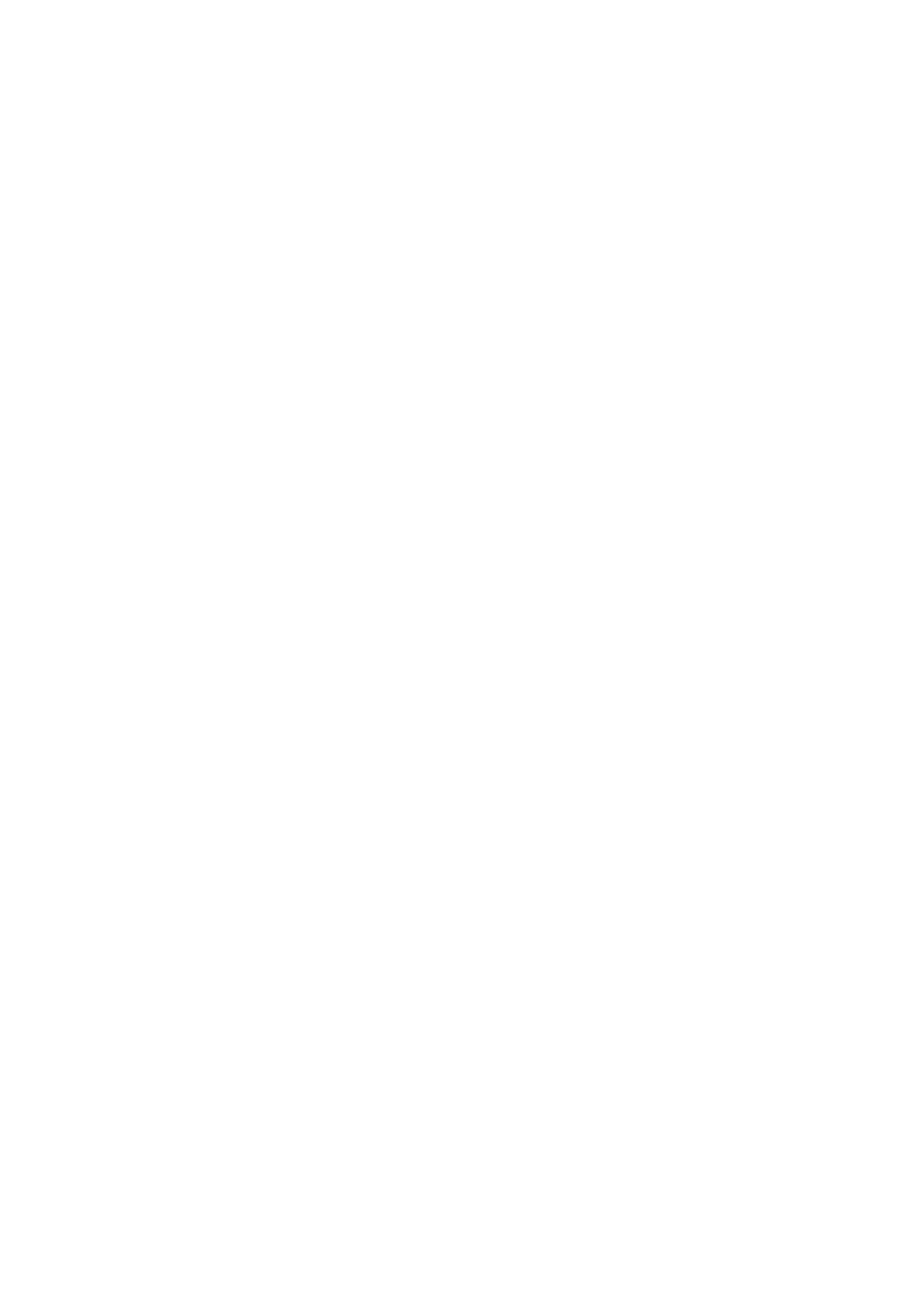# **2.1 Processing barley into malt**

Malting is the controlled germination of cereals, a natural process terminating with the application of heat. Further heat is then applied to "kiln"<sup>9</sup> the grain and produce the required flavour and colour. A basic rule is that, for malt to be made, the barley must be capable of germination, so maltsters source barley with a minimum germination of 98%.

Processing into malt is an essential step which allows the use of barley grains in the brewing process. In biochemical terms:

- the envelopes of the small nucleus containing starch chains are disintegrated; and
- enzymes (diastase, which will remain inside the germinated grains) are produced.

### **2.1.1 Process description**

Incoming grain is received at moisture levels of between 10 and 12%. Every load is sampled, inspected, and tested at the intake point. Once tipped, the grain is cleaned through screeners to remove stones, foreign bodies, dust, and straw. Once cleaning and drying processes are complete, the grain is stored in silo.

There are five stages in the process of converting barley into malt:

- barley grading and cleaning
- steeping (24 hours)
- germination (96 hours)
- kilning (24 hours)
- malt cleaning and grading

The processing cycle is completed in approximately nine days.

#### **2.1.2 Conversion factors from raw material**

Approximately 120 to 130 kg of screened barley are necessary to obtain 100 kg of malt (depending on grain quality and purity). The average ratio used is 1.267.

#### **2.1.3 Key processing costs**

The economics of the malting industry critically depend upon the selection of barley varieties, their protein content, plumpness, and moisture content. The following economic considerations are for illustrative purposes only (European standard plant).

*<sup>9</sup> The kiln receives the modified green malt when the maltster considers that the process of germination should be terminated (UK Malt).*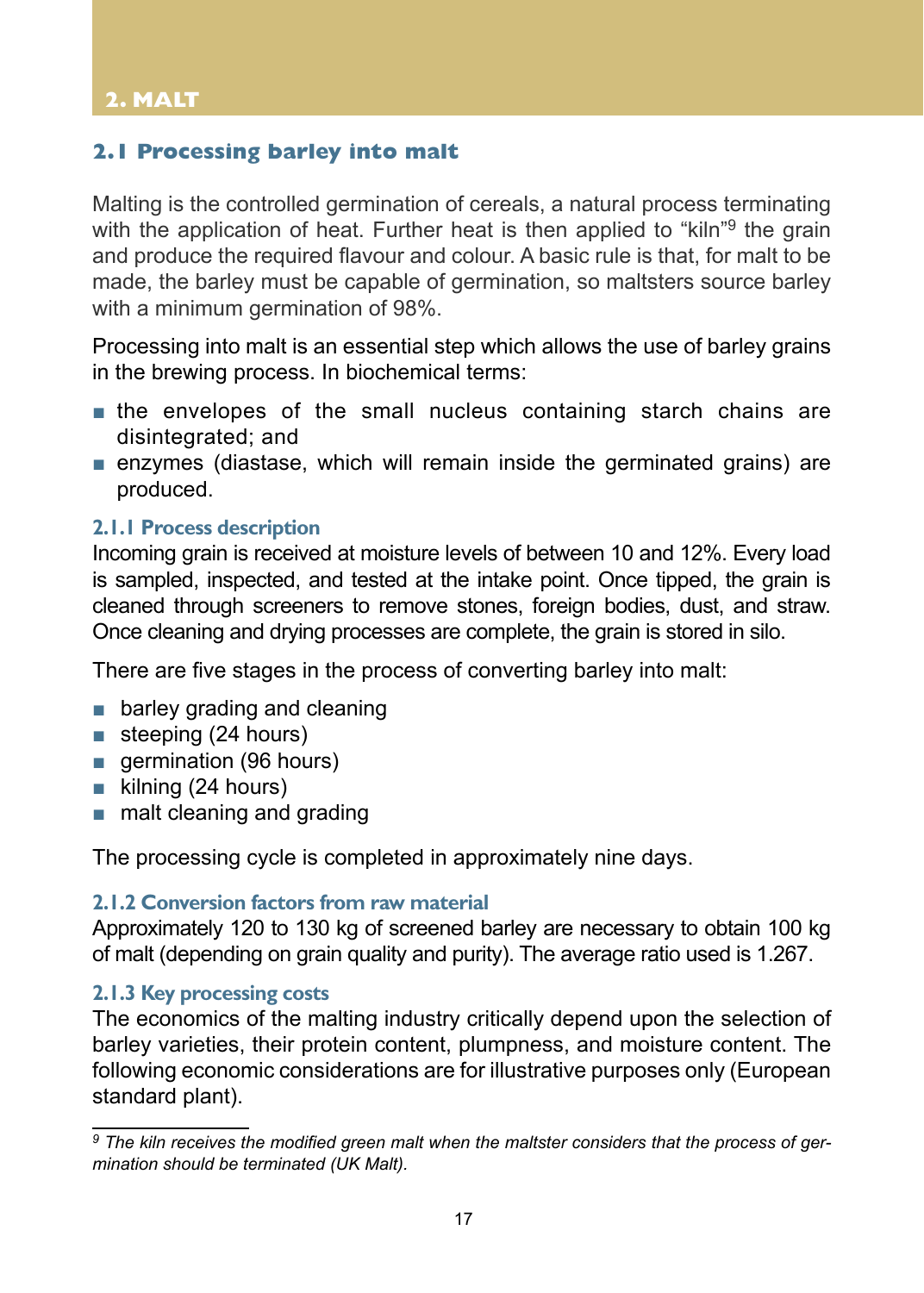# **Table 6: Illustrative operating costs for malt production\***

| <b>Item</b>                         | <b>Ratio</b><br>per ton of barley | Cost of barley<br><b>USD/ton</b> |
|-------------------------------------|-----------------------------------|----------------------------------|
| <b>Barley</b>                       | 1 ton                             | 135.00                           |
| Fuel energy                         | 750 kWh                           | 22.50                            |
| Electricity                         | 130 kWh                           | 13.00                            |
| Water                               | $7 \text{ m}^3$                   | 7.70                             |
| Spare parts                         | Lumpsum                           | 3.00                             |
| Miscellaneous, analysis             | Lumpsum                           | 1.00                             |
| Labour (50 people)                  | (USD 20,000/year)                 | 12.50                            |
| <b>Total direct operating costs</b> |                                   | 194.70                           |

*\*Assumptions: 8,700 ha per year operation – annual processing capacity of 80,000 tons of barley.*

*Source: Groupe Soufflet* 

Raw barley accounts for as much as 70% of total malt production costs.

# Table 7: Cost<sup>10</sup> of raw materials for the production of light malt from the **Primorsky-98 variety of malting barley**

| Raw material                                        | Unit price<br><b>USD</b> | <b>Quantity needed</b><br>per 0.415 kg | <b>Cost of raw material</b><br><b>USD</b> |
|-----------------------------------------------------|--------------------------|----------------------------------------|-------------------------------------------|
| Barley, kg                                          | 0.26                     | 0.02                                   | 0.13                                      |
| Water, filtrated, litre                             | 0.0047                   | 0.46                                   | 0.06                                      |
| Hydrogen peroxide, litre                            | 1.24                     | 0.00027                                | 0.01                                      |
| Cost of 0.415 kg of malt<br>=> Cost of 1 kg of malt |                          |                                        | 0.2<br>0.47                               |

*Source: Pacific State University of Economics, Russian Federation, 2008*

*<sup>10</sup> Wholesale prices as of April 2008.*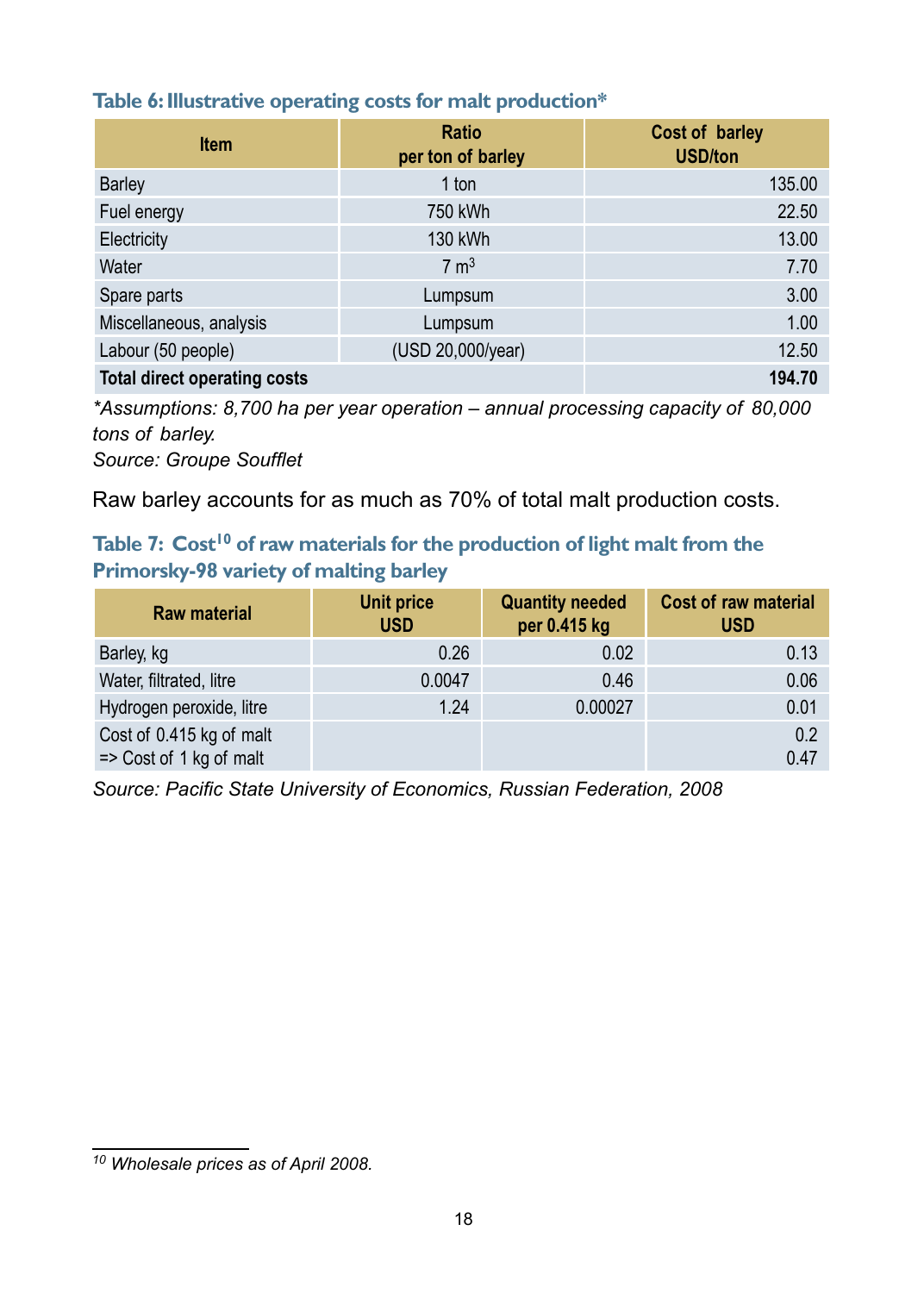

# **Figure 5: Malt processing fee dynamics**

*Source: SAB Miller, 2006*

# **2.2 World production and main suppliers of malt**

Worldwide, there are few malt processing companies. Recent trends have called for consolidation and mergers. For instance, Malteurop (France), the largest malting company in the world, with a current annual production capacity of more than 2.2 million tons, has recently taken over Lesaffre (France) and has made some other acquisitions in Eastern Europe. InBev (Belgium) has taken over the biggest US brewers Anheuser-Busch. The newly created Anheuser-Busch InBev is the leading global brewer and one of the world's top five consumer product companies. The top ten malting companies produce approximately 9.4 million tons or 44% of global malt production.



#### **Figure 6: The world's largest malting companies**

*Source: ABB, 2008*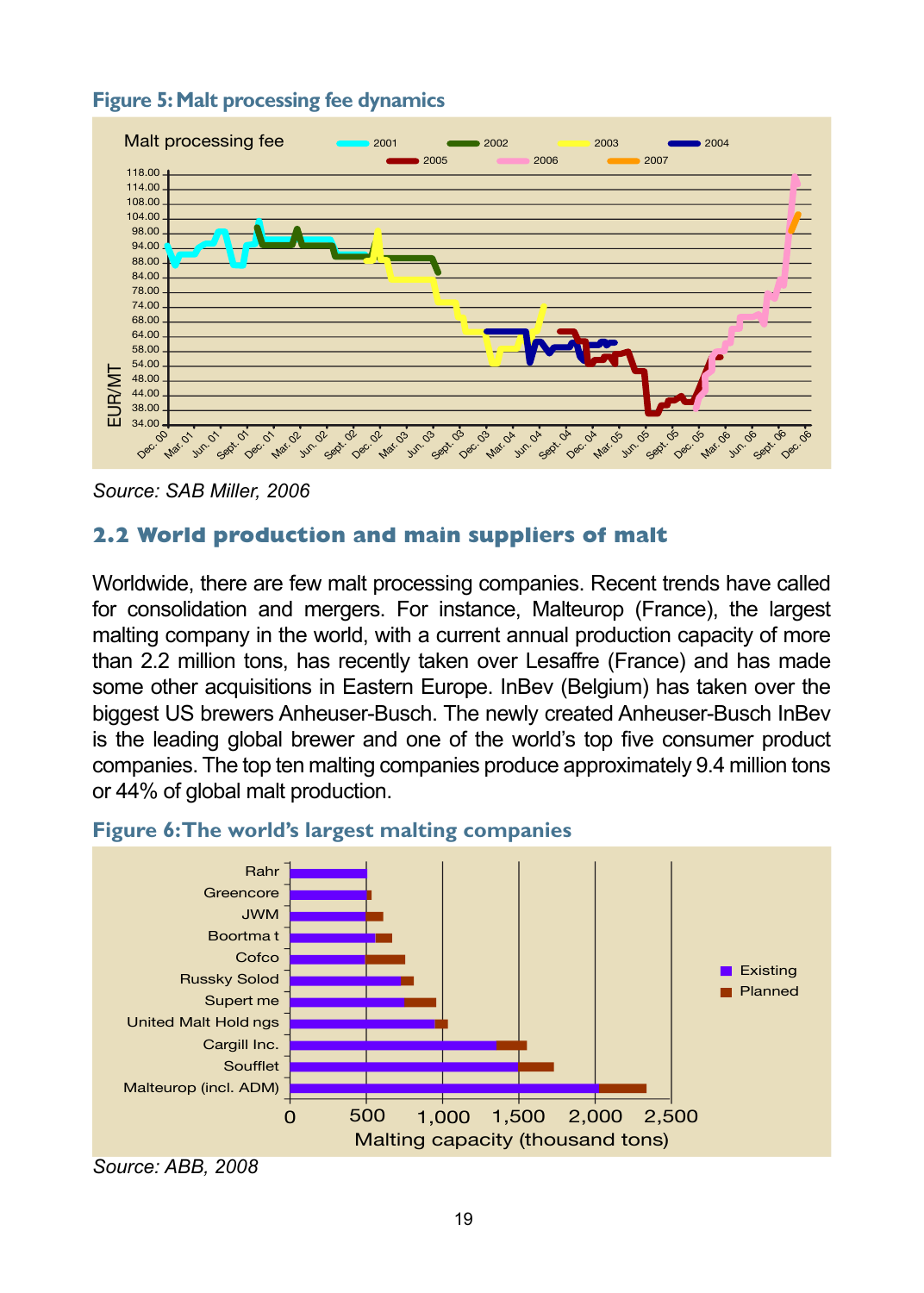**The Malteurop Group** is the world's leading malt producer, with a current annual production capacity of more than 2.2 million tons. The Group is present in 12 countries in Europe, North America, Oceania, and Asia, with 23 industrial sites and 700 employees. Founded in 1984, the Malteurop Group belongs to a group of cooperatives, including Champagne Céréales, one of the leading cereal/grain collectors in France11.

**Groupe Soufflet** has 24 malt plants in France, Eastern Europe (Czech Republic, Poland, Hungary, Slovakia, Romania), the Russian Federation, and Kazakhstan. It produces a complete range of brewing products: malts from spring and winter barley, wheat malts, kiln dried (Pilsen, Munich, Vienna) or roasted (caramel, colorant), roasted cereals, and grits and maize flakes. In 2007, the company produced 1.47 million tons of malt<sup>12</sup>.

**Cargill Malt** purchases and processes malting barley into quality malt that is supplied to the brewing industry worldwide. Headquartered in Minneapolis, Minnesota, Cargill Malt operates nine malting plants in Belgium, France, Spain, Holland, Germany, the United States, Canada, and Argentina. Cargill Malt runs two technical centers, one in Belgium and one in the United States. In 2007, Cargill Malt production reached 1.25 million tons<sup>13</sup>.

**United Malt Holdings, UMH.** In 2006–2007, Castle Harlan, together with its affiliate CHAMP Private Equity, the Sydney-based private-equity investment firm, acquired Great Western Malting, Canada Malting Company, Barrett Burston Malting, and a 60% interest in Bairds Malt to create United Malt Holdings (UMH), one of the world's largest producers of malt for use in the brewing and distilling industries. The businesses were acquired from Conagra Foods Inc. of the United States and Tiger Brands of South Africa. The remaining 40% of Bairds Malt was acquired in 2007. UMH has approximately 1 million tons of annual malt production capacity from 14 plants in four countries. It is a major supplier to beer makers such as Foster's Group. The CHAMP and Castle Harlan private equity investors bought the businesses that make up UMH in 2006 from US-based ConAgra Foods Inc<sup>14.</sup>

Global changes in malting capacity resulted in some 1.1 million tons of new malt capacities around the world, mainly in Eastern Europe (+1 million tons).

*<sup>11</sup> See: www.malteurop.com* 

*<sup>12</sup> Company's data.*

*<sup>13</sup> Company's data.*

*<sup>14</sup> Based on http://www.castleharlan.com/profiles/malt.html and* 

*http://www.reuters.com/article/rbssConsumerGoodsAndRetailNews/idUSSYD443220080312*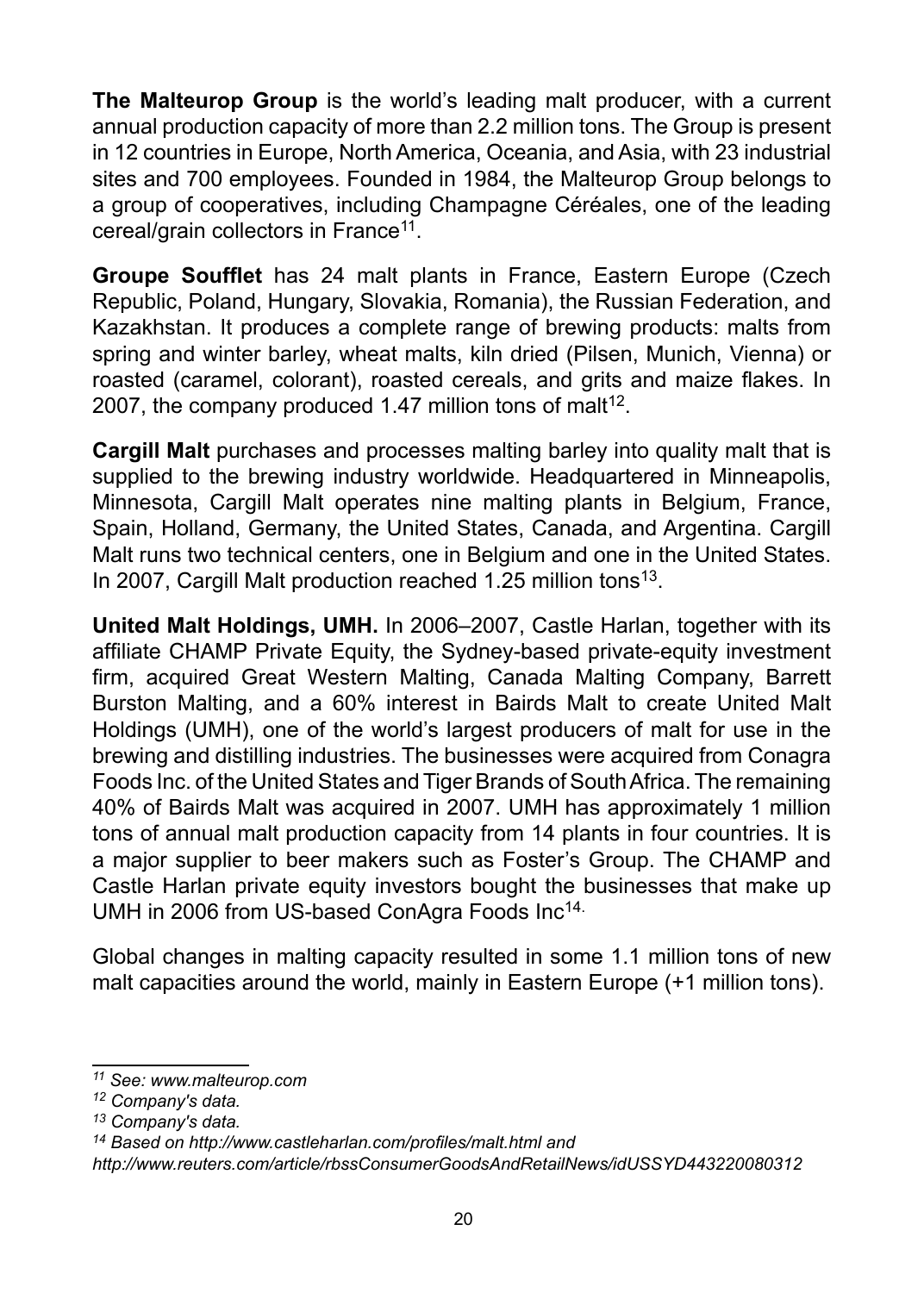

# **Figure 7: Malt investments/divestments, 2003–2006 (thousand tons)**

*Source: Malteurop presentation, March 2007.*

In 2006, beer production rose by 197 million hl and, consequently, malt demand by 2.2 million tons. This resulted in a capacity investment shortfall of 1.1 million tons of malt<sup>15</sup>

Based on 2007 figures, the world barley-for-malt picture looks as follows:



*Source: ABB, 2008*

Malt production worldwide has been steadily increasing over recent years (see Table 9). This has been largely due to increasing demand for malt from fast growing regional beer markets, particularly China and the former Soviet Republics.

*<sup>15</sup> Malteurop presentation 12 March 2007.*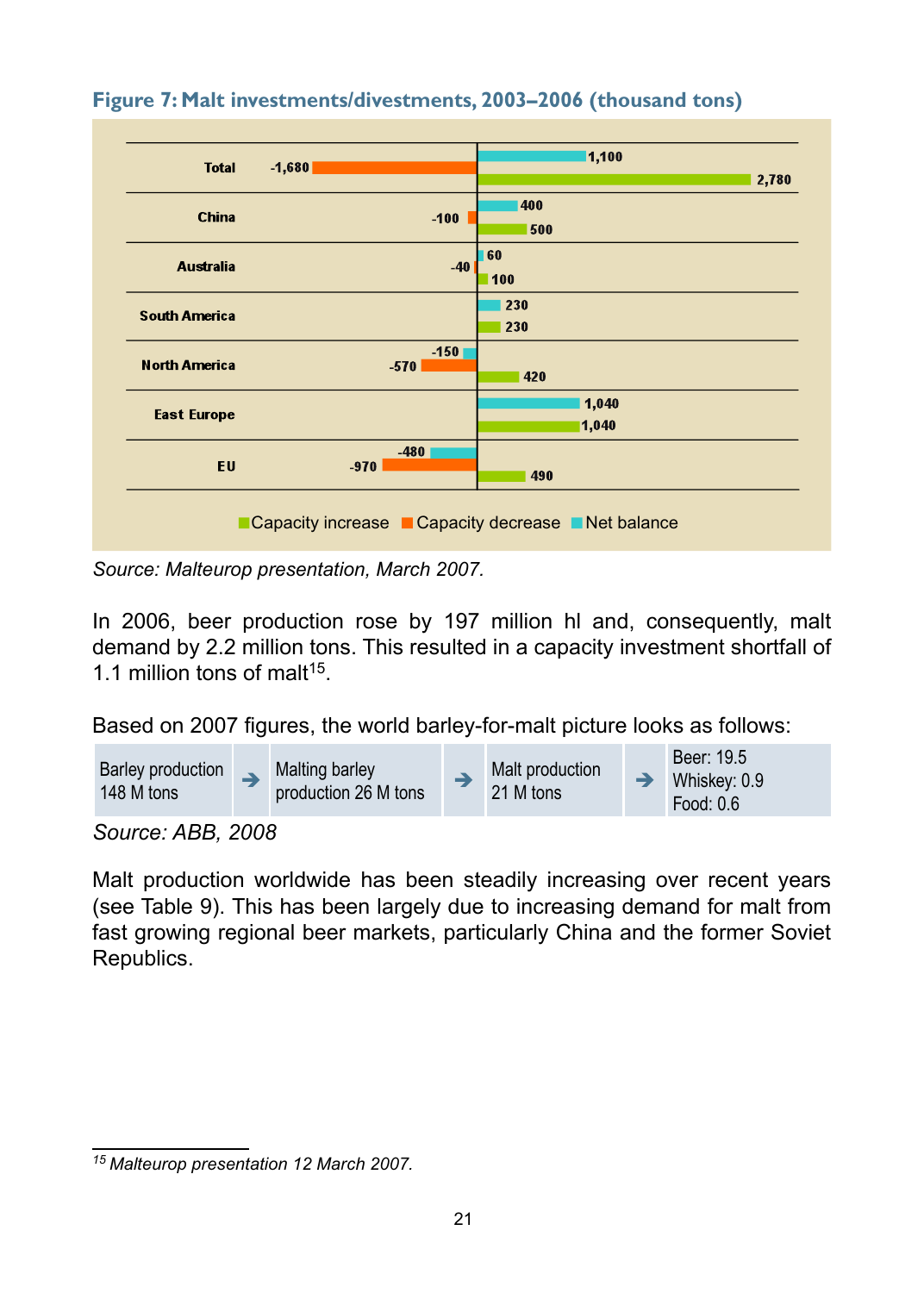| Country                 | 2000   | 2001   | 2002   | 2003   | 2004   | 2005   | <b>Trend</b><br>2005/2004 |
|-------------------------|--------|--------|--------|--------|--------|--------|---------------------------|
| <b>World total</b>      | 17,820 | 18.487 | 18.296 | 18.640 | 19,140 | 19,704 | $+3%$                     |
| World leaders:          |        |        |        |        |        |        |                           |
| 1 China                 | 2,870  | 2,954  | 2,870  | 2,380  | 2,730  | 3,220  | $+18%$                    |
| 2 United States         | 2,404  | 2,060  | 1,952  | 1,923  | 1,990  | 2,086  | $+5%$                     |
| 3 Germany               | 1,635  | 2,000  | 2,000  | 2,072  | 1,797  | 1,436  | $-20%$                    |
| 4 United Kingdom        | 1,452  | 1,490  | 1,477  | 1,501  | 1,425  | 1,332  | $-7%$                     |
| $\blacksquare$ 5 France | 1,155  | 1,162  | 1,183  | 1,211  | 1,211  | 1,225  | $+1%$                     |

**Table 8: Main malt producing countries and recent evolution (thousand tons)**

*Source: FAOSTAT internal follow-up, 2008*

# **2.3 Sale price of malt**

Processing barley into malt is an energy-consuming process and, with the increase in energy prices, malt prices will continue to rise. Presently, crop  $7^{16}$  malt prices range from USD 583 – 649 per ton and crop 8 prices range from USD 520 – 600.





*Source: Roger Martin, 2007*

Malt production in the EU-27 from the 2007 harvest was slightly higher than it was in the previous year. However, the EU cannot satisfy the demand for malt exports at the moment and will probably export 250,000 – 300,000 tons less malt (after excluding exports from Romania and Bulgaria). An even higher demand for the EU malt is expected from the new harvest, so every bit of capacity will be needed to satisfy the demand. Soles and a set of the EU annot satisfy the demand.<br>
The compact of the EU and the compact of the EU and the compact of the EU and the compact of the EU and the previous year. However, the EU cannot satisfy the demand for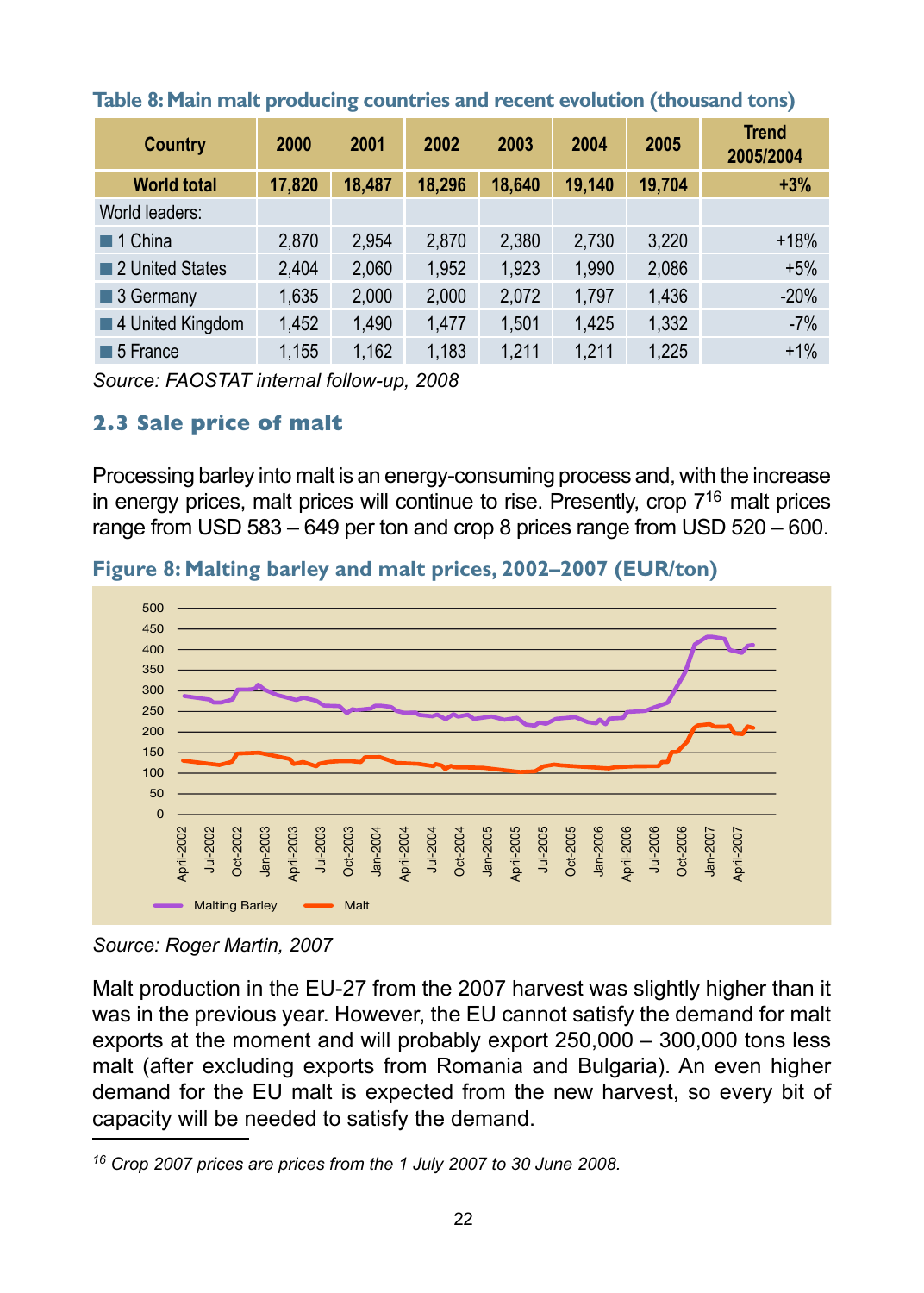

**Figure 9: Malt market price evolution, crop 2007** 

*Source: www.e-malt.com*

#### **2.4 Malt trade**

Major malt producers are integrated with the grain trading businesses, which reduces the risks related to the origination of malting barley from producers. Some maltsters offer specific contracts to farmers (contract farming) to secure their supplies.

In 2006–2007, the global trade of malting barley decreased to 5.5 million tons (in grain equivalent) – 0.2 million tons less than the previous vear. This decrease was largely due to a reduced supply on the global market, high prices, and increasing local production. For instance, due to increased investments by sector leaders, barley producing countries such as the Russian Federation, Ukraine and Kazakhstan have rapidly reached the point of self-sufficiency in malt. **Example 12**<br> **Example 12**<br> **Example 12**<br> **Example 12**<br> **Example 12**<br> **Example 12**<br> **Example 12**<br> **Example 12**<br> **Example 12**<br> **Example 12**<br> **Example 12**<br> **Example 12**<br> **Example 12**<br> **Example 12**<br> **Example 12**<br> **Example 12** 

According to available information, Belgium was the major malt exporting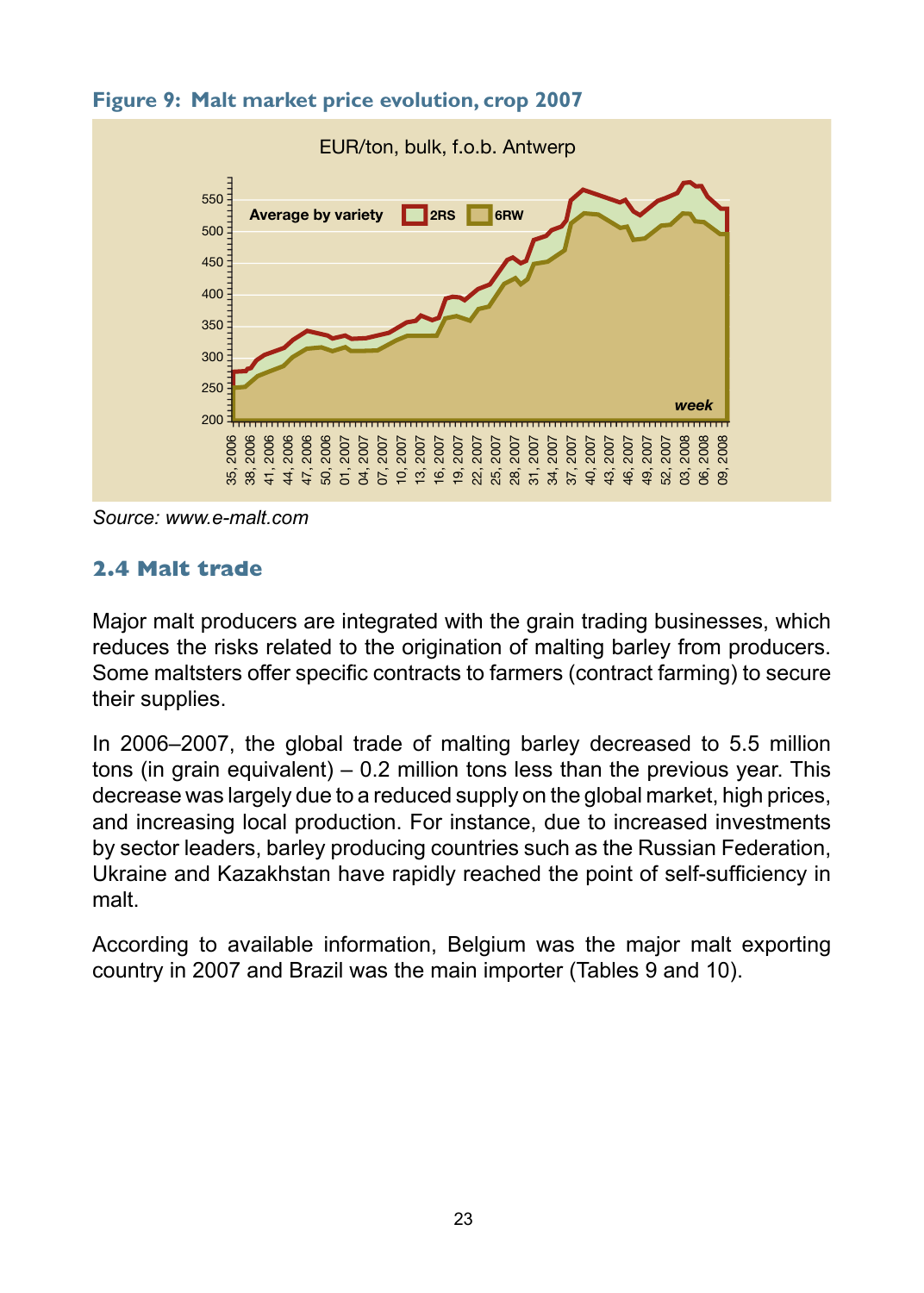|                      |       | <b>Trade value, M USD</b> |                           | <b>World share 2006</b>         |
|----------------------|-------|---------------------------|---------------------------|---------------------------------|
| Country              | 2006  | 2007                      | <b>Trend</b><br>2007/2006 | Canada                          |
| <b>Belgium</b>       | 375   | 573                       | $+53%$                    | Australia<br>9%<br>France<br>8% |
| France               | 347   | 408                       | $+18%$                    | Germany<br>17%<br>7%            |
| Canada               | 180   | 262                       | $+45%$                    |                                 |
| Australia            | 171   | 229                       | $+34%$                    |                                 |
| Germany              | 142   | 192                       | $+35%$                    | <b>Belgium</b>                  |
| <b>Others</b>        | 793   | 1.297                     | $+64%$                    | 19%<br><b>Others</b>            |
| <b>Total exports</b> | 2.008 | 2,962                     | $+48%$                    | 40%                             |

# **Table 9: The world's top malt exporters, 2007 (HS 1107)**

*Source: © United Nations, 2008 – UN Comtrade Database*

| Country              | 2006  | 2007  | 2007/2006 | <b>World share 2006</b>                               |
|----------------------|-------|-------|-----------|-------------------------------------------------------|
| <b>Brazil</b>        | 218   | 280   | $+28%$    |                                                       |
| Japan                | 204   | 248   | $+21%$    | Germany<br><b>Belgium</b><br>Japan<br>5%<br>8%<br>11% |
| Belgium              | 143   | 246   | $+72%$    | <b>Brazil</b><br>11%<br>-United                       |
| Germany              | 99    | 139   | $+41%$    | <b>States</b>                                         |
| <b>United States</b> | 81    | 130   | $+61%$    | 4%                                                    |
| <b>Others</b>        | 1,157 | 1,540 | $+33%$    |                                                       |
| <b>Total imports</b> | 1,902 | 2,583 | $+36%$    | <b>Others</b><br>61%                                  |

#### **Table 10: The world's top malt importers, 2007**

*Source: © United Nations, 2008 – UN Comtrade Database*

# **2.5 Global growth in malt demand**

International maltsters are currently facing some challenges. Japanese malt demand has been declining due to economic conditions and lower sales of full malt beer. Other malt markets such as Brazil have been very competitive in recent years due to imports of lower quality and lower priced winter barley from the EU. New malting capacity in the EU, the Russian Federation, and Ukraine are also increasing competition in offshore malt markets.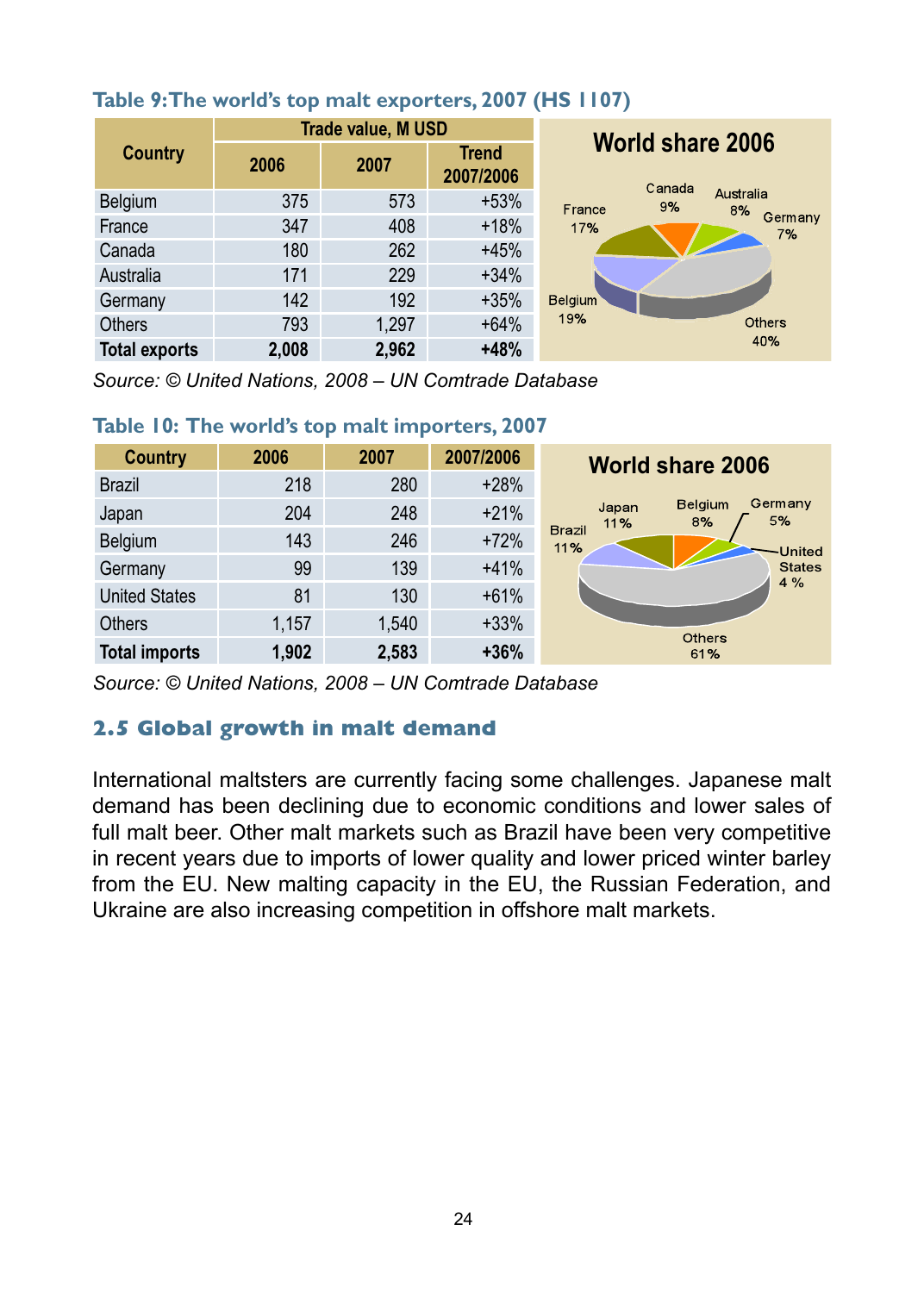# **Figure 10: Global growth in malt demand**



*Source: MaltEurop presentation, March 2007.*

Most of the growth in demand for malting barley and malt during the next five years will be in countries with rapidly expanding beer production, e.g. China (18% growth), the Russian Federation and Eastern Europe (17% growth), South America (17% growth) and Africa (21% growth).

# **2.6 Reaching conclusions**

- The cost of malt is up sharply from previous years.
- Poor global barley yields for two consecutive harvests have resulted in a shortage of barley.
- The poor return for growers has resulted in the discarding of malting barley in favour of alternative crops.
- The poor return for maltsters has led to a lack of investment in malt plants.
- Closer co-operation between brewers, maltsters, and growers is critical to provide fair value along the entire supply chain in order to safeguard the raw materials essential for brewing.

# **2.7 Other relevant information**

■ Barley malt is also used in the manufacturing of whisky, snacks, sauces, chocolate powders and other products.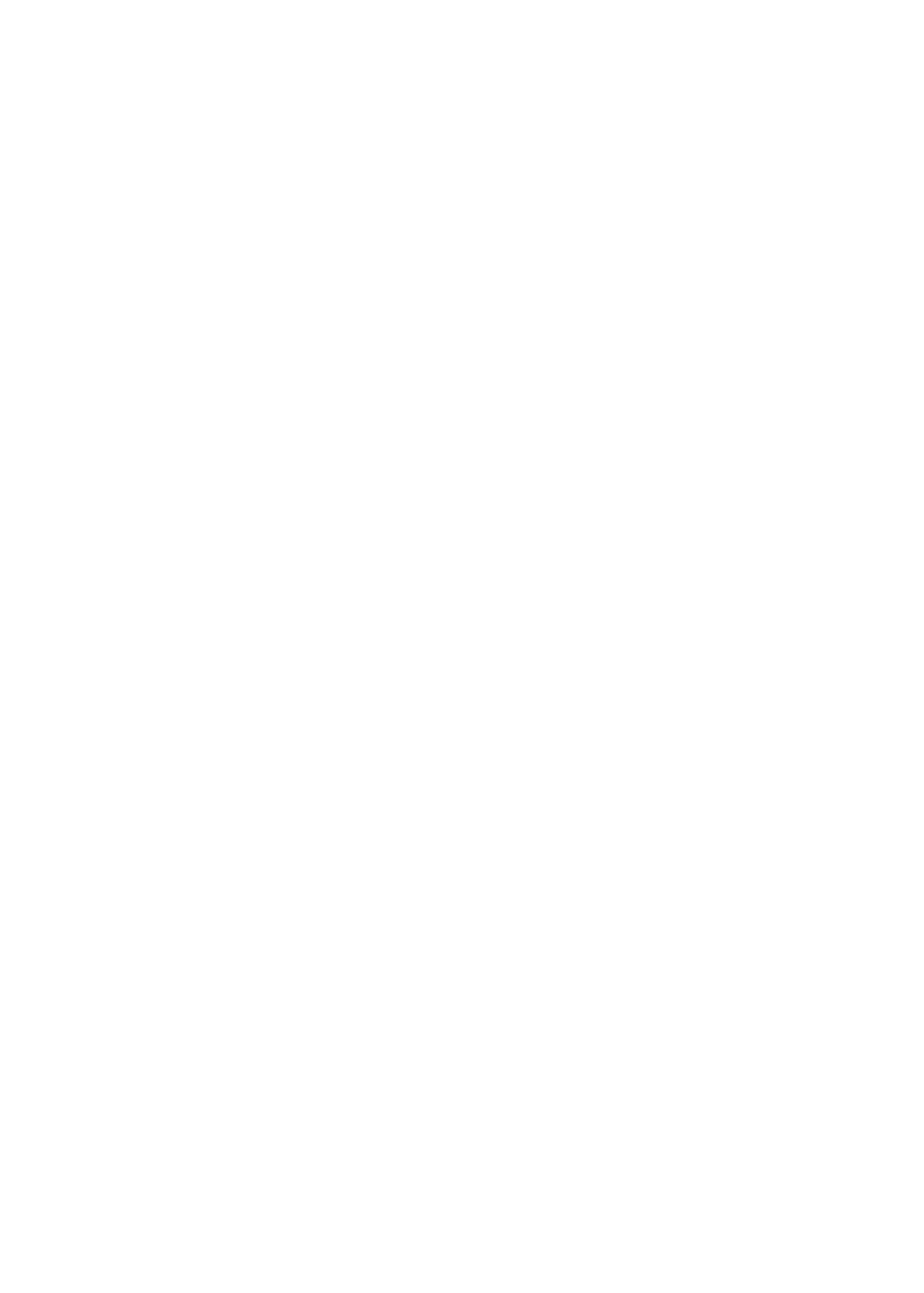#### **3. BEER**

Large brewing companies are usually not completely integrated in terms of malt sourcing. Some companies such as Anheuser-Busch InBev have their own malting facilities. However, they also purchase malt from independent maltsters. Maltsters sell malt to brewing companies, distilling companies (such as Jack Daniels, Jim Beam, and Seagrams) and food processing companies such as Kraft, Malt-O-Meal, and Kelloggs.

#### **3.1 Brewing process**

#### **3.1.1 Process description**

Industrial beer brewing (see Figure 8) begins with malted grain, which is passed through a milling machine (1) to crack the dried kernels and grind them into a coarse powder. The cracked malt is then steeped with hot water in a large, stainless steel vat called a mash tun (2), to produce a thick, sweet liquid called wort. The wort is boiled, or brewed for up to two hours in a large kettle (3). After it is cooled, the wort is then transferred to a fermentation tank (4) where yeasts slowly convert the grain sugar to alcohol. The liquid, now beer, may then be passed through a filter (5) to remove the yeast residue. The wort is pumped into a large conditioning tank to age (6), where it undergoes another fermentation. During aging, the beer becomes naturally carbonated. Some brewers elect to filter the beer again after aging. The finished beer is then mechanically bottled, and may be pasteurized (7) to kill any of the remaining yeast and any other micro-organisms.

Beer is a fermented beverage. The sugar needed for the fermentation process comes from the transformation of the starch contained in the grain through the effect of specific enzymes contained in the malt. The longer process – generally one to two weeks, depending on the temperature at which the bottles are kept – results from a "natural fermentation" or aging process that minimizes the use of additives. Some breweries pasteurize their beer to kill bacteria, some do not. These processes increase production costs, but also contribute to the production of a higher quality product.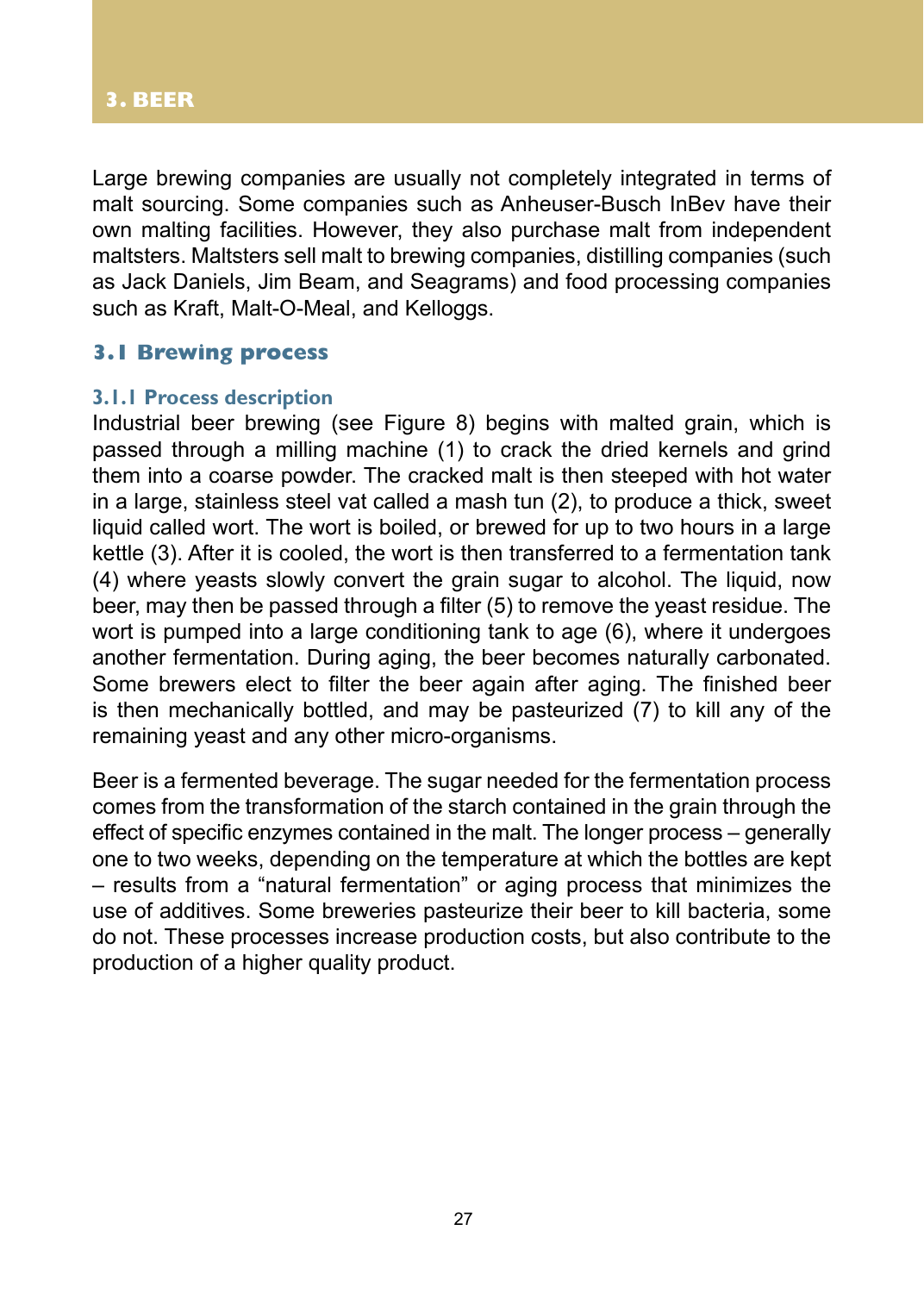# **Figure 11: Brewing process**



*Source: MSN Encarta* 

# **3.1.2 Conversion factors from raw material**

To produce 10 hl of light beer, one would need $17$ :

| Malt                     | 110 kg            |
|--------------------------|-------------------|
| Additional raw materials | 34 kg             |
| Hops                     | $1.4$ kg          |
| Rice                     | $7.5 \text{ m}^3$ |
| Electricity              | 105 kWh           |
| Fuel                     | 38 x 104 kcal     |
| <b>BOD</b>               | 12 kg             |

# **3.1.3 Main costs of processing**

The following are the main costs associated with beer production (European standard plant, for illustrative purposes only).

*<sup>17</sup> Source: UNIDO.*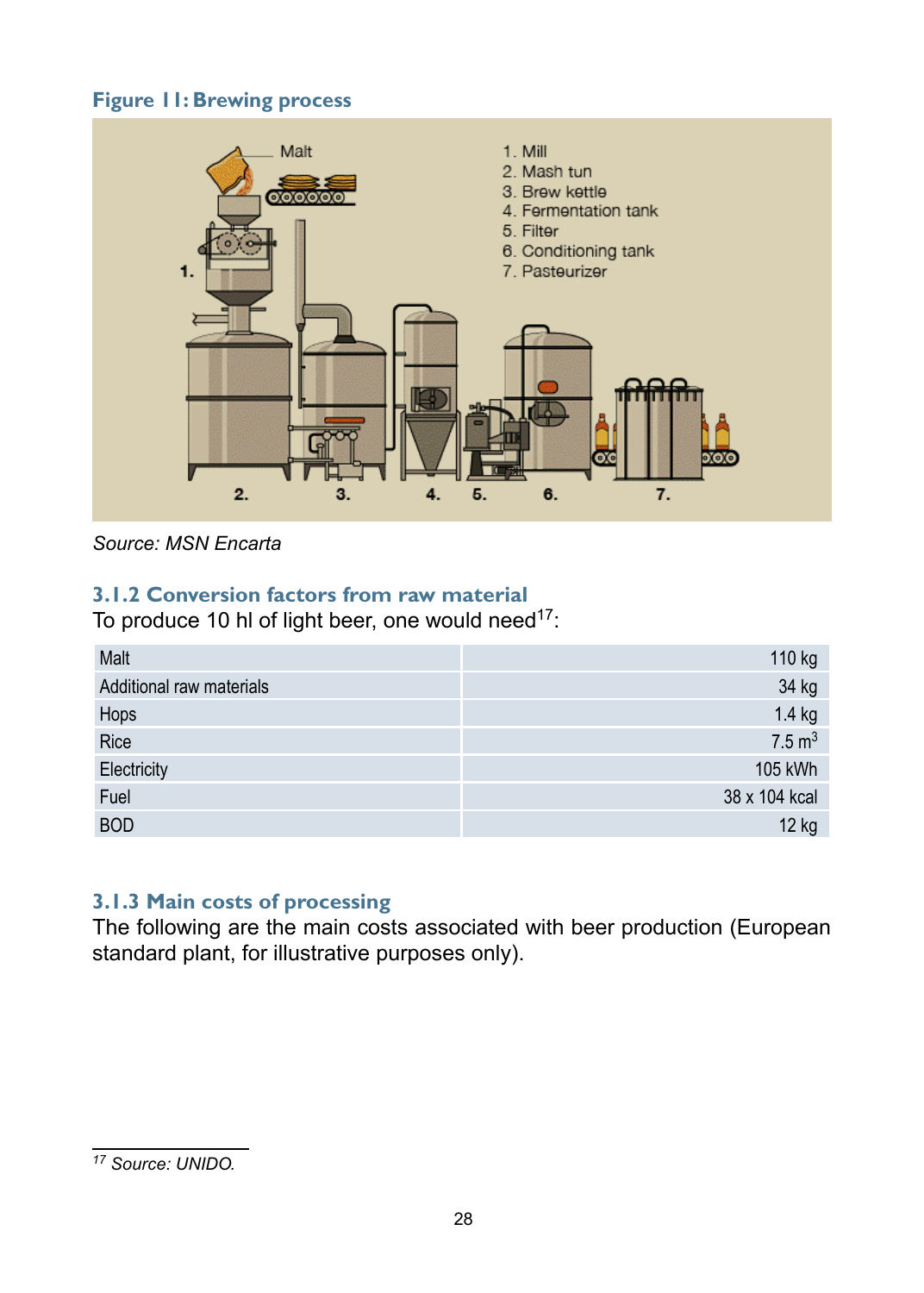| <b>Item</b>                         | <b>Ratio</b><br>per hi beer produced | Cost<br><b>USD/hl beer produced</b> |
|-------------------------------------|--------------------------------------|-------------------------------------|
| Malt                                | 18 <sub>kg</sub>                     | 5.00                                |
| Hops (cones)                        | $0.15$ kg                            | 0.50                                |
| Yeast (thick)                       | 0.61                                 | $\mathbf{0}$                        |
| Fuel                                | 150 MJ                               | 0.70                                |
| Electricity                         | 12 kWh                               | 1.20                                |
| Water                               | $0.7 \text{ m}^3$                    | 0.30                                |
| Wastewater treatment                | $0.55 \text{ m}^3$                   | 1.10                                |
| Spare parts                         | Lump sum                             | 1.20                                |
| Miscellaneous, analysis             | Lump sum                             | 1.30                                |
| Labour (120 people)                 | USD 20,000/year                      | 6.00                                |
| <b>Total direct operating costs</b> |                                      | 17.30                               |

# **Table 11: Illustrative operating costs of beer production**

*Main assumptions: 6,200 ha of operation per year – annual processing capacity of 400,000 hl*

#### **3.1.4 Average margins for processors**

Breakdown of mature brewer's costs:

| <b>Sales</b> |                 | Total variable costs (=32) | Total fixed cost (=48) |                 | <b>Depreciation</b> |                        | <b>Net</b> |
|--------------|-----------------|----------------------------|------------------------|-----------------|---------------------|------------------------|------------|
| price        | Raw<br>material | <b>Transport</b>           | SG&A <sup>a</sup>      | <b>Salaries</b> | maintenance         | <b>Interests Taxes</b> | profit     |
| 100%         | 28              |                            | 24                     | 24              |                     |                        |            |

*<sup>a</sup>* – *Selling, general and administrative expenses.*

*Source: TheEBRD*

In many countries, alcoholic beverages are subject to state taxes. There are significant differences from one market to another, for example beer taxes (as a percentage of retail price) are 5% in Argentina, while they are 52% in Canada (on average). This seriously affects the margins of brewers.

# **3.2 World production of beer**

In 2007, beer output rose by 5.4%**,** or 91 million hl, year-on-year and was once again above average. The growth in output in 2006 was still 5.9%, which is above the long-term average of 3% (1997–2006).

China recorded by far the largest share in international year-on-year output growth in 2007, at 46%. Its share of world beer production is an impressive 22%. Growth in Europe, totaling 23.2 million hl, can be mainly attributed to the rising output in the Russian Federation (16.1 million hl) and Ukraine (4.8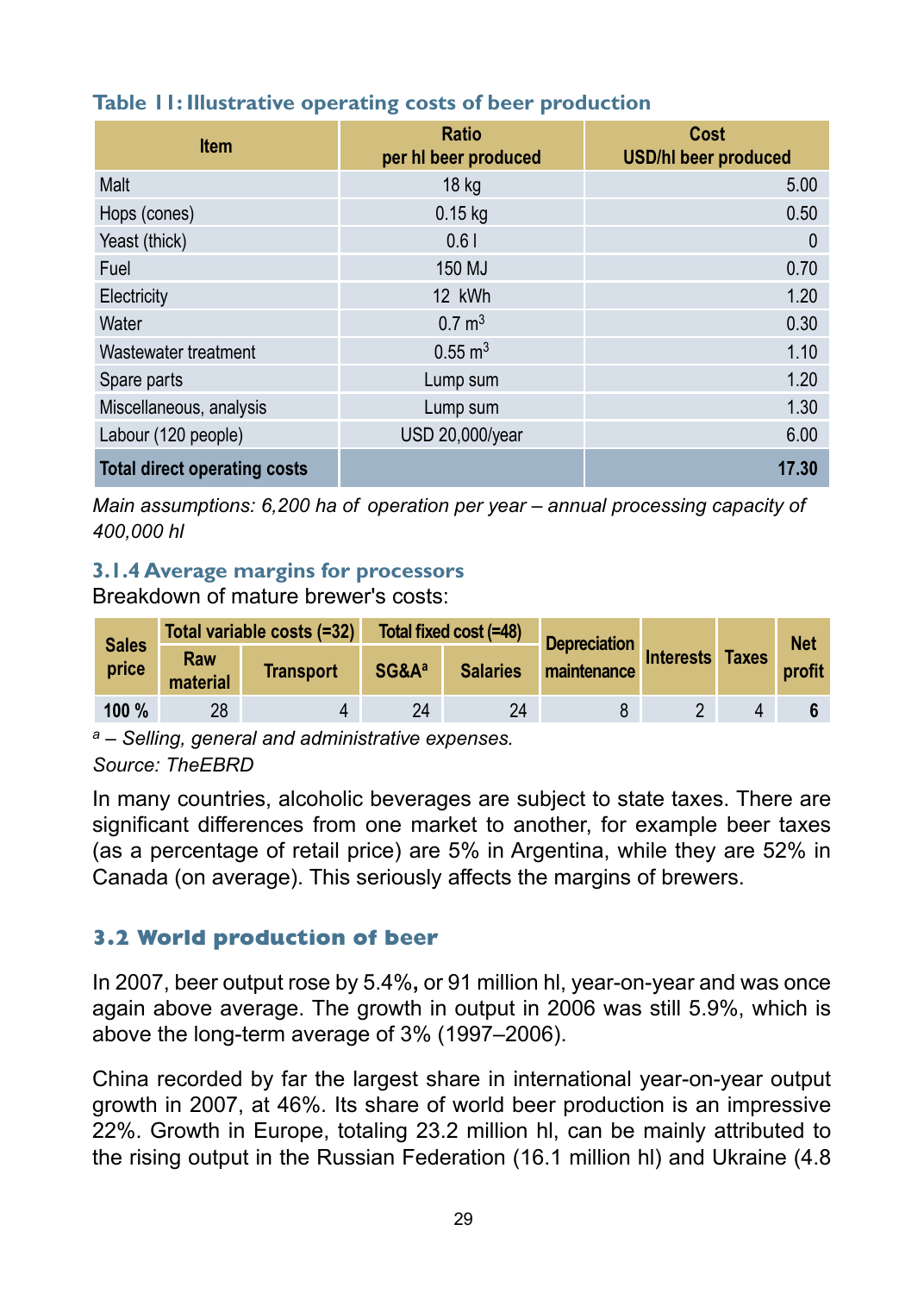million hl). The United Kingdom again had a negative effect on the figures, this time recording a minus of 3.3 million hl. In the Americas, output growth in Mexico (2.8 million hl), the United States (2.6 million hl), Brazil (2.4 million hl), and Venezuela (2.2 million hl) contributed to an increase of 13.6 million hl. Asia, and in particular China (+41.6 million hl) and Viet Nam (+2 million hl), recorded a total increase of 49 million hl. Beer output in Africa increased by 5.3 million hl, of which the country with the largest share by far was Nigeria (+2 million hl).

| <b>Region</b>             | 2006<br>$1,000$ hl | 2007<br>$1,000$ hl |         | 2007<br>$+/-$ % rel. |
|---------------------------|--------------------|--------------------|---------|----------------------|
| <b>FU</b>                 | 386,110            | 410,852            | 1.2%    | 6.4%                 |
| Rest of Europe            | 182,474            | 180.977            | 10.5 %  | $-0.8%$              |
| <b>Europe total</b>       | 586.474            | 591,829            | 4.0%    | 4.1%                 |
| North America             | 254,797            | 257,669            | $0.3\%$ | $1.1\%$              |
| Central America/Caribbean | 93.691             | 97.239             | 6.7%    | 3.8%                 |
| South America             | 171.091            | 178,260            | 5.0%    | 4.2%                 |
| America total             | 519,579            | 533,168            | 2.9%    | 2.6%                 |
| Asia total                | 506,549            | 555.561            | 11.0%   | 9.7%                 |
| <b>Africa total</b>       | 79,747             | 85.061             | 9.0%    | 6.7%                 |
| Australia/Oceania total   | 22.000             | 21,796             | 4.3%    | $-0.9%$              |
| <b>World total</b>        | 1.696.459          | 1.787.415          | 5.9%    | 5.4%                 |

# **Table 12: Global beer production in selected regions**

*Note: As of 1 January 2007 Romania and Bulgaria are members of the EU. Source: Barth Haas Group, Hops 2007/2008 Report.*

Global players continue to increase their ability to influence the world beer market by means of brewery purchases, equity investments, and takeovers. The top 10 breweries account for 1,099 million hl, or 61.5% of world beer production. In 2004, they accounted for 865 million hl, or 55.7%.

In 2007, the increase in the share of the world market controlled by the 40 largest brewing groups was disproportionately greater than the increase in beer output. This resulted from a combination of good beer sales volume and industry consolidation.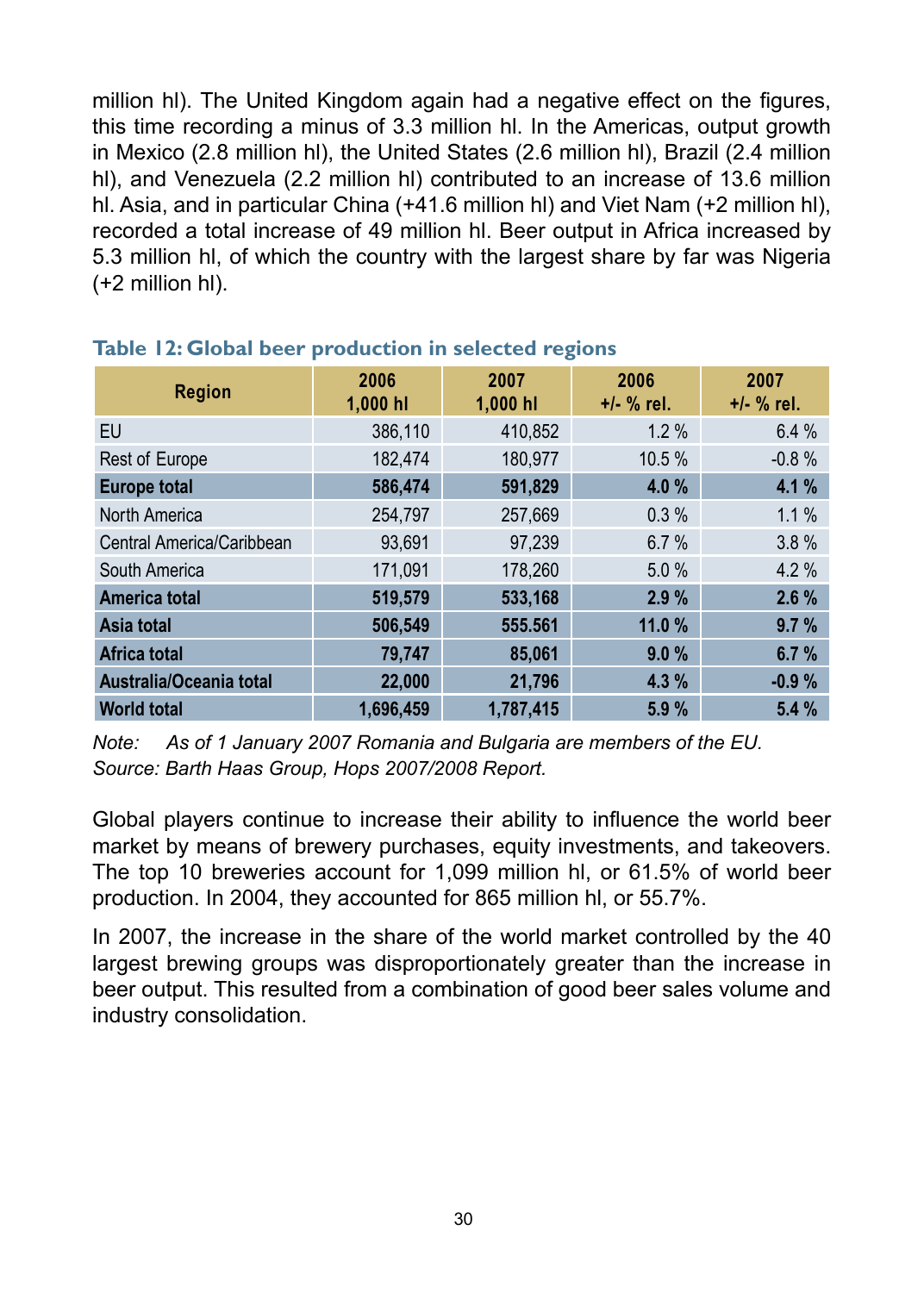# **Table 13: The ten largest brewery groups worldwide at 31 December 2007**

| Rank          | <b>Brewery</b>                     | Country                      | <b>Production</b><br>volumes 2007<br>in M hl | $%$ of<br>world beer<br>production |
|---------------|------------------------------------|------------------------------|----------------------------------------------|------------------------------------|
| 1             | <b>SAB Miller</b>                  | United Kingdom               | 239.0                                        | 13.4                               |
| $2 & 3^{(a)}$ | InBev $(b)$ + Anheuser-Busch $(c)$ | <b>Belgium/United States</b> | 422.2                                        | 23.6                               |
| 4             | Heineken                           | <b>Netherlands</b>           | 139.2                                        | 7.8                                |
| 5             | Baltic Beverages Holding (BBH) (d) | <b>Russian Federation</b>    | 55.3                                         | 3.1                                |
| 6             | Carlsberg (without BBH)            | Denmark                      | 52.9                                         | 3.0                                |
|               | Grupo Modelo                       | Mexico                       | 51.0                                         | 2.9                                |
| 8             | <b>Tsingtao Brewery Group</b>      | China                        | 50.6                                         | 2.8                                |
| 9             | Molson-Coors                       | United States/Canada         | 49.2                                         | 2.8                                |
| 10            | Yanjing                            | China                        | 40.1                                         | 2.2                                |

*<sup>a</sup>* – *In 2008 InBev bought Anheuser-Busch and has as a result ended up controlling 25% of the world market.*

- *<sup>b</sup>* – *Including proportional stake in Pearl River, China.*
- *<sup>c</sup>* – *Including proportional volume from stakes in Grupo Modelo, Mexico, and Tsingtao Brewery Group, China.*
- *<sup>d</sup>* – *Carlsberg and Scottish & Newcastle each with 50 % stake in BBH. As of 2008, 100% held by Carlsberg.*

*Source: The Barth-Haas Group. The data was extracted from the brewers' own annual reports. In other cases, the production volume had to be estimated after different sources reported differing or no figures.*

# **3.3 Beer trade**

In 2007, global beer exports grew by 10% from the previous year, reaching USD 10,051 million. Main contributors to this result were (2006 figures): Mexico (20% of total exports), the Netherlands (20%), Germany (12%), Belgium (8%) and the United Kingdom (8%).

|                      | <b>Trade value, M USD</b> |        |                        |  |  |  |
|----------------------|---------------------------|--------|------------------------|--|--|--|
| Country              | 2006                      | 2007   | <b>Trend 2007/2006</b> |  |  |  |
| <b>Netherlands</b>   | 1,813                     | 1,929  | $+6%$                  |  |  |  |
| Mexico               | 1,823                     | 1,789  | $-2%$                  |  |  |  |
| Germany              | 1,081                     | 1,237  | $+14%$                 |  |  |  |
| Belgium              | 747                       | 894    | $+20%$                 |  |  |  |
| United Kingdom       | 730                       | 760    | $+4%$                  |  |  |  |
| <b>Others</b>        | 2,969                     | 3,443  | $+16%$                 |  |  |  |
| <b>Total exports</b> | 9,164                     | 10,051 | $+10%$                 |  |  |  |

#### **Table 14: The world's top beer exporters, 2007**

*Source: Copyright © United Nations, 2008 – UN Comtrade Database*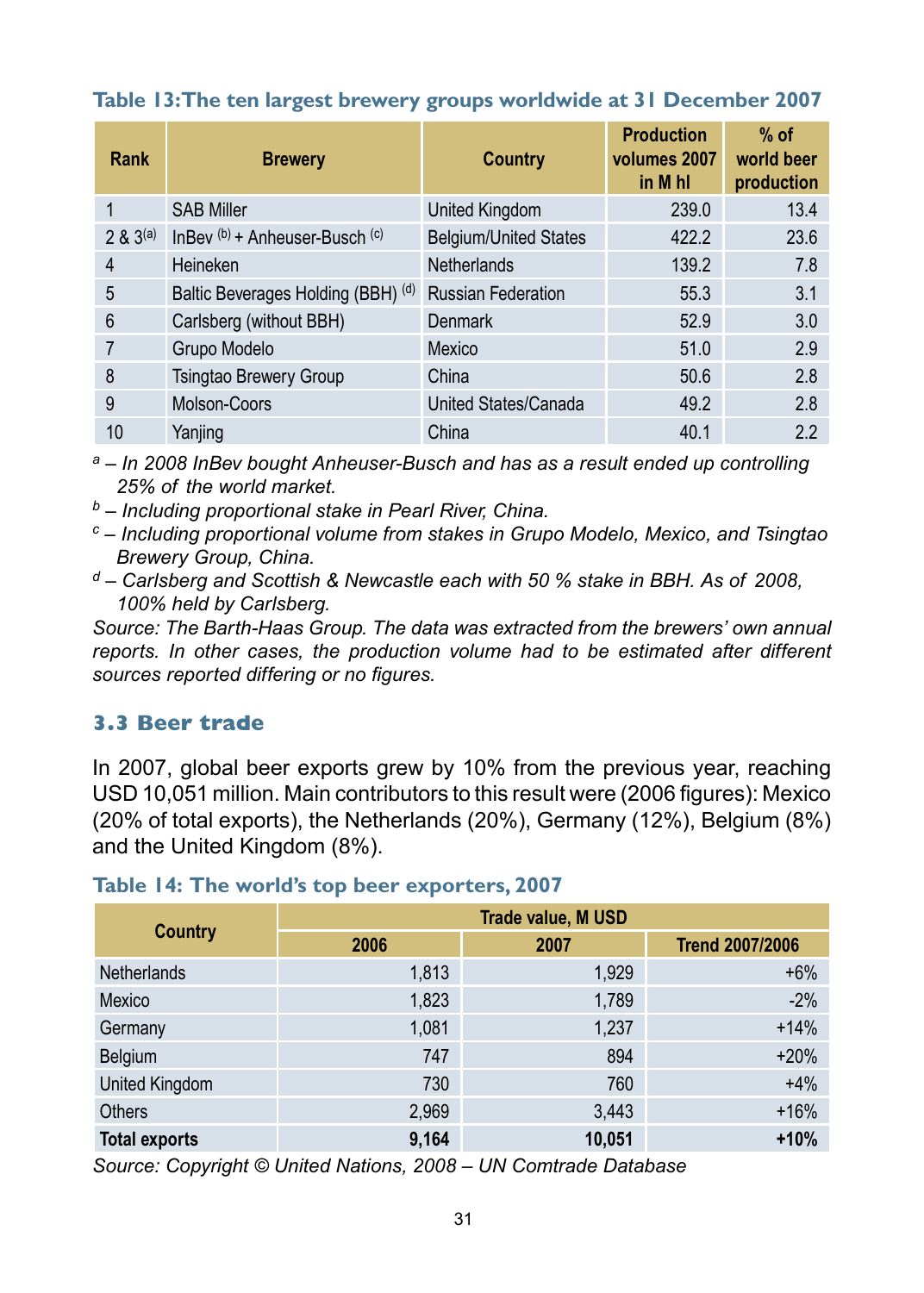On the imports side, the trend was also positive (+10%), with total imports reaching USD 9,772 million in 2007. The main importing countries were: the United States (44%), the United Kingdom (7%), Italy (6%), France (5%) and Canada (5%).

|                      | <b>Trade value, M USD</b> |       |                      |  |  |  |
|----------------------|---------------------------|-------|----------------------|--|--|--|
| Country              | 2006                      | 2007  | <b>Trend 2007/06</b> |  |  |  |
| <b>United States</b> | 3,880                     | 3,928 | $+1%$                |  |  |  |
| United Kingdom       | 668                       | 728   | $+9%$                |  |  |  |
| Italy                | 509                       | 599   | $+18%$               |  |  |  |
| France               | 464                       | 536   | $+15%$               |  |  |  |
| Canada               | 418                       | 506   | $+21%$               |  |  |  |
| <b>Others</b>        | 2,965                     | 3,476 | $+17%$               |  |  |  |
| <b>Total imports</b> | 8,904                     | 9,772 | $+10%$               |  |  |  |

#### **Table 15: The world's top beer importers, 2007**

*Source: Copyright © United Nations, 2008 – UN Comtrade Database*

# **3.4 Consumption**

Between 1970 and 2004, world beer consumption has more than doubled from around 600 millions hl to over 1.2 billion hl. It is expected to continue to grow by around 1.2% per annum in the next several years.

# **Figure 13: Top ten beer consuming countries ranked by annual per capita consumption**



*Source: World Drink Trends 2005. © Institute of Alcohol Studies, 2007*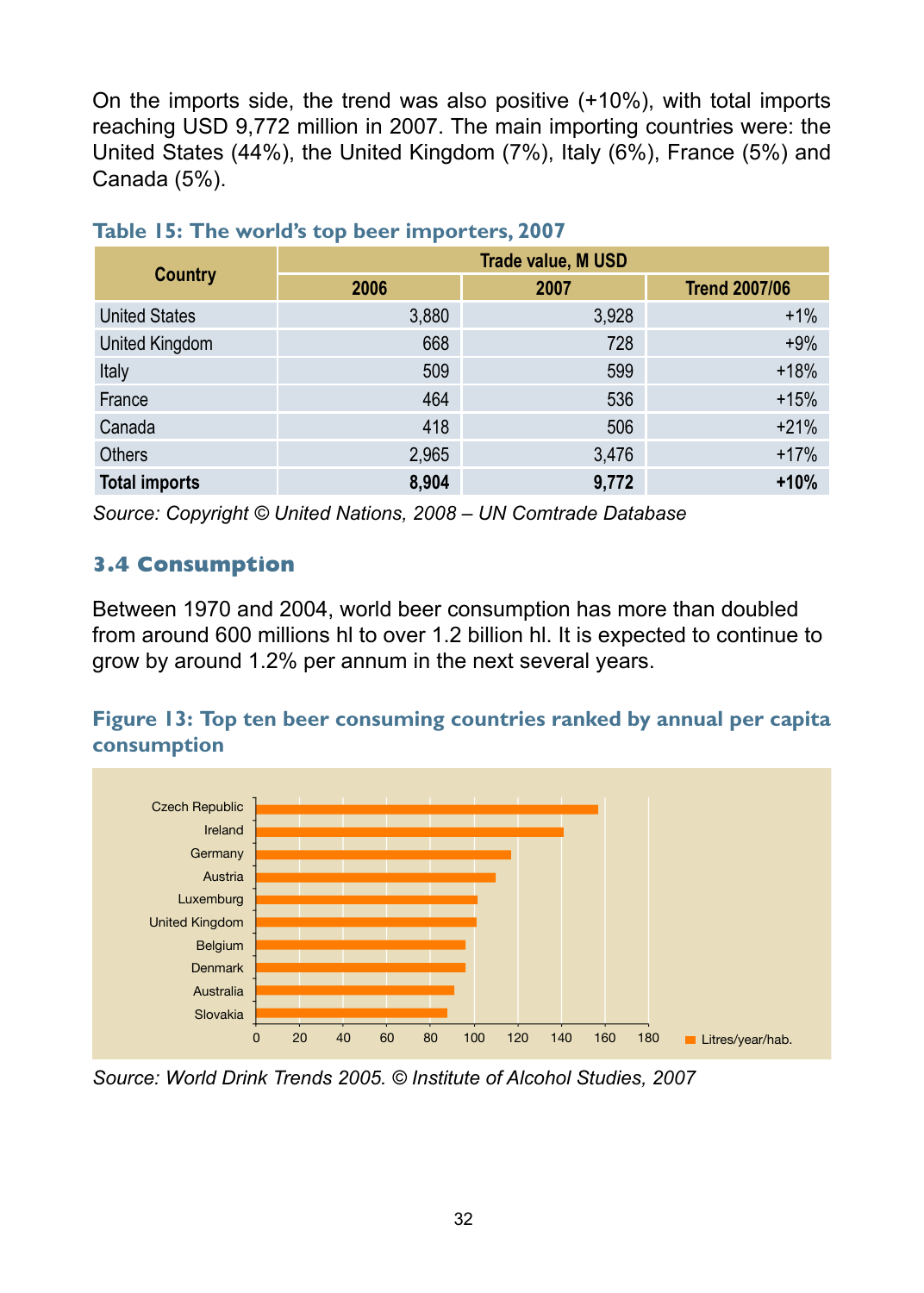# **3.5 Other relevant information**

- Apart from malt, beer production largely depends on the availability of good quality hops. Hops contain alpha acids that give beer its bitterness and aroma. Hops are also famous for their antiseptic qualities and are important in maintaining the biological purity of beer.
- The information provided in the above section should be treated with caution. For instance, a barrel of pale ale brewed by a mini-brewery may require twice as much malt and five times more hops than a beer from a main international brand.
- The colour of beer (white, blond or pils, amber, brown or lager) depends on the level of roasting of the malt. The more the malt is roasted, the darker the beer.
- There is increasing worldwide concern in the food industry over both pesticide residues in raw materials and their effect on the processing of food and the quality of end products. In the malting and brewing industry, chemical residues may affect both the processing performance and the quality of malt and beer. To guarantee final product quality, in some countries official testing of chemical residues is required.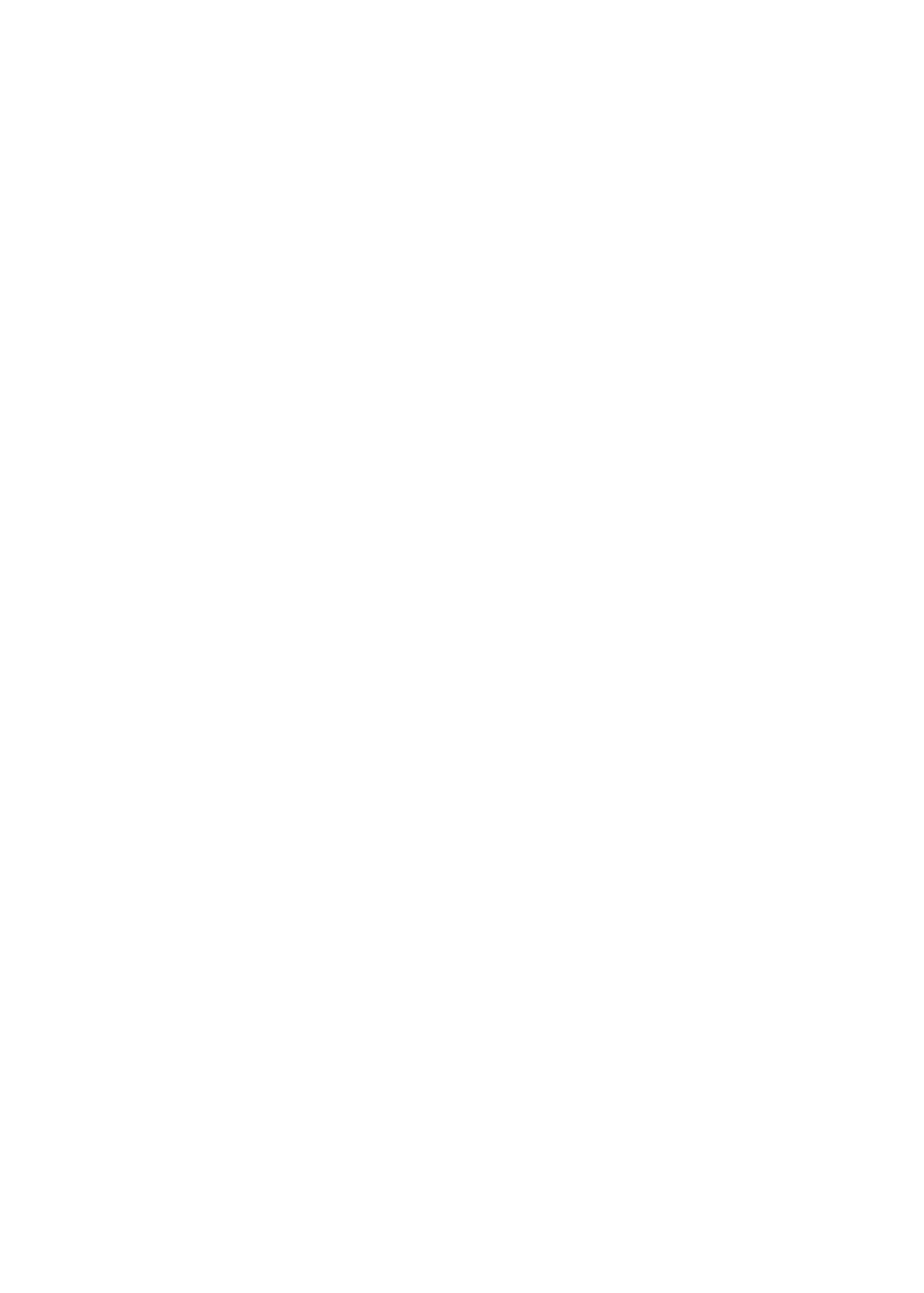# **4. THE MALTING AND BEER INDUSTRIES IN THE WESTERN BALKAN COUNTRIES (WBCs) AND EARLY TRANSITION COUNTRIES (ETCs)**

# **4.1 The supply of raw materials: the Achilles' heel of the local beer industry**

The availability of quality locally-produced raw materials for the beer industry is limited in the countries of the two regions concerned. One critical requirement for the industry is the production of quality malting barley. Even state-of-the art malting facilities cannot produce quality malts from poor malting barley. In many respects, low yields and poor barley quality are an inheritance of the command economy system, when the quantity of grain outweighed quality in decision-making/planning processes. Significant underfinancing of both basic agricultural production inputs (farm machinery, pest control, etc.) and plant breeding also contribute to barley quality problems for maltsters in the regions. Key issues related to barley quality are:

- limited number of malting barley varieties
- lack of high quality seeds
- inadequate barley growing techniques
- non-compliance with standards/specification and storage requirements

| <b>Country</b>               | Area harvested, ha | <b>Production quantity, tons</b> | Yield, tons/ha |
|------------------------------|--------------------|----------------------------------|----------------|
| <b>WBCs:</b>                 |                    |                                  |                |
| Albania                      | 1.400              | 3,500                            | 2.5            |
| Bosnia & Herzegovina         | 20,701             | 60,748                           | 2.9            |
| <b>FYR Macedonia</b>         | 39,600             | 83,200                           | 2.1            |
| Montenegro                   | 800                | 2.000                            | 2.5            |
| Serbia                       | 93.844             | 258.998                          | 2.8            |
| <b>WBC regional markets:</b> |                    |                                  |                |
| Hungary                      | 324,347            | 1,041,434                        | 3.2            |
| Slovakia                     | 210.697            | 695.042                          | 3.3            |
| Slovenia                     | 18,532             | 67.904                           | 3.7            |
| ETC <sub>s</sub> :           |                    |                                  |                |
| Armenia                      | 57,600             | 96,000                           | 1.7            |
| Azerbaijan                   | 203,947            | 479,130                          | 2.3            |

# **Table 16: Area cultivated, yield and production of barley18, 2007**

*18 It is difficult to access regional malting barley data. We estimate that approximately 70% of the barley crop consumed in the region is used for animal feed.*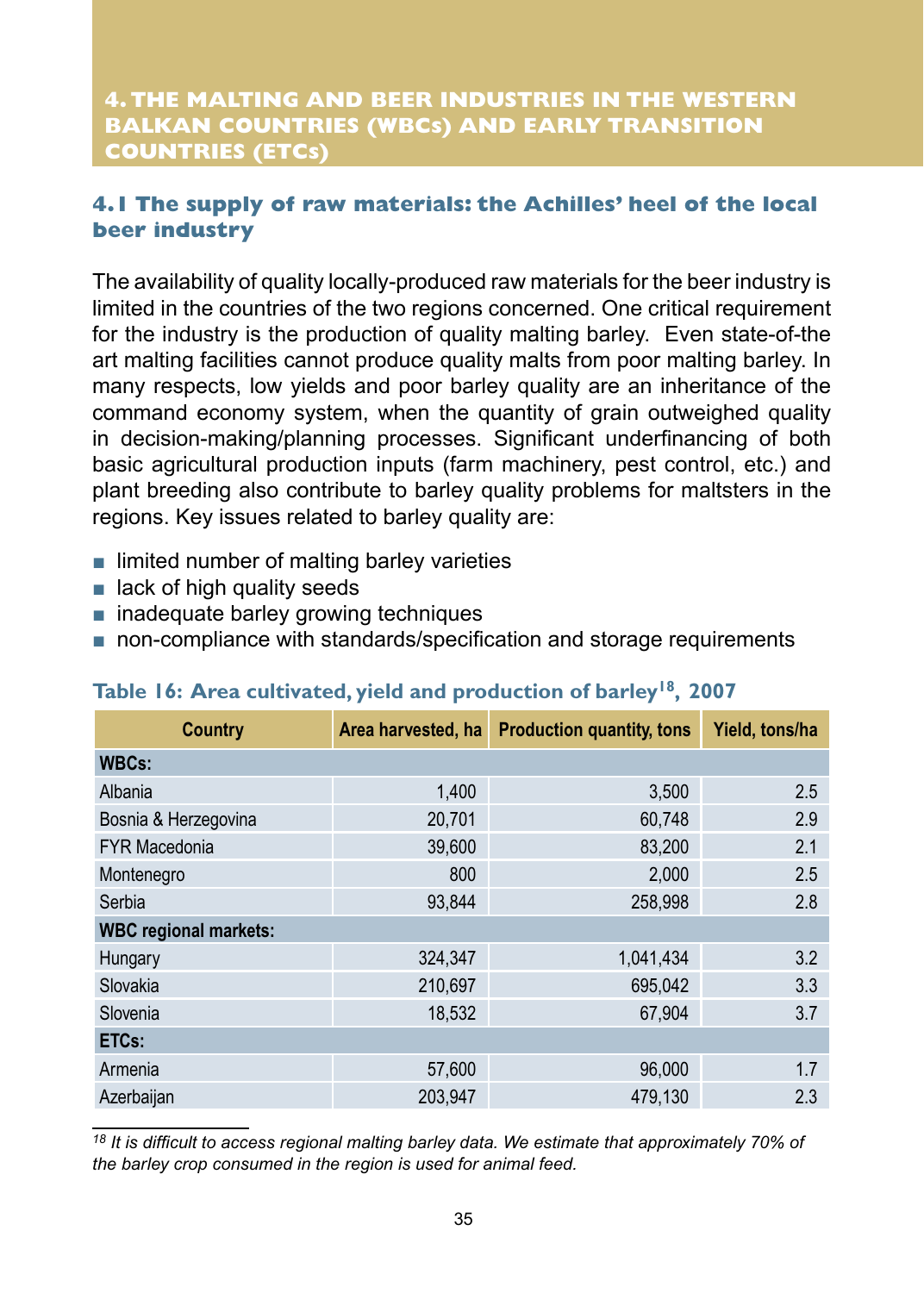| <b>Country</b>               | Area harvested, ha | <b>Production quantity, tons</b> | Yield, tons/ha |
|------------------------------|--------------------|----------------------------------|----------------|
| Georgia                      | 37,400             | 45.046                           | 1.2            |
| Kyrgyzstan                   | 125,500            | 227,200                          | 1.8            |
| Republic of Moldova          | 87,780             | 115,000                          | 1.3            |
| Mongolia                     | 3,630              | 3,720                            | 1.0            |
| Tajikistan                   | 47,000             | 62,500                           | 1.3            |
| <b>Uzbekistan</b>            | 73,000             | 110,000                          | 1.5            |
| <b>ETC regional markets:</b> |                    |                                  |                |
| Kazakhstan                   | 1,866,000          | 2,600,000                        | 1.4            |
| Ukraine                      | 4,100,000          | 6,000,000                        | 1.5            |
| $C2, \ldots, C1 \cap C$      |                    |                                  |                |

*Source: FAOSTAT Database. © FAO 2008*

The information on barley and malt supply and sourcing regions is summarized in the table below. The dominant role of the three major regional suppliers – the Russian Federation, Ukraine and Kazakhstan – is obvious.

# **Table 17: The sourcing of barley for beer production in the regions, 2007 (tons)**

| <b>Country</b>            |                   | <b>Barley</b> |               |                                              |  |  |  |
|---------------------------|-------------------|---------------|---------------|----------------------------------------------|--|--|--|
|                           | <b>Production</b> | <b>Export</b> | <b>Import</b> | <b>Country of origin</b>                     |  |  |  |
| Albania                   | 3,500             | n/a           | 111           | Serbia, Croatia                              |  |  |  |
| Armenia                   | 96,000            | n/a           |               | 6,263 Russian Federation, Ukraine            |  |  |  |
| Azerbaijan                | 479,130           | n/a           |               | 3.865 Kazakhstan                             |  |  |  |
| Bosnia & Herzegovina      | 60,748            | n/a           | 22,833        | Hungary, Serbia, Croatia                     |  |  |  |
| Georgia                   | 45,046            | 1,019         | 3,415         | Kazakhstan                                   |  |  |  |
| Hungary                   | 1,041,434         | 361,091       | 61,547        | Germany, Romania, Slovakia                   |  |  |  |
| Kazakhstan                | 2.600,000         | 647,331       | 65,051        | <b>Russian Federation</b>                    |  |  |  |
| Kyrgyzstan                | 227,200           | n/a           | 5.757         | Kazakhstan                                   |  |  |  |
| Mongolia                  | 3,720             | n/a           | 121           | Kazakhstan, China                            |  |  |  |
| Montenegro                | 2,000             | n/a           | n/a           | n/a                                          |  |  |  |
| Republic of Moldova       | 115,000           | 13,900        | 790           | Ukraine                                      |  |  |  |
| <b>Russian Federation</b> | 15,663,110        | 1,872,762     | 272,611       | Finland, France, Uruguay, Sweden,<br>Denmark |  |  |  |
| Serbia                    | 258,998           | 7,571         |               | 24,153 Slovakia, Hungary, Romania            |  |  |  |
| Slovakia                  | 695.042           | 81,927        | 71.274        | France, Czech Republic, Germany              |  |  |  |
| Slovenia                  | 67,904            | 863           | 36,189        | Hungary                                      |  |  |  |
| Tajikistan                | 62,500            | n/a           | n/a           | n/a                                          |  |  |  |
| <b>FYR Macedonia</b>      | 83,200            | n/a           |               | 605 Serbia, Croatia                          |  |  |  |
| Uzbekistan                | 110,000           | n/a           |               | $n/a$ $n/a$                                  |  |  |  |

*Source: FAOSTAT Database, © FAO 2009 (production), UN Data (trade)*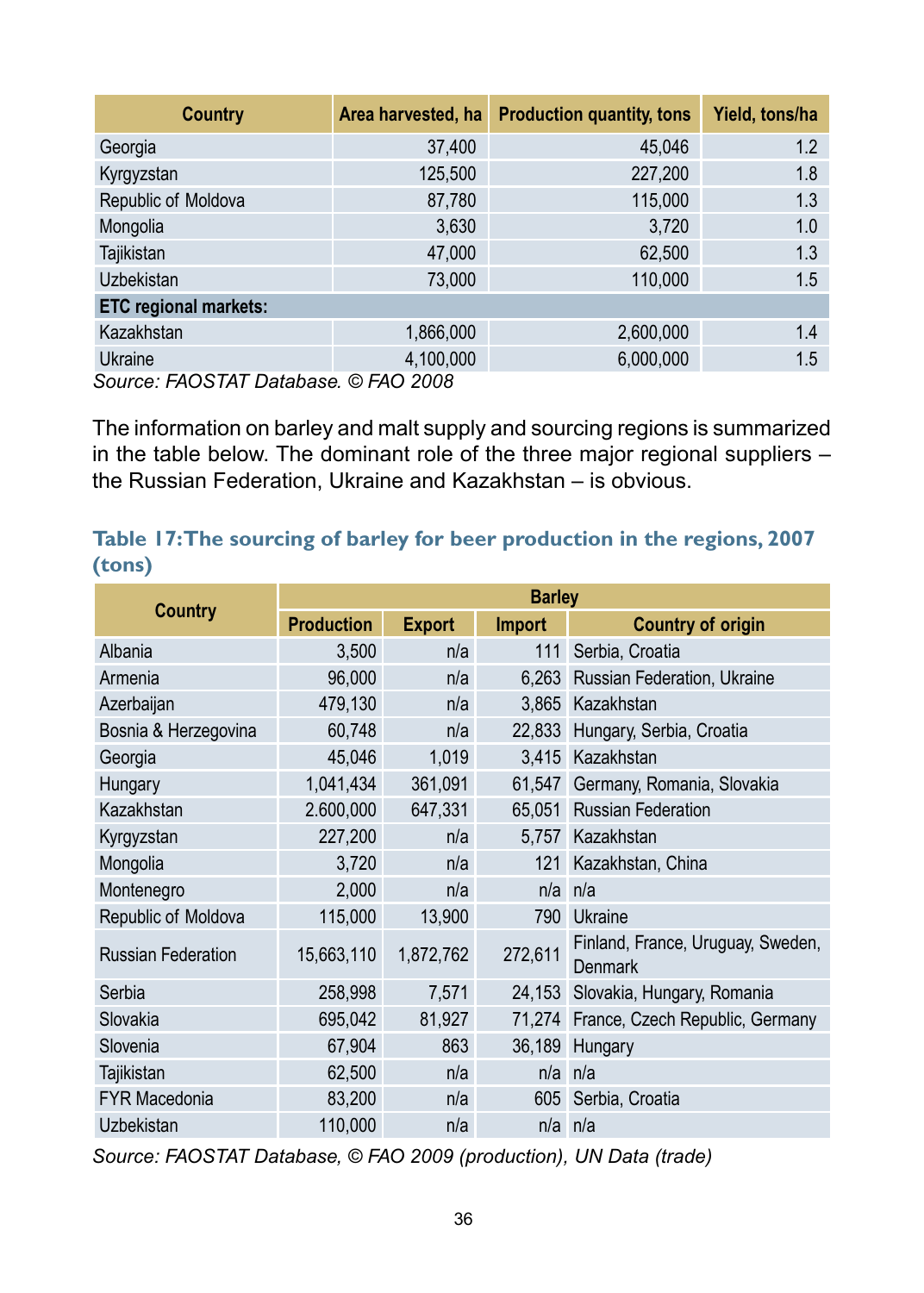# **Table 18: The sourcing of malt for beer production in the regions, 2007 (tons)**

|                           | <b>Malt</b>       |                |               |                                                          |  |  |
|---------------------------|-------------------|----------------|---------------|----------------------------------------------------------|--|--|
| Country                   | <b>Production</b> | <b>Export</b>  | <b>Import</b> | <b>Country of origin</b>                                 |  |  |
| Albania                   | n/a               | n/a            | 6.148         | Croatia                                                  |  |  |
| Armenia                   | 4,800             | 40             | 3,768         | Russian Federation, Ukraine,<br>Slovakia, Czech Republic |  |  |
| Azerbaijan                | 25,949            | 480            | 15.236        | Kazakhstan, Ukraine, Hungary                             |  |  |
| Bosnia & Herzegovina      | 4,380             | n/a            | 10.818        | Croatia, Serbia, Slovakia                                |  |  |
| Georgia                   | n/a               | 342            | 16,641        | Ukraine, Germany, Czech Republic                         |  |  |
| Hungary                   | 43,000            | 59,060         | 23,823        | Slovakia, Czech Republic, Austria                        |  |  |
| Kazakhstan                | 38,500            | 20,505         | 29,892        | Finland, Russian Federation,<br>Ukraine, Germany         |  |  |
| Kyrgyzstan                | 5,390             | n/a            | 1,617         | Kazakhstan, Ukraine                                      |  |  |
| Mongolia                  | 400               | n/a            | 4,729         | China                                                    |  |  |
| Montenegro                | n/a               | n/a            |               | $n/a$ $n/a$                                              |  |  |
| Republic of Moldova       | 3,080             | n/a            |               | 17,529 Czech Republic, Turkey                            |  |  |
| <b>Russian Federation</b> | 1,039,500         | 59,938         | 147.346       | Finland, China, Germany, Sweden                          |  |  |
| Serbia                    | 55,000            | 12,992         | 12.039        | Croatia, Hungary                                         |  |  |
| Slovakia                  | 242,000           | 178,559        | 2,748         | <b>Czech Republic</b>                                    |  |  |
| Slovenia                  | 7,000             | $\overline{7}$ | 24.861        | France, Germany, Czech Republic                          |  |  |
| Tajikistan                | 770               | n/a            | n/a           | n/a                                                      |  |  |
| <b>FYR Macedonia</b>      | 5,000             | n/a            | 7,709         | Slovakia, Bulgaria                                       |  |  |
| <b>Uzbekistan</b>         | 12,320            | n/a            | $n/a$ $n/a$   |                                                          |  |  |

*Note: Malt production figures only available for 2005.*

*Source: FAOSTAT Database. © FAO 2009 (production), UN data (trade)* 

The situation with malt supply in the regions has improved in the countries where international beer producers have launched or expanded their production facilities (see Section 4.2).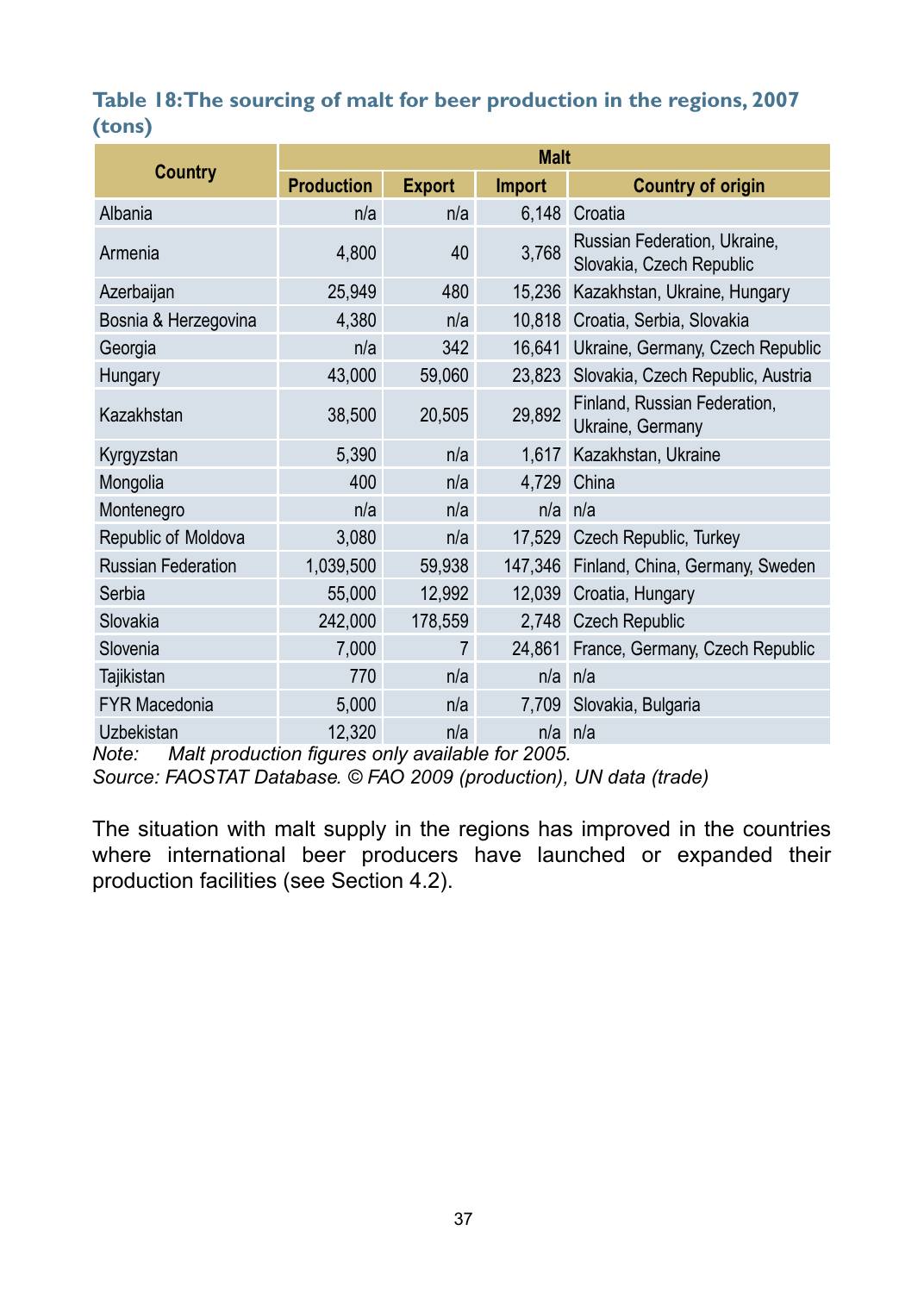# **Table 19: Evolution of malt production in the regions, 2000–2005 (thousand tons )(HS 1107)**

| <b>Country</b>            | 2000     | 2001           | 2002           | 2003           | 2004           | 2005           | <b>Trend</b><br>2005/2004 |
|---------------------------|----------|----------------|----------------|----------------|----------------|----------------|---------------------------|
| <b>World total</b>        | 17,820   | 18,487         | 18,296         | 18,640         | 19,140         | 19,704         | $+3%$                     |
| <b>WBCs:</b>              |          |                |                |                |                |                |                           |
| Bosnia & Herzegovina      | 9        | 9              | 5              | $\overline{4}$ | 5              | $\overline{4}$ | $-8%$                     |
| <b>FYR Macedonia</b>      | 3        | $\overline{4}$ | 3              | $\overline{2}$ | $\mathfrak{p}$ | 5              | +108%                     |
| Serbia & Montenegro       | 100      | 88             | 83             | 83             | 58             | 55             | $-5%$                     |
| Hungary                   | 66       | 95             | 74             | 59             | 126            | 43             | 34%                       |
| Slovakia                  | 188      | 188            | 227            | 276            | 220            | 242            | $+10%$                    |
| Slovenia                  | 14       | $\mathbf{0}$   | $\mathbf{0}$   | $\mathbf{0}$   | 6              | 7              | $+27%$                    |
| ETCs:                     |          |                |                |                |                |                |                           |
| Armenia                   | 3        | 3              | $\overline{4}$ | $\overline{4}$ | $\overline{4}$ | 5              | $+20%$                    |
| Azerbaijan                | 15       | 22             | 21             | 24             | 25             | 26             | $+2%$                     |
| Kyrgyzstan                | 5        | 5              | 5              | 5              | 5              | 5              | n/a                       |
| Republic of Moldova       | 4        | 4              | 3              | $\overline{4}$ | 4              | 3              | $-20%$                    |
| Mongolia                  | $\Omega$ | 1              | 0.5            | 0.4            | 0.4            | 0.4            | n/a                       |
| Uzbekistan                | 12       | 10             | 13             | 12             | 12             | 12             | n/a                       |
| <b>Tajikistan</b>         | 0.4      | 0              | 1              | 1              | 1              | 1              | n/a                       |
| <b>Russian Federation</b> | 231      | 447            | 481            | 590            | 701            | 1,040          | $+48%$                    |
| Kazakhstan                | 21       | 19             | 23             | 25             | 31             | 39             | $+25%$                    |
| Ukraine                   | 117      | 159            | 189            | 231            | 259            | 349            | $+35%$                    |

*Source: FAOSTAT internal follow-up*

Investment opportunities in the malt sector in the ETCs should be carefully examined, considering the significant investments in new malt production facilities that are taking place in three large neighbouring barley producing countries (namely the Russian Federation, Ukraine, and Kazakhstan) with which ETCs have signed free trade agreements. The domestic production of malt in the Russian Federation, the Ukraine and Kazakhstan is likely to continue to increase, which will create more competition for local producers in neighbouring ETCs markets.

# **4.1.1 Influence of neighbouring markets**

The Russian malt market recently has developed very steadily. In the past eight years, the Russian Federation has been successful in recapturing its own market share and supplying malt to its local beer industry. Between 2000 and 2007, the production of malt increased almost seven-fold from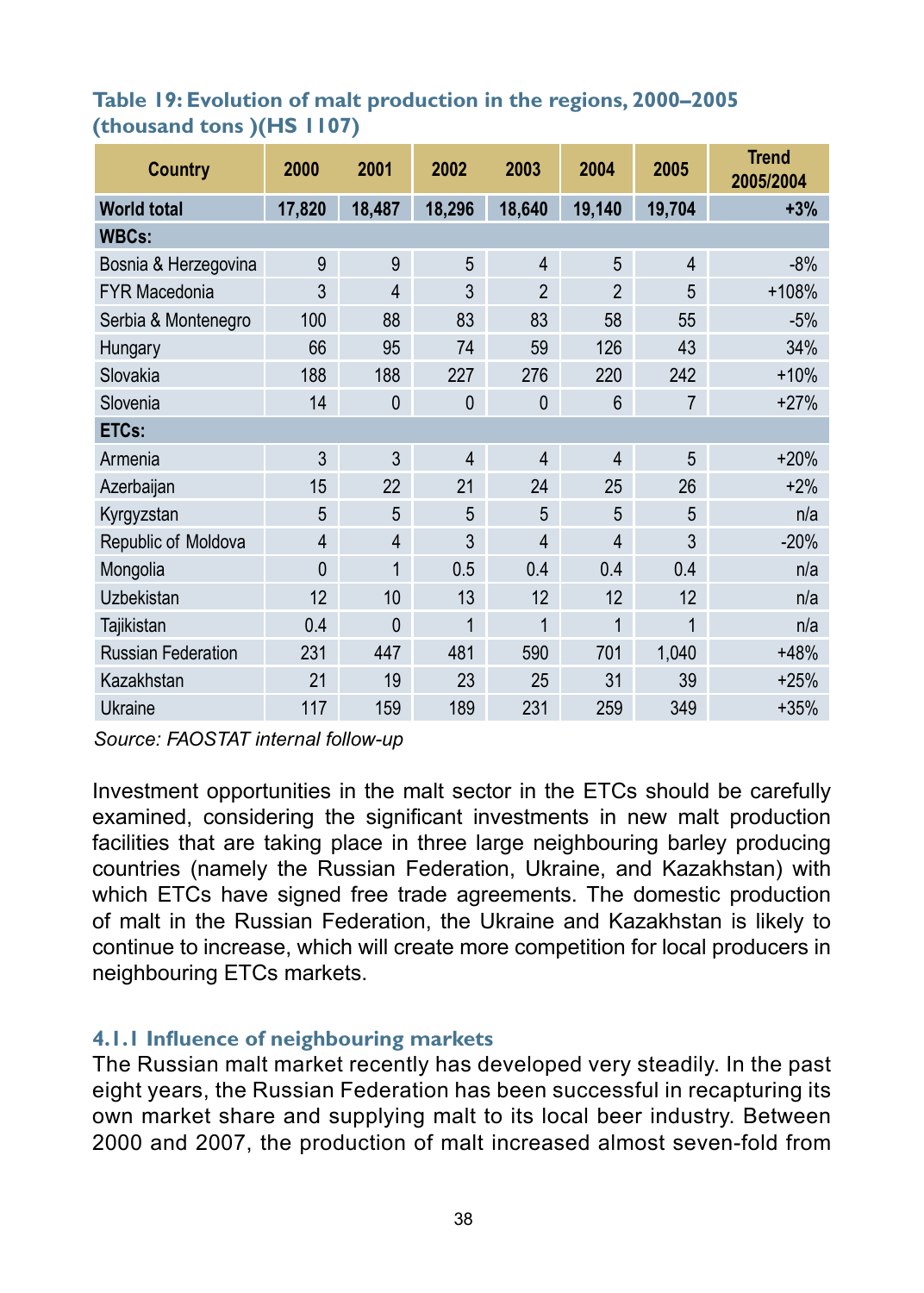0.2 million tons to 1.5 million tons. Large brewing companies were at the root of these changes, as they launched their own malting facilities. Nowadays, there are around 90 malt production units of various capacities in the Russian Federation. The increasing demand for malt from the brewing industry has also led to an increased production of malting barley and imports of high-quality seeds from the Czech Republic, Slovakia, Germany and France. The utilization of barley for malting purposes has exceeded 300,000 tons, but still accounts for only 5% of total barley consumption, the rest being used for animal feed and other purposes.



A number of producers have invested in malting barley breeding programmes. Only a few years ago, even in a country such as Russia, the world's largest barley producer, almost one-quarter of the malting barley and half of the malt sourced by local brewers was imported. Today, 85% of the demand in malting barley of the local beer industry is covered by domestic production, compared with only 23% in 2001.

|                                    | 2001      | 2007       | 2007/2001 |
|------------------------------------|-----------|------------|-----------|
| <b>Total beer production, tons</b> | 6,380,000 | 11,806,000 | 185%      |
| Demand for malt, tons              | 1,004,000 | 1,200,000  | 120%      |
| Local malt, tons                   | 494,000   | 1,020,000  | 206%      |
| Local malt, %                      | 49%       | 85%        | n/a       |
| Imported malt, tons                | 510,000   | 180,000    | 35%       |
| Imported malt, %                   | 51%       | 15%        | n/a       |
| Demand for barley, tons            | 711,000   | 1,200,000  | 169%      |
| Local barley, tons                 | 545.000   | n/a        | n/a       |
| Local barley, %                    | 77%       | n/a        | n/a       |
| Imported barley, tons              | 166,000   | n/a        | n/a       |
| Imported barley, %                 | 23%       | n/a        | n/a       |

#### **Table 20: Evolution of malt and barley supply in the Russian Federation**

*Source: Agriconsult, 2002, FAOSTAT Database. © FAO 2008.*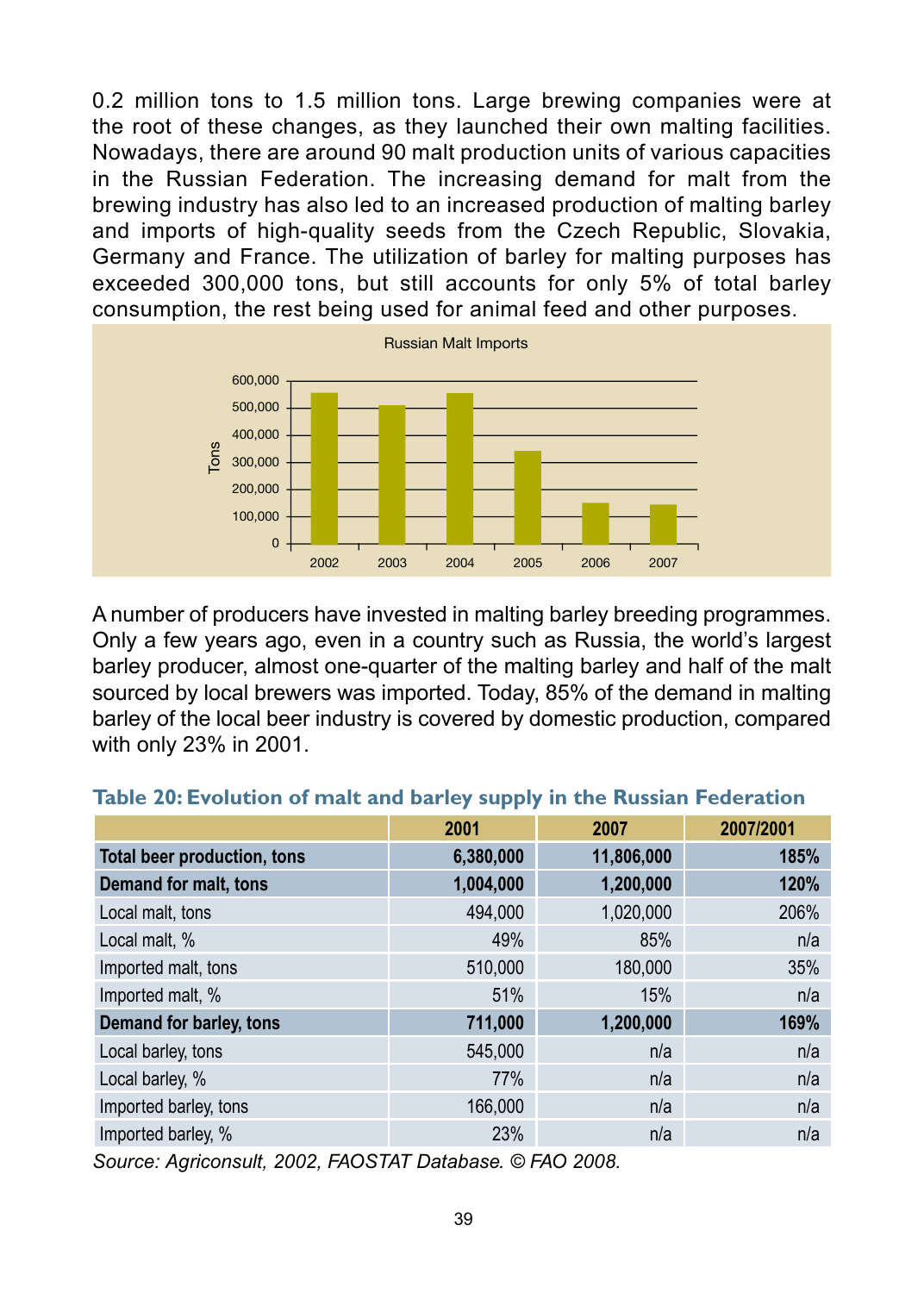Poor barley quality is also an issue in Ukraine. For instance, in 2007, due to specific weather conditions at harvest time, the protein content of malting barley exceeded standard requirements (12.5–13.5% instead of a maximum of 11.5%), which pushes production costs up as it induces more product loss and requires more boiling and consequently higher energy costs. The increasing demand for malt from the brewing industry has led to a sharp increase in malting barley production and the import of high-quality planting seeds from the Czech Republic, Slovakia, Germany and France. In 2007, the utilization of barley for malting purposes exceeded 600,000 tons, but still accounted for only 5% of total barley consumption.

The international maltsters have played a more important role in the Ukrainian market. In 2007, local malting facilities produced about 450,000 tons of malt<sup>19</sup> with the Slavutsky Malting Plant (Soufflet), MaltEurop, Obolon and Sarmat Group being the major producers.

In **Kazakhstan**, the main producer of malt is the Altyn Biday Plant (Soufflet) based in Tekeli (300 km away from Almaty). This malting facility was built in 1991 to supply Kazakhstan but also all Central Asia and Eastern Siberia, with an annual capacity of 80,000 tons.

In **Kyrgyzstan**, the main supplies of malt of the large brewers originate from the Kazakhstan-based Tikeliysky Malting Plant. Malt is also imported from the Czech Republic and Germany (with high transportation costs). Hops are also imported from China, Austria, and Poland. As a consequence of the above, 40–50% of the final price of Kyrgyz beer is brought about by the costs of raw materials.

In **Uzbekistan**, there are six malt producers<sup>20</sup>. All of them are integrated with breweries. The key maltsters are Kibray, Ferghana and Samarkand. The largest malting facility is an old Russian-style facility called Uzdonmahsulot, which has a total capacity of 5.5 tons of malt per day (or 7.5–8 tons of barley per day). This state-owned company supplies most of the local malting barley. Indicatively, the price of local malting barley is UZS  $60$ /kg (USD  $0.04$ /kg) $21$ . Still, local malting barley is of poor quality and creates turbidity in the beer. For high-quality beers, all raw materials are imported (malt or barley, hops, wheat, and rice), mainly from Kazakhstan and Germany. Yeast is imported from various European countries. According to official figures, import of hops and malt were, respectively, 63 and 10,233 tons in 2005. There have been a few investment projects aimed at addressing quality issues in the Uzbek malting barley industry, for example, the

*<sup>19</sup> Ukrainian Beer Group, December 2007.* 

*<sup>20</sup> FAO. Uzbekistan. Investment Opportunities in the Agribusiness Sector.* August 2003.

*<sup>21</sup> FAO internal data.*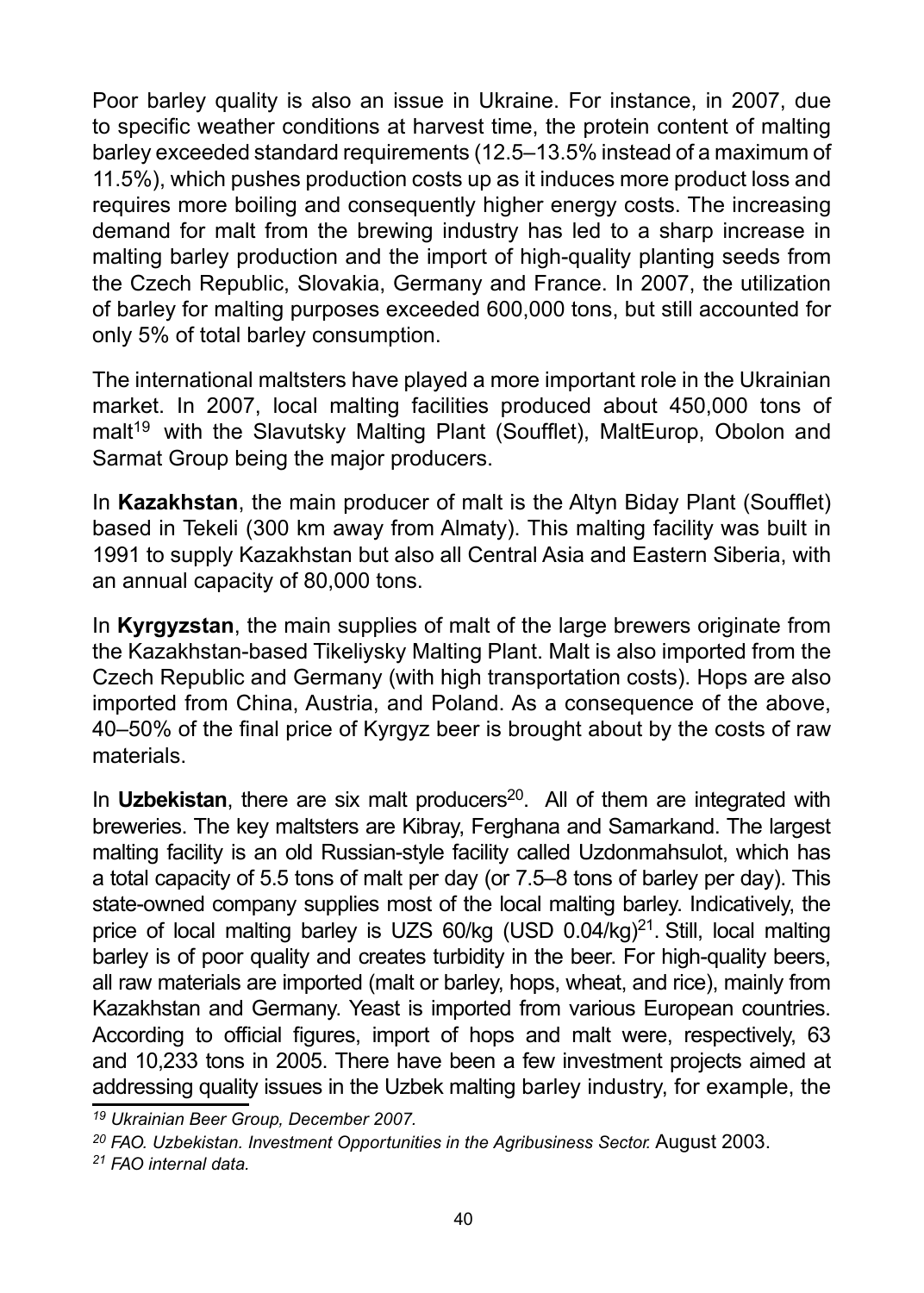co-operation project between Demet Farm (Demir Group) and the French Professional Seed Association (GNIS). Under this project, five new varieties of malting barley were tested for registration by the local authorities.

# ► **Hops: an essential and costly ingredient**

The sourcing of hop is problematic in all countries of the region. In Ukraine, which used to be one of the main suppliers of hops to the former Soviet Union, local brewers need 3,400 – 4,500 thousand tons of hops. However, to date, only 5–20% is procured locally. The import of hops has a serious impact on the price of locally produced beer. The current average price of hops is USD 270 per 1 kg of alpha acid<sup>22</sup>. In addition to the scarcity of local hops, large brewers do not use hop cones but granulated products or extracts. The associated technologies are not yet known to the local industry.

During the last few years, hops prices have increased steadily. For example, during the course of 2008, hops prices increased five-fold to reach USD 102/ kg (compared with only USD 19/kg in 2007). The import of hops has a serious impact on the price of locally-produced beer. The current average price of hops is USD 270/kg of alpha acid.

|                      | <b>Production, kg</b> |           |           | Import, kg |         |           |
|----------------------|-----------------------|-----------|-----------|------------|---------|-----------|
| <b>Country</b>       | 2006                  | 2007      | 2007/2006 | 2006       | 2007    | 2007/2006 |
| <b>WBCs:</b>         |                       |           |           |            |         |           |
| Albania              | 1,000,000             | 1,000,000 | n/a       | 45,140     | 27,198  | 60%       |
| Bosnia & Herzegovina | n/a                   | n/a       | n/a       | 51,050     | 128,252 | 251%      |
| <b>FYR Macedonia</b> | n/a                   | n/a       | n/a       | 49,115     | 87,181  | 178%      |
| Serbia               | 82,000                | 82,000    | n/a       | 338,540    | 357,717 | 106%      |
| Slovakia             | 314.000               | 300.000   | n/a       | 110.361    | 154.088 | 140%      |
| Slovenia             | 1,916,000             | 2,157,000 | 113%      | 182,150    | 243,863 | 134%      |
| ETCs:                |                       |           |           |            |         |           |
| Armenia              | n/a                   | n/a       | n/a       | 32,350     | 32,210  | 100%      |
| Azerbaijan           | n/a                   | n/a       | n/a       | 48,165     | 29,100  | 60%       |
| Georgia              | n/a                   | n/a       | n/a       | 32,035     | 19,149  | 60%       |
| Kyrgyzstan           | n/a                   | n/a       | n/a       | 23,760     | 17,940  | 76%       |
| Republic of Moldova  | n/a                   | n/a       | n/a       | 29,659     | 86,729  | 292%      |
| Mongolia             | n/a                   | n/a       | n/a       | 17.917     | 21.977  | 123%      |

# **Table 21: Hop production and imports in the regions (HS 1210)**

*<sup>22</sup> Alpha Acid Unit (also called AAU) is a measurement of potential bitterness in hops. Alpha acids are responsible for the bitter taste in beer.*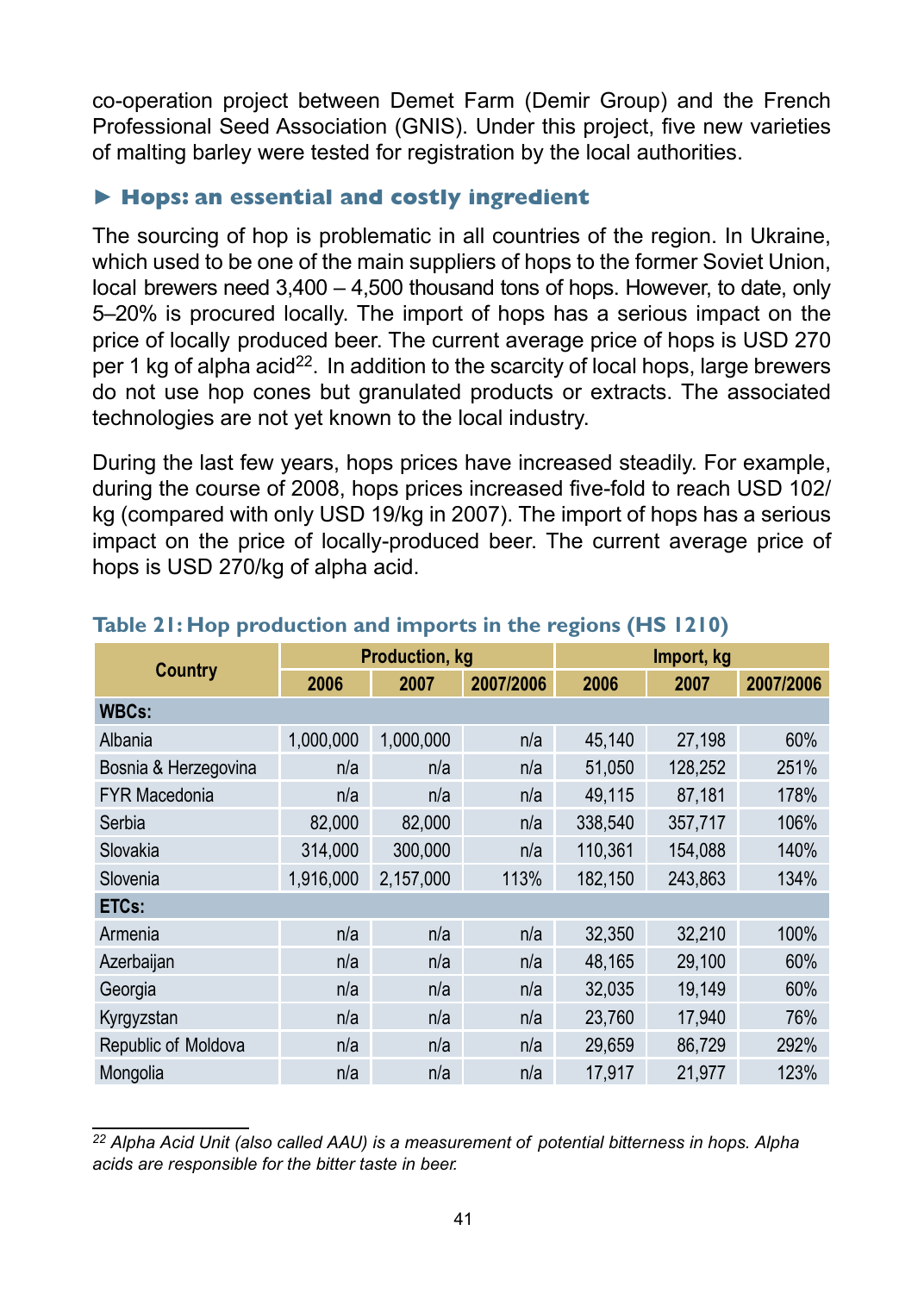|                               | <b>Production, kg</b> |         |           | Import, kg |           |           |
|-------------------------------|-----------------------|---------|-----------|------------|-----------|-----------|
| Country                       | 2006                  | 2007    | 2007/2006 | 2006       | 2007      | 2007/2006 |
| Tajikistan                    | n/a                   | n/a     | n/a       | n/a        | n/a       | n/a       |
| Uzbekistan                    | n/a                   | n/a     | n/a       | n/a        | n/a       | n/a       |
| <b>Neighbouring countries</b> |                       |         |           |            |           |           |
| <b>Russian Federation</b>     | 350,000               | 300,000 | n/a       | 3,548,058  | 3,937,848 | 111%      |
| Kazakhstan                    | n/a                   | n/a     | n/a       | 179.836    | 172,214   | 96%       |
| Ukraine                       | 670.000               | 650,000 | n/a       | n/a        | n/a       | n/a       |

*Source: FAOSTAT Database. © FAO 2008 (production), UN Data (trade)* 

# **4.1.2 Recent investments in the WBCs and the ETCs**

The international brewing and malt industries continue to expand into new markets. This has been facilitated by improved trade and investment conditions and the opening of new markets. The following table summarizes recent maltsters' investment activities in the regions and neighbouring countries. Malting capacity continues to increase with the construction of large and costefficient plants. In recent years, a number of projects have been successfully implemented by JV Group Soufflet & Baltika, MaltEurope/Champagne Céréales, and other companies.

These new malting facilities have increased competition in the local markets. It is believed by industry sources that the minimum production capacity for new facilities in the regions is 80,000 tons per year and that smaller-scale malting facilities are not profitable. The gross margin for the most recent investments is estimated at 50% and the payback period at 7–8 years.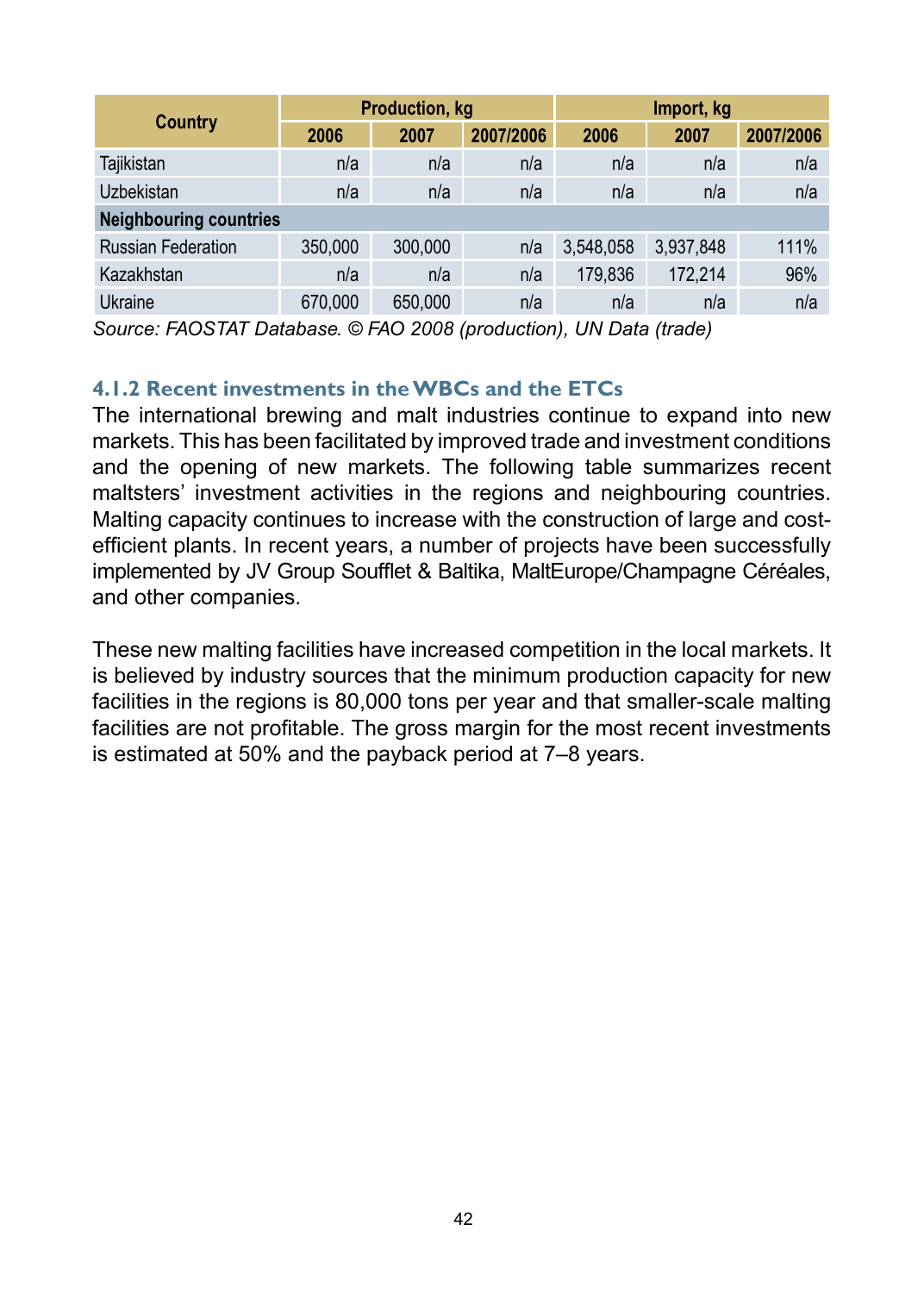# **A non-exhaustive list of investment projects in malting production in the WBCs, the ETCs and the neighbouring countries**

| Investing<br>company                                     | <b>Location</b>                          | <b>Project details</b>                                                                                                                                                                                                                                                                                                                                                                                                                                                                                                                                                                                                                                                                                                                       |
|----------------------------------------------------------|------------------------------------------|----------------------------------------------------------------------------------------------------------------------------------------------------------------------------------------------------------------------------------------------------------------------------------------------------------------------------------------------------------------------------------------------------------------------------------------------------------------------------------------------------------------------------------------------------------------------------------------------------------------------------------------------------------------------------------------------------------------------------------------------|
| JV Group<br>Soufflet &<br>Baltika                        | Russian<br>Fereration,<br>St. Petersburg | 2000: JV Group Soufflet & Baltika (70%/30%)<br>Plant capacity: 130,000 tons of barley into 112,000 tons of malt<br>annually.<br>Total cost of the project: EUR 35 million (of which EUR 14 million<br>was brought by the EBRD). Along with malt production, the JV Group<br>develops local malting barley varieties to substitute the imports.                                                                                                                                                                                                                                                                                                                                                                                               |
|                                                          | Romania,<br>Buzau                        | 2007: The EBRD invested EUR 20 million to finance the construction<br>of a greenfield malt plant in the city of Buzau in south-eastern<br>Romania, which is being built by Soufflet Malt Romania S.A. The<br>investment is expected to provide substantial support to the local<br>farming community and expand the volumes of malting barley<br>available to local breweries.<br>Annual capacity: 105,000 tons of malt. The plant was scheduled to<br>start operation in September 2008.                                                                                                                                                                                                                                                    |
|                                                          | Ukraine                                  | Soufflet's Slavutskiy Solodoviy Zavod is part of a EUR 65 million<br>financing programme to help the company expand its malting, milling<br>and barley procurement across Central and Eastern Europe. The<br>EBRD has acquired a 24% stake in the Ukrainian malt house, which<br>will increase its production capacity to 150,000 tons of malt per year.                                                                                                                                                                                                                                                                                                                                                                                     |
|                                                          | Serbia,<br>Belgrade                      | 2004: The company acquired the Serbian malt mill, Maltinex,<br>situated 100 km northwest of Belgrade and with an annual<br>capacity of 50,000 tons.                                                                                                                                                                                                                                                                                                                                                                                                                                                                                                                                                                                          |
| Champagnes<br>Céréales                                   | Ukraine                                  | The EBRD is providing a loan of up to USD 30 million to Desnagrain,<br>a Ukrainian agribusiness company, in a move that will finance the<br>provision to farms of essential farming inputs such as seeds and<br>fertilizers and will allow the purchase of malting barley and other<br>grains and oilseeds from the same farmers at harvest.                                                                                                                                                                                                                                                                                                                                                                                                 |
| MaltEurope<br>(A subsidiary<br>of Champagne<br>Céréales) | Ukraine,<br>Chernigov                    | MaltEurope in Ukraine is planning to invest in a new malt factory in<br>the Vinnitsya area. The company is considering investing EUR 30<br>million in the facility. The funds would also be used to build a barley<br>elevator. Once completed, the plant would have the capacity to<br>produce 100,000 tons of malt per year.<br>Established in 1999, MaltEurope is the largest malting company in<br>the Ukraine with an annual production capacity of 160,000 tons.<br>More than 80% of its production goes to the domestic market, while<br>the remaining 20% is exported to CIS countries. The company has<br>two malt factories in Chernigov and Kharkov, with an annual capacity<br>of 50,000 and 110,000 tons of malt, respectively. |

*Source: Press releases of the above mentioned companies*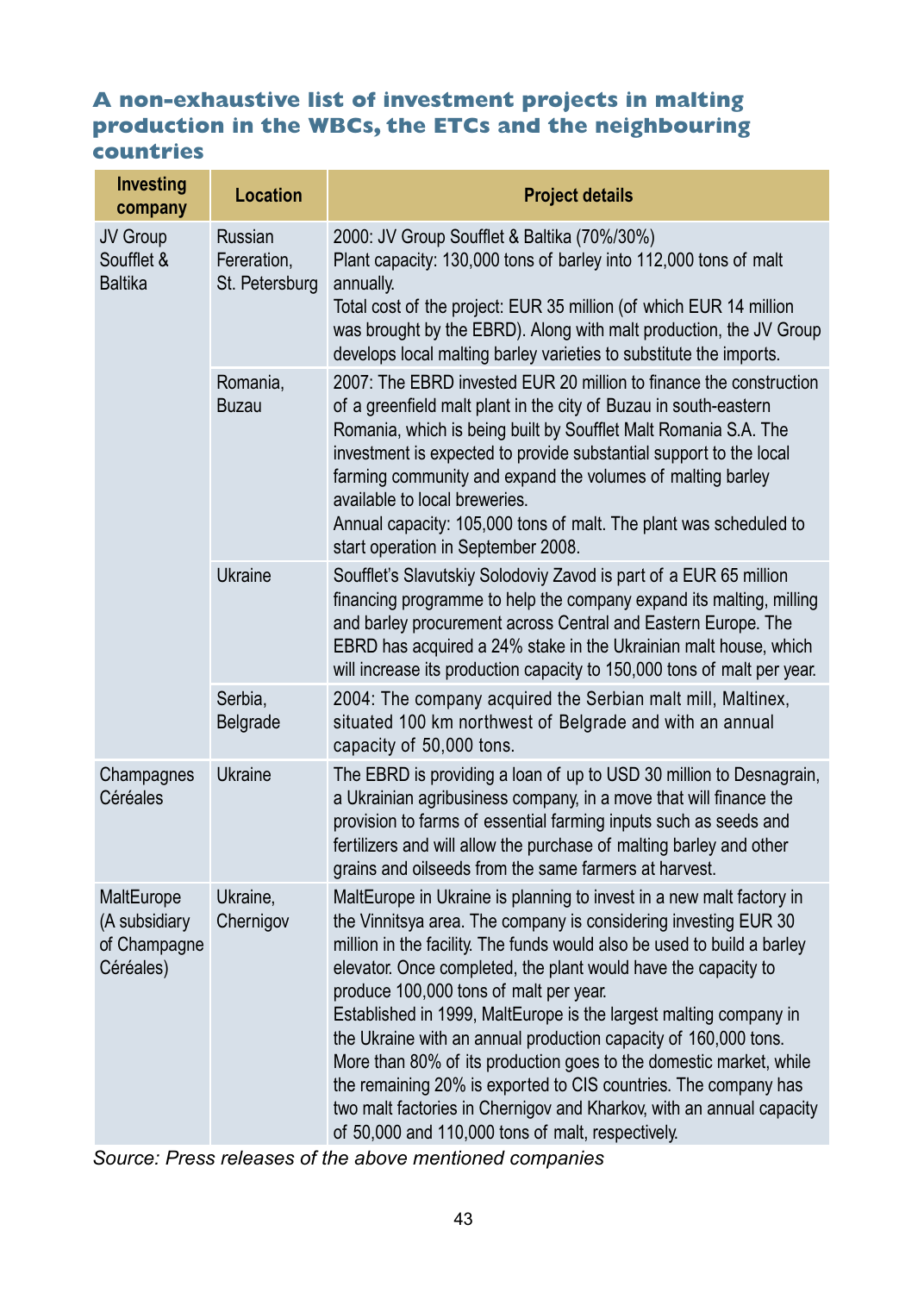# **4.1.3 Persisting commodity cost pressures**

There have been unprecedented price increases in key inputs including:

- brewing materials up by more than 20%/hl
- packaging materials up by approximately 12%/hl

Risk mitigation measures have been put in place:

- long-term agreements with key suppliers
- investment in malting capacity
- aluminum hedging policy
- new supply partners

# **4.2 Development of the local beer industry: a driving force for maltsters**

### **4.2.1 Consumption growth**

The region is characterized by a long tradition of alcohol consumption, strong domestic brands, rapidly modernizing distribution systems, and increasing disposable income. The emergence of an aspiring middle class looking to differentiate itself from prior generations that consumed low quality, highalcohol-content spirits has also had a positive effect on beer consumption, not least in the premium and licensed segments.

The production of beer is one of the most profitable agribusinesses in the region, sometimes even more so than the production of tobacco. The demand for beer is steadily growing, with high potential on both local and foreign markets. Even in the Caucasus, traditionally a wine-drinking region, beer consumption has been increasing. The annual growth in the demand for beer in these regional markets has been approximately 10% per annum (see Table 21).

The rising consumption of beer is attributed to the increasing purchasing power of local consumers and changes in government taxation, favouring beer over hard liquors. The consumption of beer worldwide is expected to grow 1–2% per annum, which will most likely lead to the creation of joint ventures and acquisitions of local companies in the WBCs, the ETCs, and other promising markets. The sale of malt to the domestic brewing industry will continue to increase due to the growth in regional beer consumption.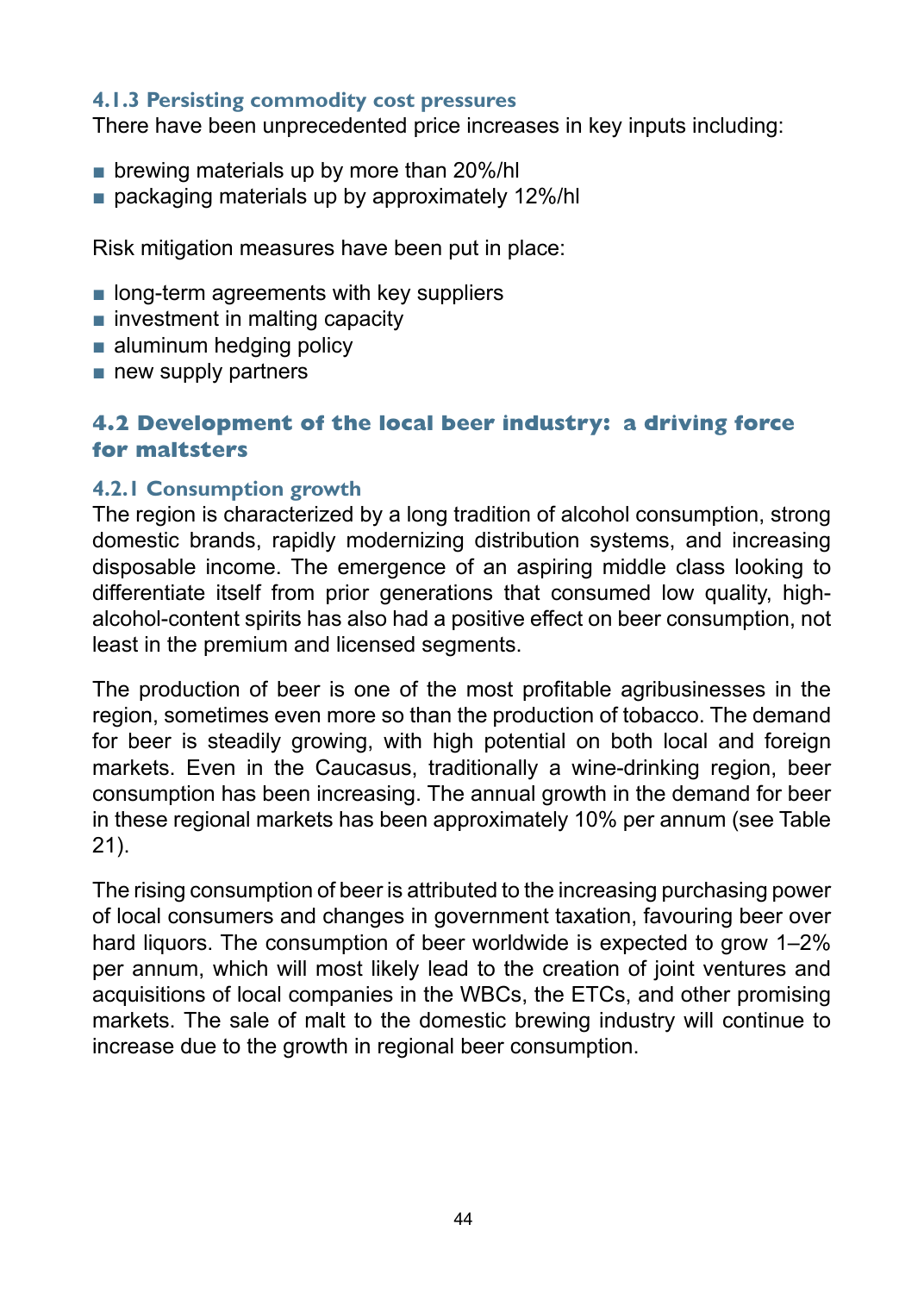| <b>Country</b>            | 1999           | 2000           | 2001         | 2002     | 2003           |
|---------------------------|----------------|----------------|--------------|----------|----------------|
| <b>WBCs:</b>              |                |                |              |          |                |
| Albania                   | 11             | 13             | 15           | 13       | 12             |
| Bosnia and Herzegovina    | 34             | 28             | 31           | 36       | 38             |
| <b>FYR Macedonia</b>      | 29             | 27             | 24           | 26       | 30             |
| Serbia & Montenegro       | 65             | 62             | 55           | 54       | 58             |
| ETCs:                     |                |                |              |          |                |
| Armenia                   | $\overline{2}$ | $\mathfrak{p}$ | 1            | 1        | 1              |
| Azerbaijan                | 8              | 8              | 14           | 15       | 15             |
| Georgia                   | $\overline{2}$ | 4              | 4            | 5        | 5              |
| Kyrgyzstan                | $\overline{2}$ | 3              | 3            | 3        | $\overline{4}$ |
| Mongolia                  | $\overline{4}$ | 7              | 5            | 6        | 7              |
| Tajikistan                | $\mathbf{0}$   | $\mathbf{0}$   | $\mathbf{0}$ | $\Omega$ | $\mathbf{0}$   |
| Kazakhstan                | 5              | 8              | 11           | 14       | 17             |
| <b>Russian Federation</b> | 30             | 35             | 44           | 48       | 52             |
| Ukraine                   | 16             | 20             | 24           | 28       | 32             |

**Table 22: The evolution of beer consumption in the regions (kg/capita/yr)**

*Source: FAOSTAT Database. © FAO 2008*

The expansion of the local beer industry and the resulting growing demand for high-quality malting barley have encouraged local agribusinesses to invest in the production of high quality raw materials (malting barley and malt). The sale of premium beer continues to grow in the WBCs and in the ETCs, as the local brewing industry consolidates and large brewing companies increase their market share. Local breweries are likely to demand more high-quality malting barley.

The situation with local beer production and sourcing of raw materials is summarized in Table 23:

**Table 23: Sourcing of raw materials for beer production in the regions, 2007 (tons)**

| Country              | <b>Production</b> | <b>Export</b> | <b>Import</b> | <b>Country of origin</b>                  |
|----------------------|-------------------|---------------|---------------|-------------------------------------------|
| Albania              | 30,000            | 577           | 29.487        | Greece, Italy, FYR Macedonia,<br>Germany  |
| Armenia              | 12,000            | 2.405         | 7.960         | Ukraine, Russian Federation               |
| Azerbaijan           | 320,000           | n/a           | 3.388         | <b>Russian Federation, Turkey</b>         |
| Bosnia & Herzegovina | 72,600            | 5.784         | 140.460       | Serbia, Croatia, Netherlands,<br>Slovenia |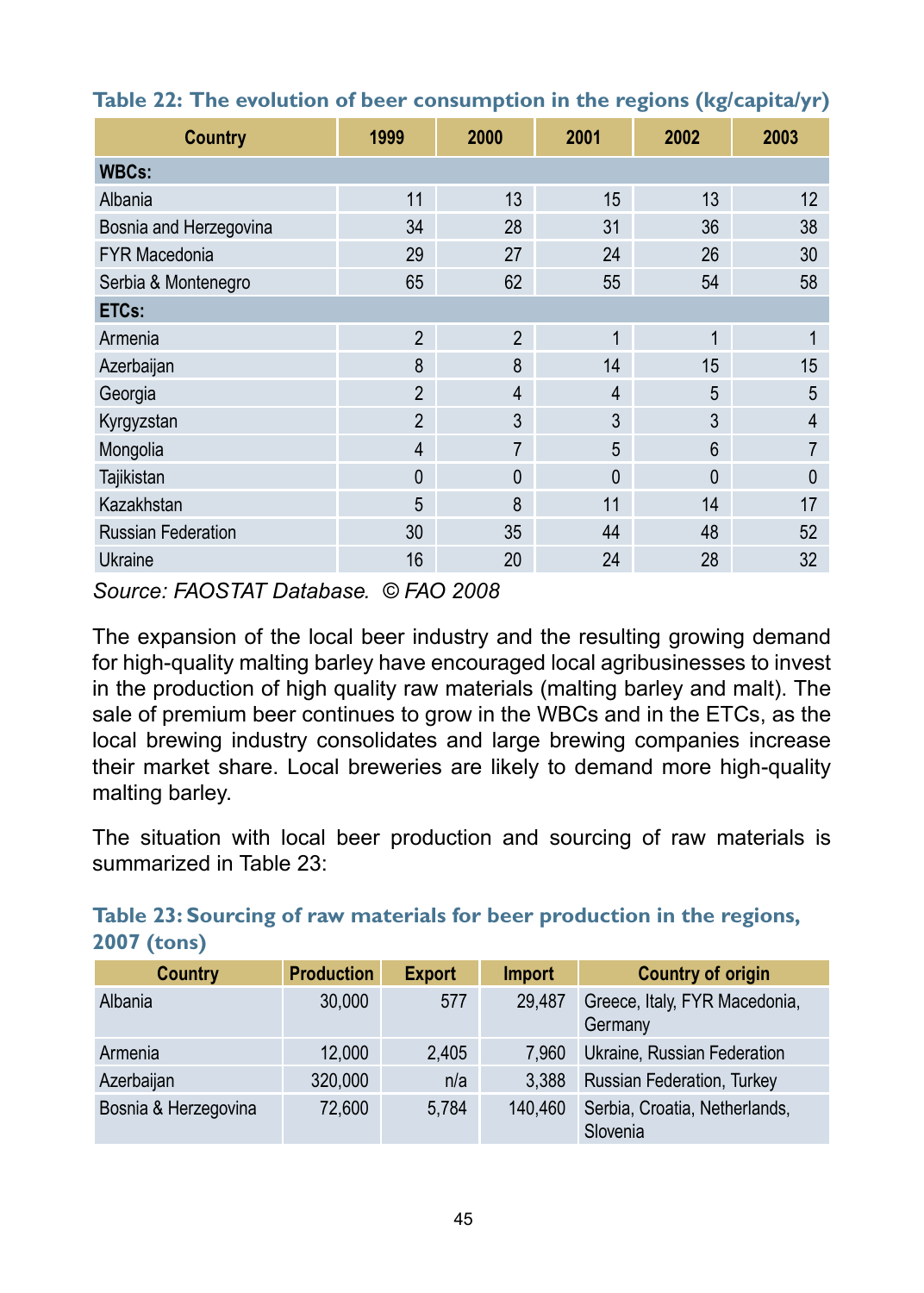| <b>Country</b>            | <b>Production</b> | <b>Export</b> | <b>Import</b> | <b>Country of origin</b>                                    |
|---------------------------|-------------------|---------------|---------------|-------------------------------------------------------------|
| Georgia                   | 50,000            | 157           | 12,400        | Russian Federation, Ukraine,<br>Netherlands, Czech Republic |
| Hungary                   | 483.000           | 51,317        | 47,794        | Germany, Austria, Poland                                    |
| Kazakhstan                | 409.100           | 9.547         | 200,325       | Russian Federation, Belgium,<br>Germany, Mexico             |
| Kyrgyzstan                | 14,052            | 7             | 40.067        | Russian Federation, Kazakhstan                              |
| Mongolia                  | 7,250             | 16            | 14.504        | Republic of Korea, Singapore                                |
| Montenegro                | n/a               | n/a           | n/a           | n/a                                                         |
| Republic of Moldova       | 39,100            | 396           | 37,374        | Russian Federation, Ukraine                                 |
| <b>Russian Federation</b> | 11,806,000        | 309,126       | 360,538       | Ukraine, Czech Republic,<br>Germany, Finland                |
| Serbia                    | 650,000           | 112,409       | 16,954        | Montenegro, Netherlands                                     |
| Slovakia                  | 390,000           | 10,027        | 93,984        | Czech Republic, Hungary                                     |
| Slovenia                  | 215,000           | 40.180        | 25,303        | Austria, Germany, Netherlands                               |
| Tajikistan                | 1,200             | n/a           | n/a           | n/a                                                         |
| <b>FYR Macedonia</b>      | 70,000            | 6,906         | 5,385         | Greece, Bulgaria, Slovenia                                  |
| Uzbekistan                | 80,200            | n/a           | n/a           | n/a                                                         |

*Source: FAOSTAT Database. © FAO 2009 (production), UN data (trade)* 

# **4.2.1 Fast growing beer markets**

Key and fast-growing emerging markets for beer in CIS, SEE, and Central Asia include the Russian Federation, with a 75 million hl or 9% per capita consumption growth (2003–2008 estimate), and Kazakhstan, with a 2.5 million hl or 6% per capita consumption growth (2003–2008 estimate). The beer markets in these regions are still expected to show positive growth rates as an average trend in the coming years.

# ► **RUSSIAN FEDERATION**

| Trends in per capita consumption | Trends in population growth       |
|----------------------------------|-----------------------------------|
| 64.1 litres in 2005              | 143.5 M people in 2005            |
| 66.6 litres in 2006              | 142.8 M people in 2006            |
| 71.3 litres in 2007              | 142.2 M people in 2007            |
| 82.1 litres in 2011 (forecast)   | 140.4 M people in 2011 (forecast) |

The Russian Federation is the third largest beer market in the world, with a total annual consumption of 95.7 million hl at the end of 2006. The Russian beer market has undergone a process of rapid consolidation, owing to its 15% CAGR growth in the last ten years, which has led to an increased appetite of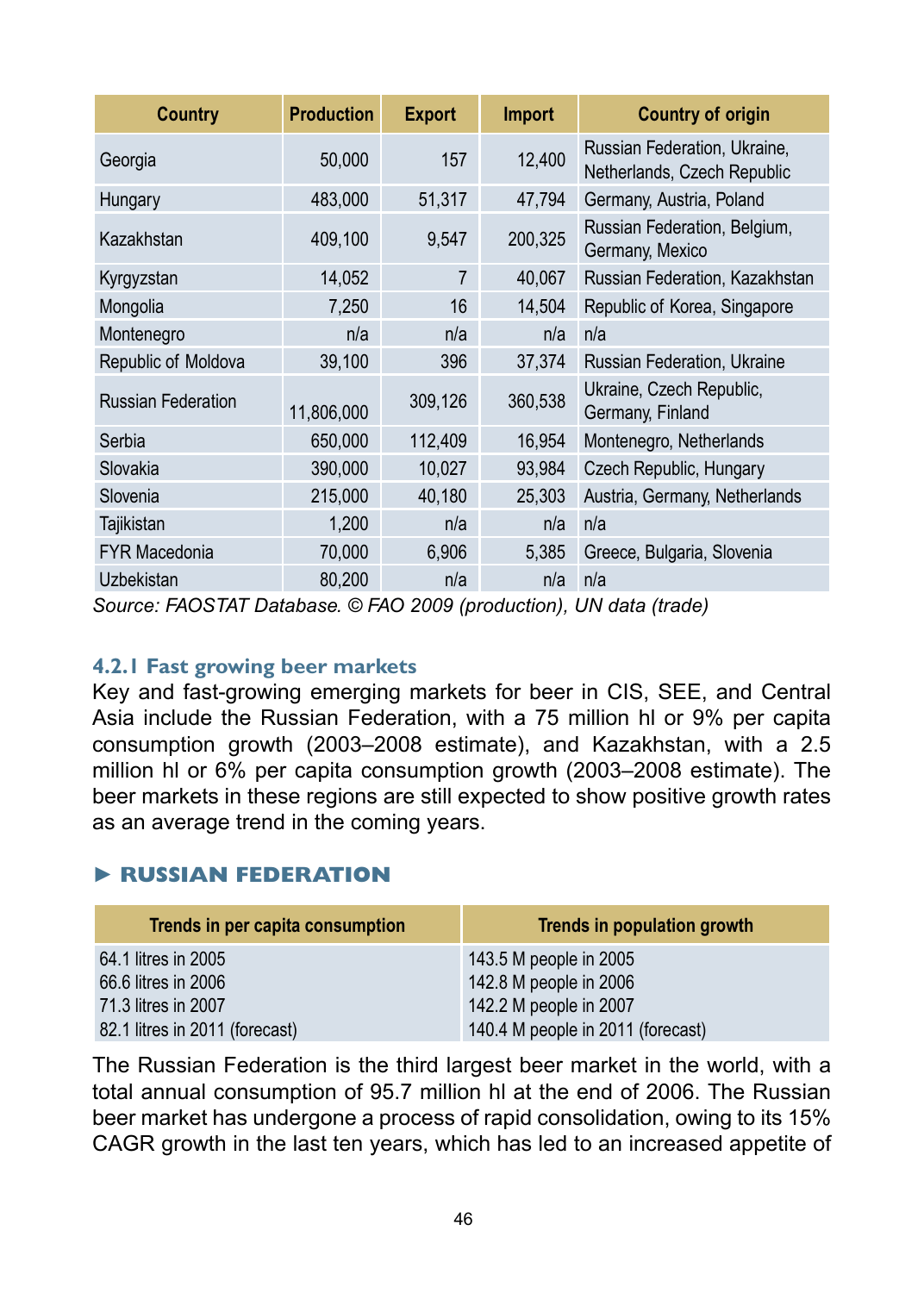the world's leading brewers to have a share of this growth. More than 85% of the Russian beer market was held by foreign players at the end of 2006.

Growth is expected to continue, fueled by consumers' increasing purchasing power as well as their changing drinking habits. Young and middle-aged Russians are shifting away from vodka – the traditional national drink – towards more western-style beverages like beer.

Despite its rapid growth, the Russian per capita consumption of 65 litres of beer is below comparable averages (e.g. 74 litres in Western Europe), which suggests the potential for growth of the market. This potential is supported by the increase in the disposable income per capita and the tendency for consumer demand to shift from hard liquors to low alcohol beverages in the Russian Federation.

The Russian Federation's beer production fell in 2008, however. This represented the first decrease in production in the last 12 years<sup>25</sup>. The production decreased by 0.6% to 114 million hl last year. The reasons were not only shrinking purchasing power and damaged consumer confidence as a result of the economic crisis, but also unfavourable weather conditions (especially cold summer weather), an increase in the country's beer excise taxes in 2008, higher energy prices, and increased production costs. Experts predict a small volume growth of the beer market in 2009.

The Russian Federation has strict legislation on alcohol advertising, and is set to introduce a ban on drinking alcohol in public places.

The recent advertising law:

- limits the hours during which beer advertisements are permitted on television and radio (prohibited between 07:00 and 22:00);
- does not allow people and animals to appear in beer advertisements;
- has had a substantial impact on potential new market entrants and on the launch of new brands.

A draft bill on consumption of beer in public:

- does not allow beer sales on public transport or in children's, medical, or educational organizations or their surrounding areas;
- does not allow sales in sports and cultural organizations but does allow sales in hotels, restaurants and cafeterias at draught points of sale (horeca);
- allows sales only to adults of 18 years and above.

Beer consumption is not allowed on the street, in stadiums or parks, on public transport, or in other public places, except at draught points of sale (horeca).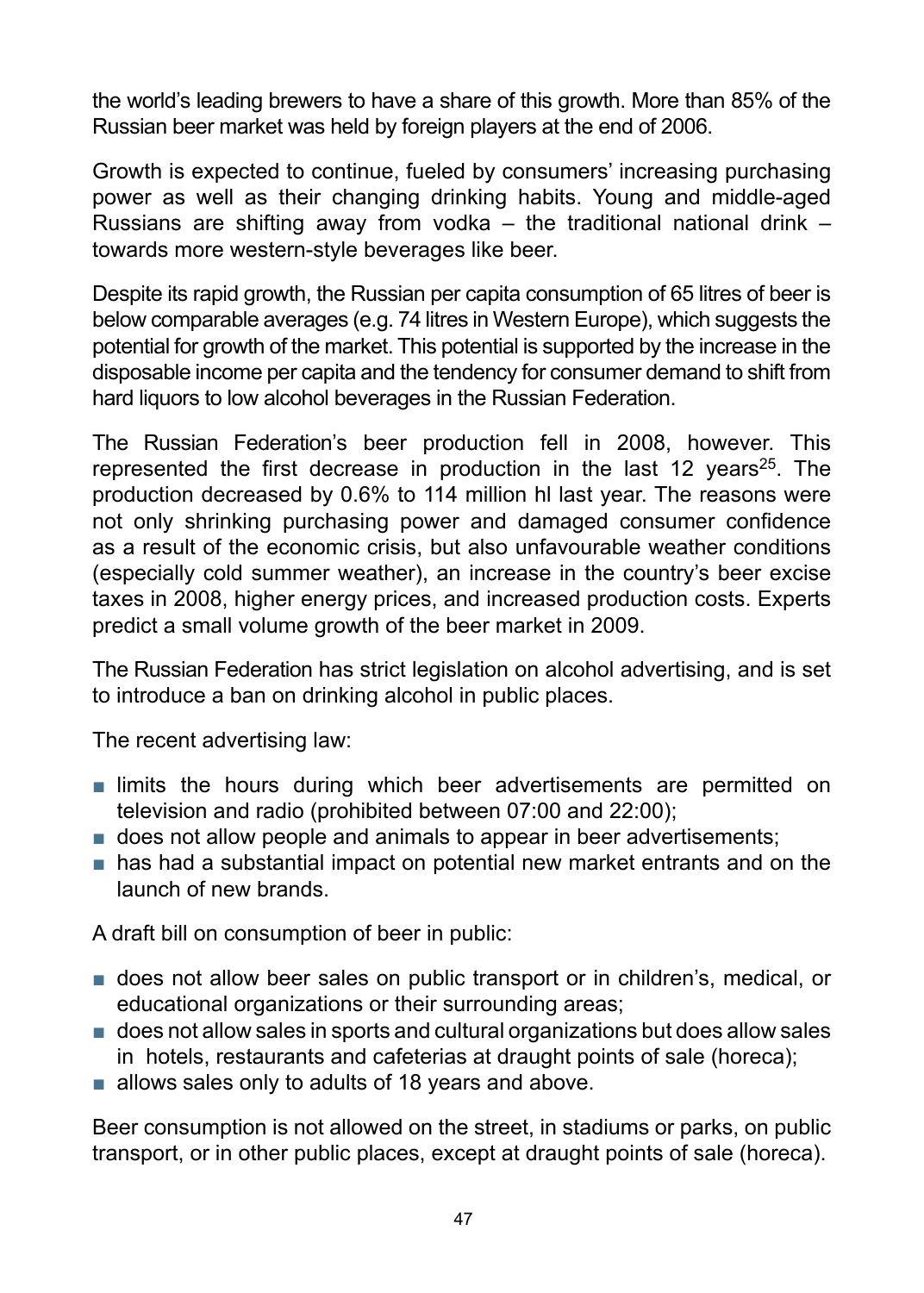At the beginning of 2008, the Russian authorities introduced a 32.4% rise in excise duty on beer in the country, while upping strong alcohol duty by only 7%.

Main market players are as follows:

- Carlsberg is number one in the market, with a 38.2% market share.
- SUN InBev is number two. Competitive brands include Baltika, Arsenalnoye, Okhota and Yarpivo.
- Heineken is number three in the market, with a share of 13.2%, Efes Breweries International (EBI) is number four with 8.8%, and SAB Miller is number five with 6%.

# ► **UKRAINE**

| Trends in per capita consumption | Trends in population growth      |
|----------------------------------|----------------------------------|
| 21.7 litres in 2000              | 49.54 M peope in 2005            |
| 43.8 litres in 2005              | 49.55 M people in 2006           |
| 48.6 litres in 2006              | 49.6 M people in 2010 (forecast) |
| 58.0 litres in 2010 (forecast)   |                                  |

The Ukrainian beer market is the second largest in the CIS, the former Soviet Union, and still has a great deal of undeveloped potential. From 1998 to 2004 the Ukrainian beer market grew by a total of 17%.

Since 1998, the consumption of beer per capita has also been increasing, and in 2007 it reached 61 litres. Compared with neighbouring countries, this is a relatively small figure and considerable further increase is still expected.

In 2007, the beer market increased by 19.4%. At the same time, sales rose by 37% and market share increased by 20.4%.

The main peculiarity of the Ukrainian beer market in the country itself is the high market share of beer sold in plastic bottles, which testifies to the low purchasing power of Ukrainian consumers. During the last few years, beer in plastic bottles has become so popular in the country that sales came close to the volume of sales of beer in glass bottles. In 2007, 52% of the total volume of beer sold was bottled in glass bottles and 42% in plastic bottles.

Main market players are as follows:

■ The number three player is The Carlsberg Group, with a 20.4% market share (in 2007). Competitive brands on the Ukrainian market include Obolon Light.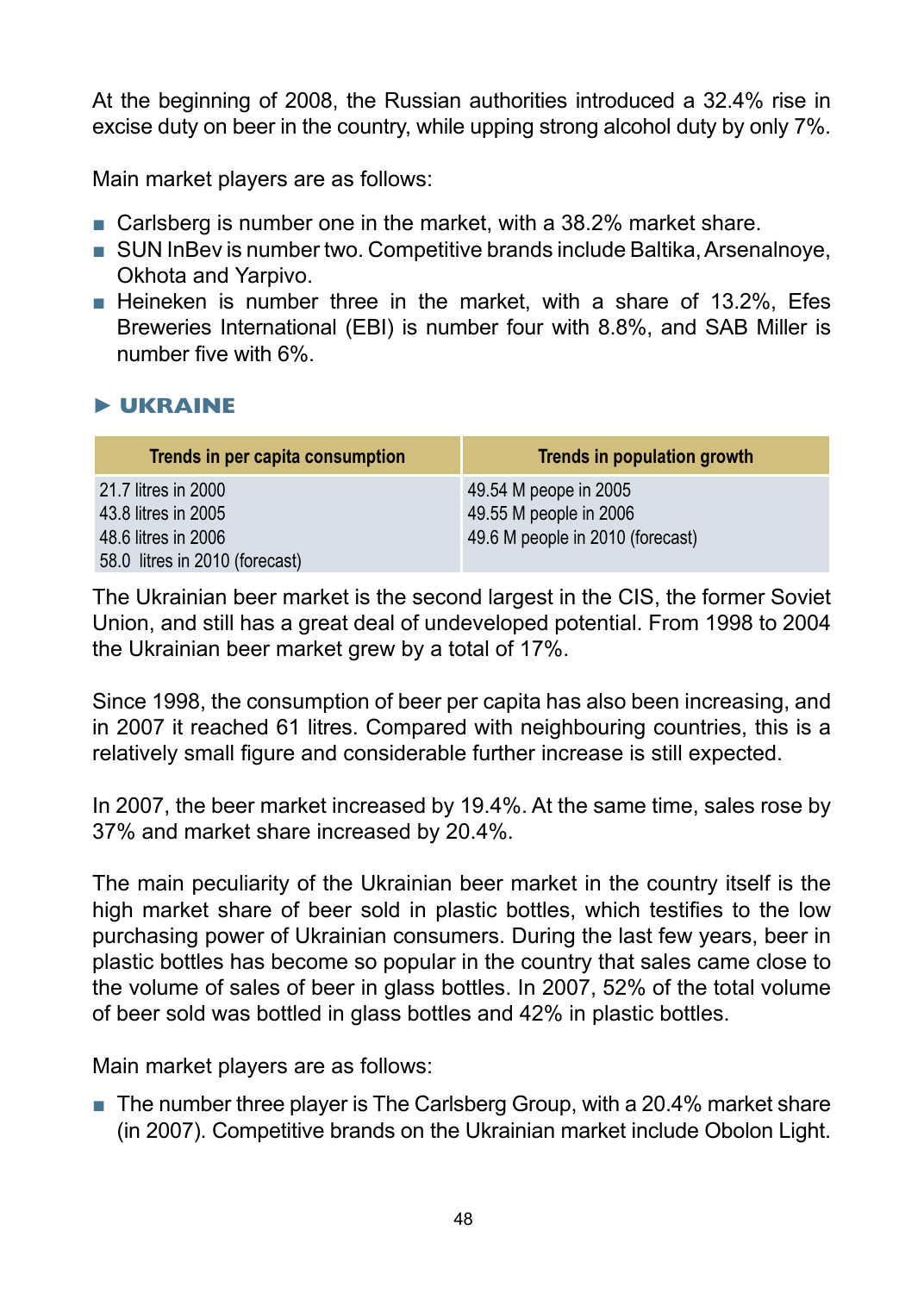# ► **KAZAKHSTAN**

| Per capita consumption          | <b>Population</b> |
|---------------------------------|-------------------|
| Approximately 20 litres in 2006 | 15 M people       |

Kazakhstan is one of the fastest-growing economies among the former Soviet Republics. The beer market has experienced a 100% growth since 1999 and it offers strong growth and profit potential.

The Kazakh beer market, with total consumption of 4.7 million hl in 2006, has been growing with a CAGR of 18% since 1996. In line with the strong consecutive economic growth of the country and an improvement in living standards, per capita beer consumption rose from 26 litres in 2005 to 31 litres in 2006.

Notwithstanding the historical growth of the market, per capita consumption in the market is still well below comparable averages. As a result, there is evidence of further growth potential, combined with favourable demographics and macroeconomic factors as evidenced by the expected 12% CAGR in the Kazakh Beer market between 2006 and 2011.

Despite a slowdown in economic activity, the Kazakhstan food and drink sector is still showing strong signs of growth. Although tighter credit conditions are already restricting domestic economic activity, Kazakhstan's beer market is still continuing to perform positively. Beer is the most popular alcoholic beverage in Kazakhstan. As per BMI, the beer market has experienced the strongest growth within the alcoholic drinks subsector in recent years.

Per capita spending on alcoholic drinks will rise significantly by 97% to reach USD 102 in 2013, as disposable incomes rise and alcohol becomes more widely available, with consumers switching over to higher-value drinks. Young consumers in particular show a preference for drinks with lower alcohol content, which is reflected in beer's rising popularity at the expense of more traditional spirits. Another factor behind this growth has been the government's recent acknowledgment that there is a need to diversify its economy to reduce dependency on energy exports, which provides opportunities for investors in other industries, such as alcoholic drinks.

Main market players are as follows:

■ In 2006, EBI was the second largest brewer in Kazakhstan with market share by sales volume of 19%.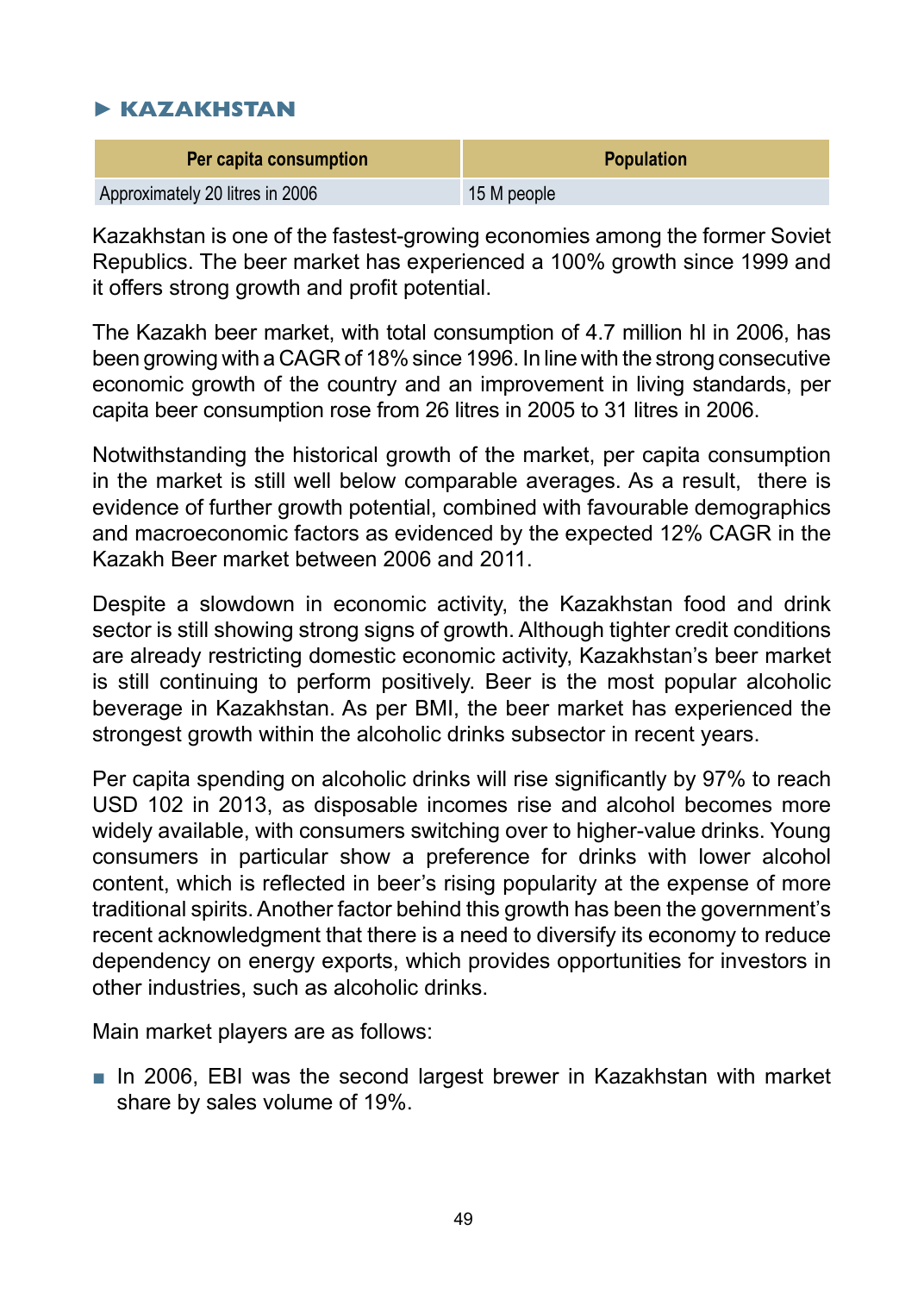# ► **UZBEKISTAN**

| Per capita consumption          | <b>Population</b> |
|---------------------------------|-------------------|
| Approximately 10 litres in 2006 | 27 M people       |

Uzbekistan has a growing economy and an increasing level of beer consumption. The domestic beer market has developed positively over the past few years and we believe it has the potential to grow strongly in the future.

# ► **REPUBLIC OF MOLDOVA**

The Moldovan beer industry realized a solid CAGR of 14% between 1996 and 2006, reaching a 1.1 million hl annual beer consumption level in 2006. Yet the low average per capita consumption level in the market makes it an attractive beer market with an expected growth of 10% annually between 2006 and 2011.

# ► **SERBIA**

| Trends in per capita consumption             | Trends in population growth     |
|----------------------------------------------|---------------------------------|
| 75.3 litres in 2004                          | 7.5 M people in 2005            |
| 81.3 litres in 2006                          | 7.5 M people in 2010 (forecast) |
| 75.6 litres in 2007                          |                                 |
| Approximately 80.0 litres in 2010 (forecast) |                                 |

The Serbian beer market has a significant future growth potential due to its strategic location in Europe. The market is still in a transition stage, however, as evidenced by a CAGR 1% contraction of the total consumption between 1996 and 2006. A higher share of international operators can be seen in the market, standing at above 70%. The market is estimated to grow at a CAGR of 4% between 2006 and 2011.

Main market players are as follows:

- Anheuser-Busch InBev (Apatin) is number one in the market, with a market share of 51%.
- Carlsberg is number two in the market, with a 21% market share. Competitive brands include Lav, Tuborg and Holsten.

In response to ten straight years of economic growth in the regions, the world's largest brewing companies such as Efes Breweries International, The Carlsberg Group, SABMiller Plc, and Anheuser-Busch InBev have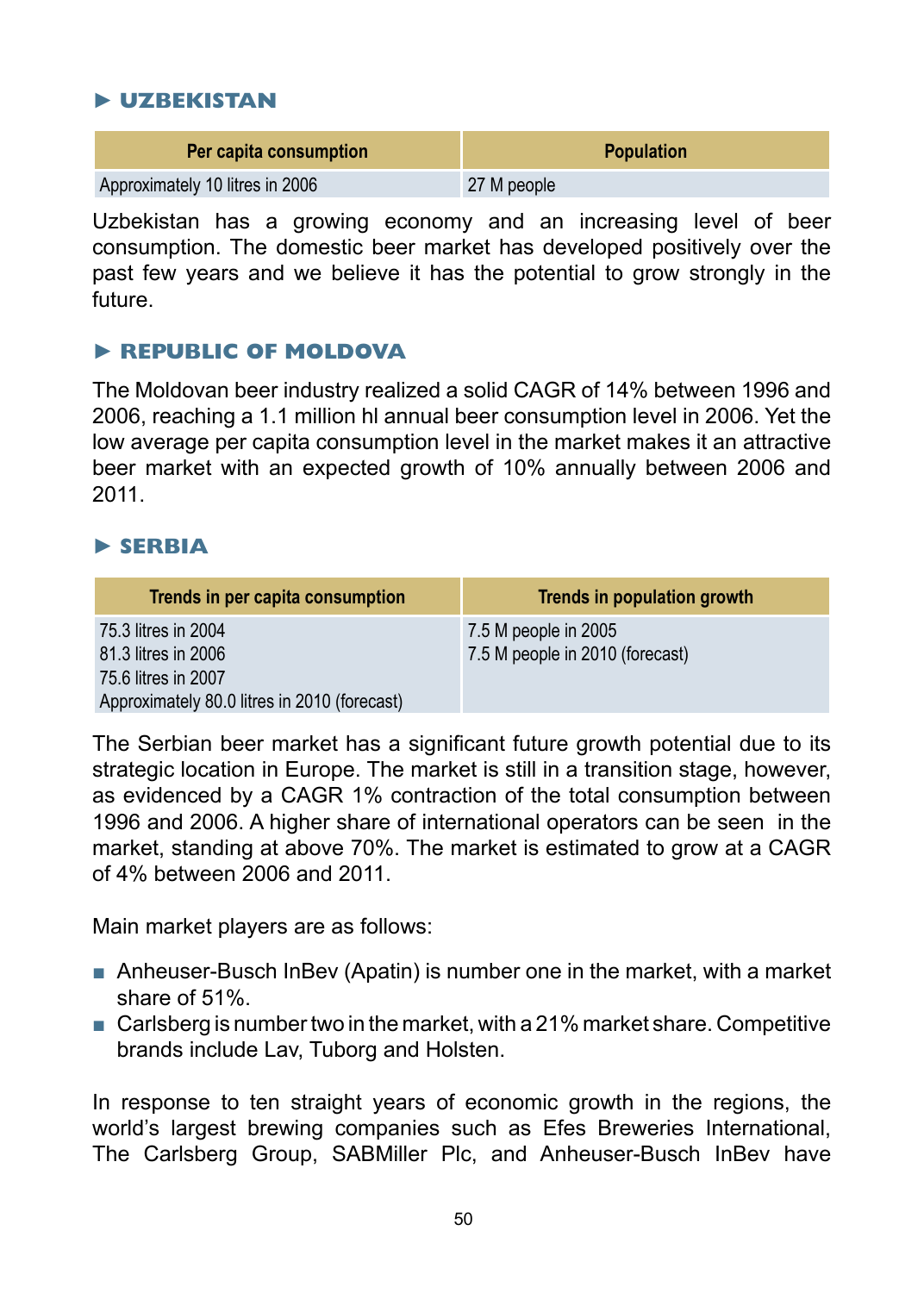strengthened their presence in the ETCs and the WBCs. However, the level of penetration of these international groups in the ETCs remains low as compared with the Russian Federation Ukraine, and Kazakhstan.

Please find below the major breweries active in the regions. More information on breweries in the ETCs and the WBCs can be found at: www.eastagri. org/agribusinesses

| <b>Efes Breweries International N.V. (EBI)</b> |                                                                                                                                                                                                                                                                                                                                                                                                                                                                                                                                                                                                                                                                                                                                                                                                                                                                                                                                      |
|------------------------------------------------|--------------------------------------------------------------------------------------------------------------------------------------------------------------------------------------------------------------------------------------------------------------------------------------------------------------------------------------------------------------------------------------------------------------------------------------------------------------------------------------------------------------------------------------------------------------------------------------------------------------------------------------------------------------------------------------------------------------------------------------------------------------------------------------------------------------------------------------------------------------------------------------------------------------------------------------|
|                                                | EBI, registered in the Netherlands, is a leading brewing group in the<br>countries in which it operates across the CIS, southeastern Europe and<br>Central Asia. It is a majority-owned subsidiary of Anadolu Efes (which,<br>together with its direct and indirect subsidiary and affiliates, produces<br>and markets beer, mal and soft drinks across a geographic area including<br>Turkey, the Russian Federation, the CIS, southeastern Europe and the<br>Middle East). EBI is a 70.2% subsidiary of Anadolu Efes and operates<br>ten breweries and four malteries in the Russian Federation (Moscow,<br>Ufa, Rostov, Kazan and Novosibirsk), Kazakhstan (Karaganda, Almaty),<br>the Republic of Moldova and Serbia and Montenegro (Pancevo and<br>Zajecar). It is one of the major brewers in the region with a total annual<br>production capacity of around 23 million hl and a malt production<br>capacity of 139,000 tons. |
| <b>Operating Summary</b>                       | FY2005; YTD 3Q2005; YTD 3Q2006<br>Sales volume (M hl): 8.91; 7.00; 9.15<br>Net sales revenue (M USD): 481.2; 375.7; 496.1<br>Profit from operations (M USD): 49.7; 45.9; 54.4<br>EBITDA (M USD): 95.1; 76.5; 97.4<br>Net profit (M USD): 20.1; 15.3; 24.8                                                                                                                                                                                                                                                                                                                                                                                                                                                                                                                                                                                                                                                                            |
| <b>Brands</b>                                  | The product portfolio includes a combination of strong local brands (many of<br>which are market leaders in their respective market segments) and the Efes<br>Pilsener international brand, which is currently sold in more than 50 countries.<br>Local brands currently contributing to EBI's international success include:<br>Stary Melnik, Beliy Medved, Sokol, Krasny Vostok, Solodov, Zhigulevskoe,<br>Vostochnaya, Ershistoe, Gold Beer, Polniy Nokaut, Sib-Beer, Yantarnoe,<br>Barkhatnoe, Bogemskoe svetloe, Ak Bars, Green Beer and Kvas in the Russian<br>Federation; Karagandinskoe in Kazakhstan; Chisinau, Vitanta Premium Classic,<br>Vitanta Premium Extra in the Republic of Moldova; and Weifert, Weifert Belo,<br>Pils Plus, and Zajecarsko Pivo and Standard in Serbia and Montenegro.                                                                                                                           |
|                                                | EBI also produces German Warsteiner, Dutch Bavaria Premium and<br>Amsterdam Navigator, Czech Zlatopramen and Mexican Sol under license in<br>the Russian Federation.                                                                                                                                                                                                                                                                                                                                                                                                                                                                                                                                                                                                                                                                                                                                                                 |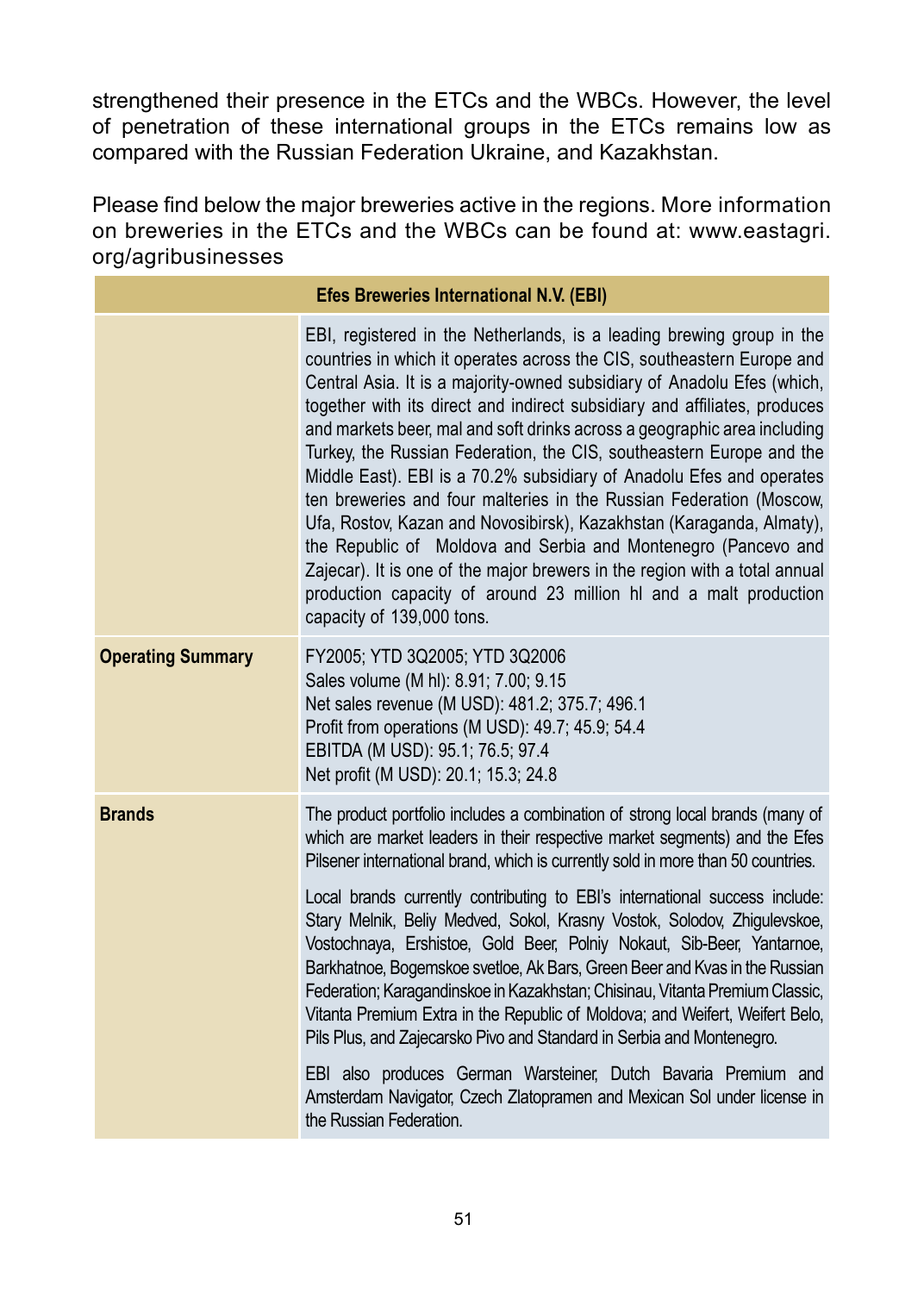| <b>RUSSIAN FEDERATION</b> | Major subsidiaries:<br>Krasny Vostok Brewery Group (the Russian Federation) 92.9%.<br>Moscow Efes Brewery (the Russian Federation) 90.9%.                                                                                                                                                                                                                                                                                                                                                                  |
|---------------------------|------------------------------------------------------------------------------------------------------------------------------------------------------------------------------------------------------------------------------------------------------------------------------------------------------------------------------------------------------------------------------------------------------------------------------------------------------------------------------------------------------------|
|                           | Country contribution (YTD 3Q2006):<br>72% on volume/78% on revenue.                                                                                                                                                                                                                                                                                                                                                                                                                                        |
|                           | In the Russian Federation, which makes 78% of the company's consolidated<br>sales volume, sales volume in 2008 reached 11.1 million hl, a growth of<br>6.8% over the previous year.                                                                                                                                                                                                                                                                                                                        |
|                           | EBI succeeded in becoming one of the leading brewers in the Russian<br>Federation by outperforming market growth since it started commercial<br>production in the Russian Federation in 1999. The acquisition of the KV<br>Group, which was completed in February 2006, fortified EBI's strong<br>presence in the Russian Federation, in addition to providing efficient<br>access to the eastern and far eastern regions where faster future growth<br>is expected.                                       |
|                           | Currently, EBI has 20.2 million hI of brewing capacity in five breweries<br>(Moscow, Rostov, Ufa, Kazan and Novosibirsk), and 139,000 tons of<br>malt production capacity in four malteries. The vicinity of the malteries in<br>Moscow and Kazan to the breweries has the important strategic advantage<br>of supplying the key raw material used in beer production.                                                                                                                                     |
|                           | Furthermore, the pre-form production capacity of 1.3 million bottles per<br>day plays a significant role in controlling the costs with respect to meeting<br>the high PET package demand on the Russian market. EBI's sales volume<br>in the Russian Federation, which accounted for 73% of total international<br>beer sales volumes in 2006, has increased 44% and reached 8.7 million<br>hl. Excluding KV Group brands, EBI's organic sales volume growth in the<br>Russian Federation in 2006 was 10%. |
| <b>KAZAKHSTAN</b>         | Major subsidiaries:<br>Efes Karaganda Brewery (Kazakhstan) 100%.                                                                                                                                                                                                                                                                                                                                                                                                                                           |
|                           | Country contribution (YTD 3Q2006):<br>8% on volume/9% on revenue.                                                                                                                                                                                                                                                                                                                                                                                                                                          |
|                           | In Kazakhstan sales volume grew by 4.6% in 2008, despite cycling a very<br>strong base effect in 2007, when sales volume grew by 45.8%. Market<br>growth slowed down significantly, especially in the third and fourth quarters<br>of the year, while EBI managed to outperform market growth.                                                                                                                                                                                                             |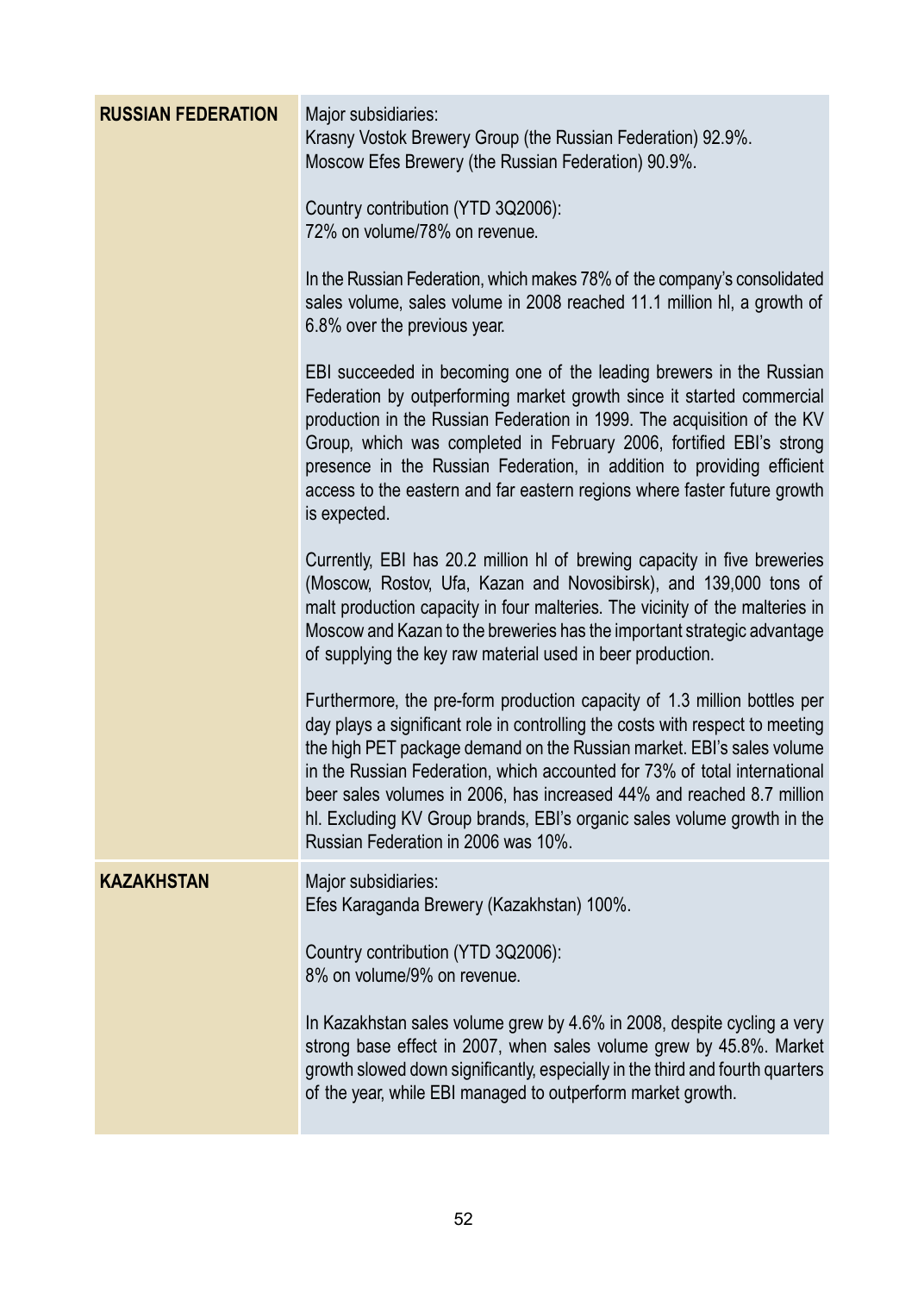| KAZAKHSTAN                 | EBI commenced its operations in Kazakhstan with the Karaganda Brewery,<br>which was acquired in 1996. Later, in order to meet the increasing demand<br>in the market, the Almaty Brewery was built and production commenced<br>in 2003. Currently, EBI operates two breweries in Kazakhstan with a total<br>brewing capacity of 2.1 million hI per year, up from 1.3 million hI a year<br>earlier in order to meet the high demand.<br>EBI was the second largest brewer in Kazakhstan with a market share by<br>sales volume of 19% in 2006.<br>EBI's brand portfolio currently consists of seven brands appealing to<br>different market segments: Karagandinskoe is sold as a middle-priced<br>local brand, Stary Melnik, Sokol and Beliy Medved are sold as local<br>premium brands, while Efes, Warsteiner and Bavaria Premium are sold as<br>super premium brands. Karagandinskoe, which accounted for 79% of Efes<br>Kazakhstan's sales volume in 2006, is the second most consumed brand<br>on the beer market. In 2006, EBI's sales volume in Kazakhstan increased<br>by 17% over the previous year, reaching 0.9 million hl.                                                                                                       |
|----------------------------|----------------------------------------------------------------------------------------------------------------------------------------------------------------------------------------------------------------------------------------------------------------------------------------------------------------------------------------------------------------------------------------------------------------------------------------------------------------------------------------------------------------------------------------------------------------------------------------------------------------------------------------------------------------------------------------------------------------------------------------------------------------------------------------------------------------------------------------------------------------------------------------------------------------------------------------------------------------------------------------------------------------------------------------------------------------------------------------------------------------------------------------------------------------------------------------------------------------------------------------------|
| <b>REPUBLIC OF MOLDOVA</b> | Major subsidiaries:<br>Efes Vitanta Brewery (Republic of Moldova) 96.5%.<br>Country contribution (YTD 3Q2006):<br>7% on volume/10% on revenue.<br>The challenging economic conditions in the Republic of Moldova continued<br>to have a negative impact on EBI's sales volume in the fourth quarter of<br>2008, but at a slower rate. Total sales volume in the Republic of Moldova<br>was down by 27.7% in 2008, while the beer-only volume (excluding the<br>two-month sales volume of the soft drink brands "Viva" and "Real", which<br>were sold to the Coca-Cola Company in February 2007) declined by<br>11.4% year-to-year.<br>Efes Moldova operates a brewery in Chisinau, with a current brewing<br>capacity of 0.9 million hl and is the leading brewer in the country with a<br>market share of 66%.<br>Efes Moldova currently produces and sells six brands of beer appealing to<br>different market segments: Chisinau is sold as a mainstream local brand<br>and Vitanta, Vitanta Extra and Sokol are sold as local premium brands;<br>and Efes, Stary Melnik and Warsteiner are sold as imported premium<br>brands. Chisinau was the number one brand in the Republic of Moldova in<br>2006, with 57% market share by volume. |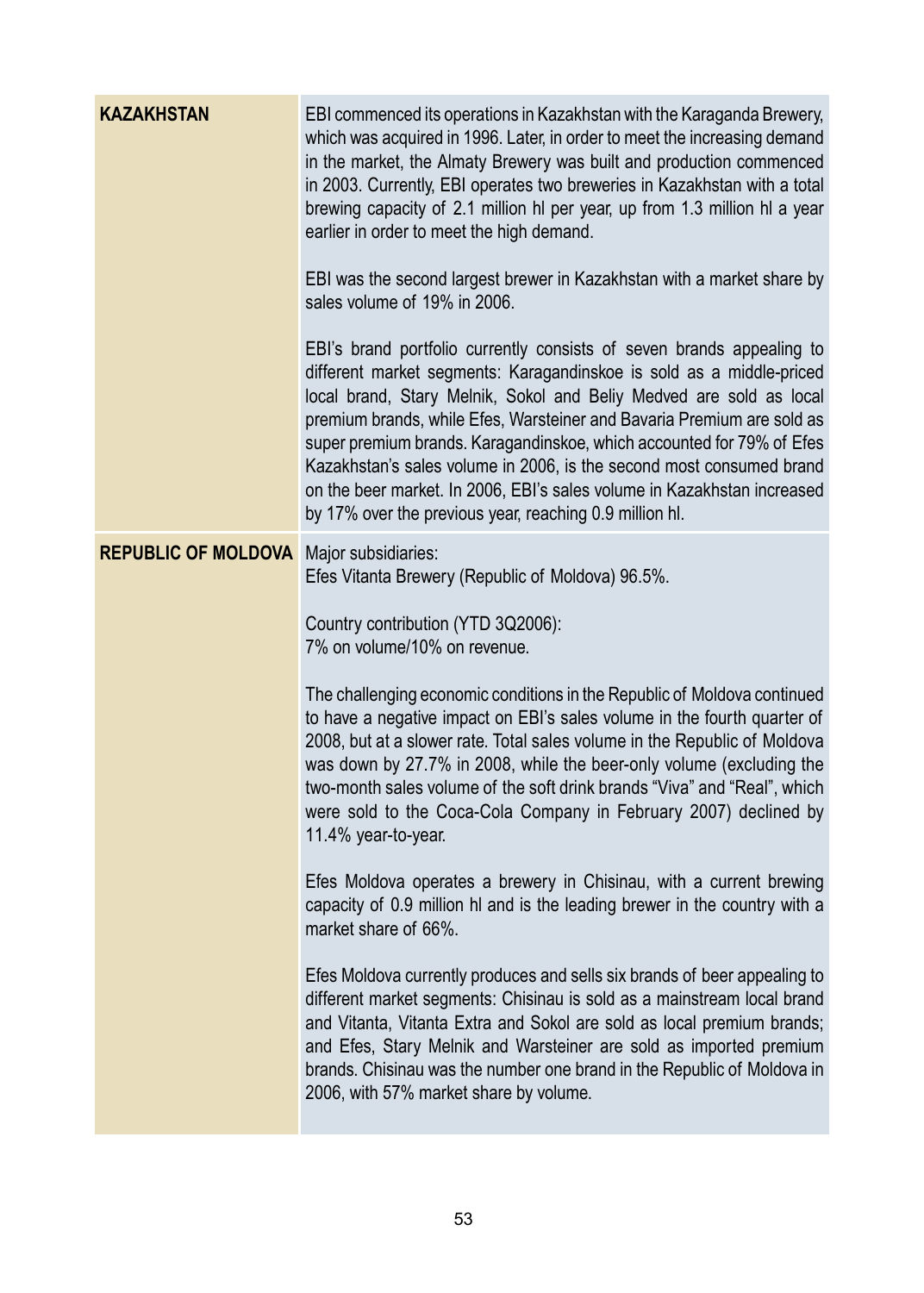|                | REPUBLIC OF MOLDOVA In 2006, EBI's sales volume in the Republic of Moldova increased by 12%<br>over the previous year, reaching 1.2 million hl, including the sales volume of<br>Viva soft drink and Real bottled water brands, which were sold to the Coca<br>Cola Company in February 2007. These brands were acquired by EBI in 2003<br>through the acquisition of Efes Moldova. In 2006, soft drink sales in the Republic<br>of Moldova accounted for approximately 3% and 1% of EBI's sales volume and<br>consolidated revenue, respectively. Beer-only sales volume in the Republic of<br>Moldova was up 17% in 2006 compared with the previous year.                                                                                                                                                                                                                                                                                                                                                                                                                                                                                                                                                                                                                                     |
|----------------|-------------------------------------------------------------------------------------------------------------------------------------------------------------------------------------------------------------------------------------------------------------------------------------------------------------------------------------------------------------------------------------------------------------------------------------------------------------------------------------------------------------------------------------------------------------------------------------------------------------------------------------------------------------------------------------------------------------------------------------------------------------------------------------------------------------------------------------------------------------------------------------------------------------------------------------------------------------------------------------------------------------------------------------------------------------------------------------------------------------------------------------------------------------------------------------------------------------------------------------------------------------------------------------------------|
| <b>GEORGIA</b> | EBI entered the Georgian beer market through the acquisition of the<br>leading brewer in the market JSC Lomisi in February 2008 and included<br>this operation in its financial statements starting 1 March 2008. EBI was<br>able to generate 0.6 million hI sales volume in Georgia between March<br>and December 2008, despite the negative impact of the military conflict<br>in Georgia in August. Lomisi had 42% market share at the end of 2007.<br>EBI is also considering the purchase of JSC Kazbegi (the number two in<br>the market, with a 39% estimated market share).                                                                                                                                                                                                                                                                                                                                                                                                                                                                                                                                                                                                                                                                                                             |
| <b>SERBIA</b>  | Major subsidiaries:<br>Efes Weifert Brewery (Serbia & Montenegro) 83.5%.<br>Efes Zajecar Brewery (Serbia & Montenegro) 73%.<br>Country contribution (YTD 3Q2006):<br>4% on volume/3% on revenue.<br>EBI started its operations in Serbia in 2003 by acquiring the Pancevo<br>Brewery on the outskirts of Belgrade. The name Pancevo was later<br>changed to Efes Weifert. In 2004, EBI acquired a second brewery in<br>Zajecar, with an annual capacity of 1.0 million hl, thereby increasing its<br>total capacity in the market to 1.4 million hI per annum.<br>Efes Serbia produces and sells five different brands of beer: Efes,<br>which is positioned in the international premium segment, Weifert in<br>the mainstream segment and Pils Plus, Standard and Zajecarsko in the<br>economy segment. In addition, Efes Serbia also sells Miller Genuine Draft,<br>positioned in the imported premium segment.<br>In 2006, EBI was the fourth largest brewer in Serbia, with a market share<br>of 13%. EBI sales volume in 2006 posted a decline of 10% compared with<br>2005. In order to effectively capitalize on the future potential of the Serbian<br>beer market, EBI currently focuses on the continuous development of<br>branding and infrastructure of its operations in Serbia. |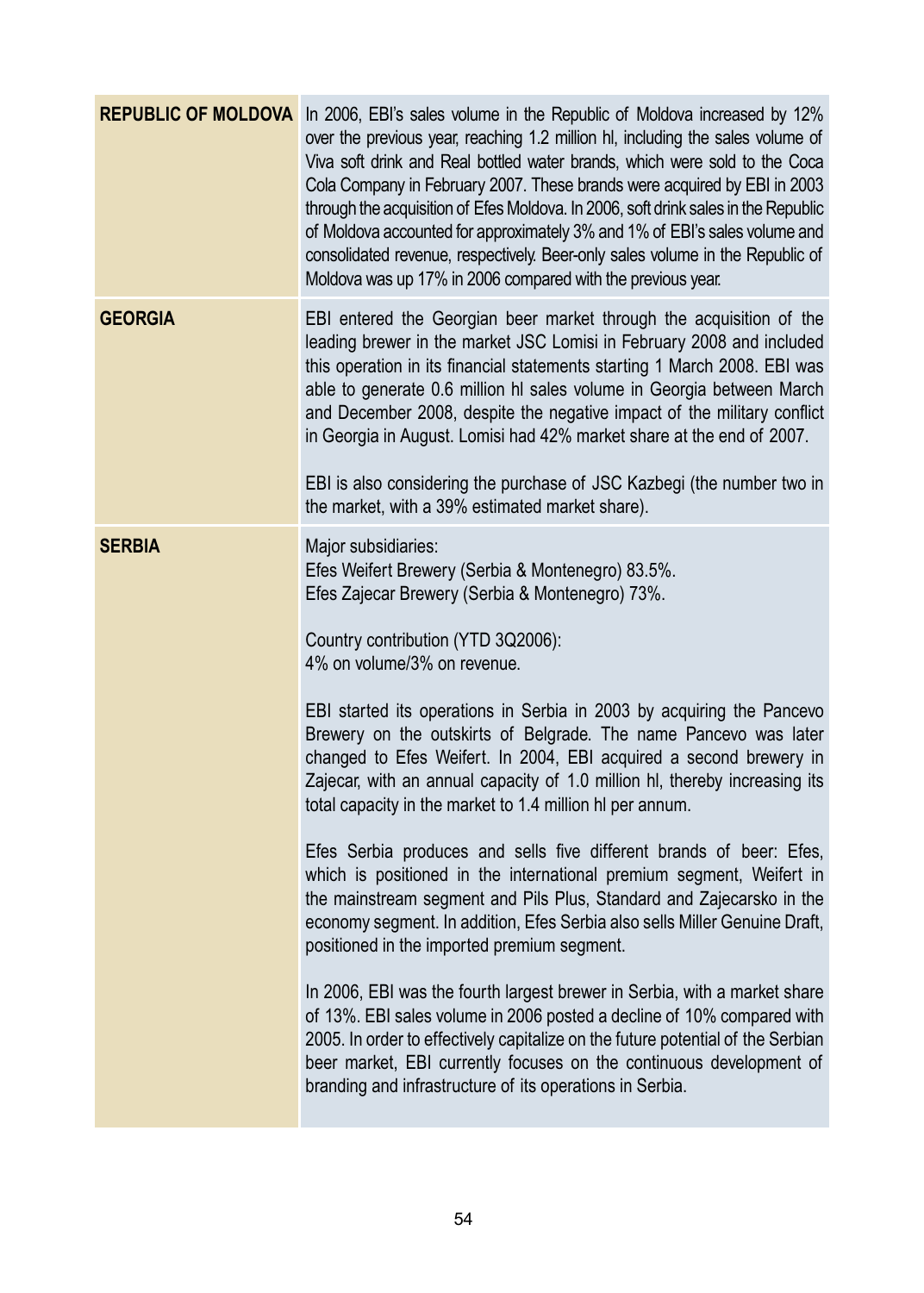| <b>Anheuser-Busch InBev</b> |                                                                                                                                                                                                                                                                                                                                                                                                                                                                                              |  |
|-----------------------------|----------------------------------------------------------------------------------------------------------------------------------------------------------------------------------------------------------------------------------------------------------------------------------------------------------------------------------------------------------------------------------------------------------------------------------------------------------------------------------------------|--|
|                             | Anheuser-Busch InBev is the leading global brewer and one of the world's<br>top five consumer product companies. On a proforma basis for 2007, the<br>combined company would have generated revenues of EUR 26.4 billion.<br>With a vision to become "The Best Beer Company in a Better World",<br>the company has a strong, balanced portfolio, holding the number one or<br>number two position in over 20 key markets. It has a key presence in both<br>developed and developing markets. |  |
|                             | Headquartered in Leuven, Belgium, Anheuser-Busch InBev leverages<br>the collective strength of about 120,000 people in over 30 countries<br>worldwide.                                                                                                                                                                                                                                                                                                                                       |  |
|                             | The company was founded in 1999 after two important players on the<br>the Russian and Ukrainian beer markets - Interbrew and SUN Brewing<br>- united their brewing facilities in the Russian Federation and Ukraine.<br>Currently, SUN InBev owns nine breweries in the Russian Federation<br>(plus one under construction). SUN InBev is the second largest brewing<br>company in the Russian Federation.                                                                                   |  |
| <b>Operating summary</b>    | 2007<br>Volume of products sold: 270.6 M hl.<br>Revenue: EUR 14,430 M.<br>EBITDA: EUR 5,324 M.                                                                                                                                                                                                                                                                                                                                                                                               |  |
| <b>Brands</b>               | InBev manages a portfolio of over 200 brands that includes global flagship<br>brands Budweiser, Stella Artois and Beck's, and fast growing multicountry<br>brands such as Leffe and Hoegaarden, and strong "local jewels" such<br>as Bud Light, Skol, Brahma, Quilmes, Michelob, Harbin, Sedrin, Cass,<br>Klinskoye, Sibirskaya Korona, Chernigivske and Jupiler, among others.                                                                                                              |  |
|                             | In addition, the company owns a 50% share in Grupo Modelo, Mexico's<br>leading brewer and owner of the global Corona brand, and a 27% share<br>in China brewer Tsingtao, whose namesake beer brand is the country's<br>best-selling premium beer.                                                                                                                                                                                                                                            |  |
| <b>RUSSIAN FEDERATION</b>   | Volume of products sold in 2007: 21.2 M hl.<br>Number two in the market with 19.3% market share.                                                                                                                                                                                                                                                                                                                                                                                             |  |
|                             | Beverage plants: Klin, Omsk, Saransk, Povolzhie, Ivanovo, Perm, Kursk,<br>Novocheboksarsk and St. Petersburg. A new site in Angarsk is under<br>construction.                                                                                                                                                                                                                                                                                                                                |  |
|                             | Number of employees: approximately 9,900.<br><b>SUN InBev.</b><br>www.suninbev.ru                                                                                                                                                                                                                                                                                                                                                                                                            |  |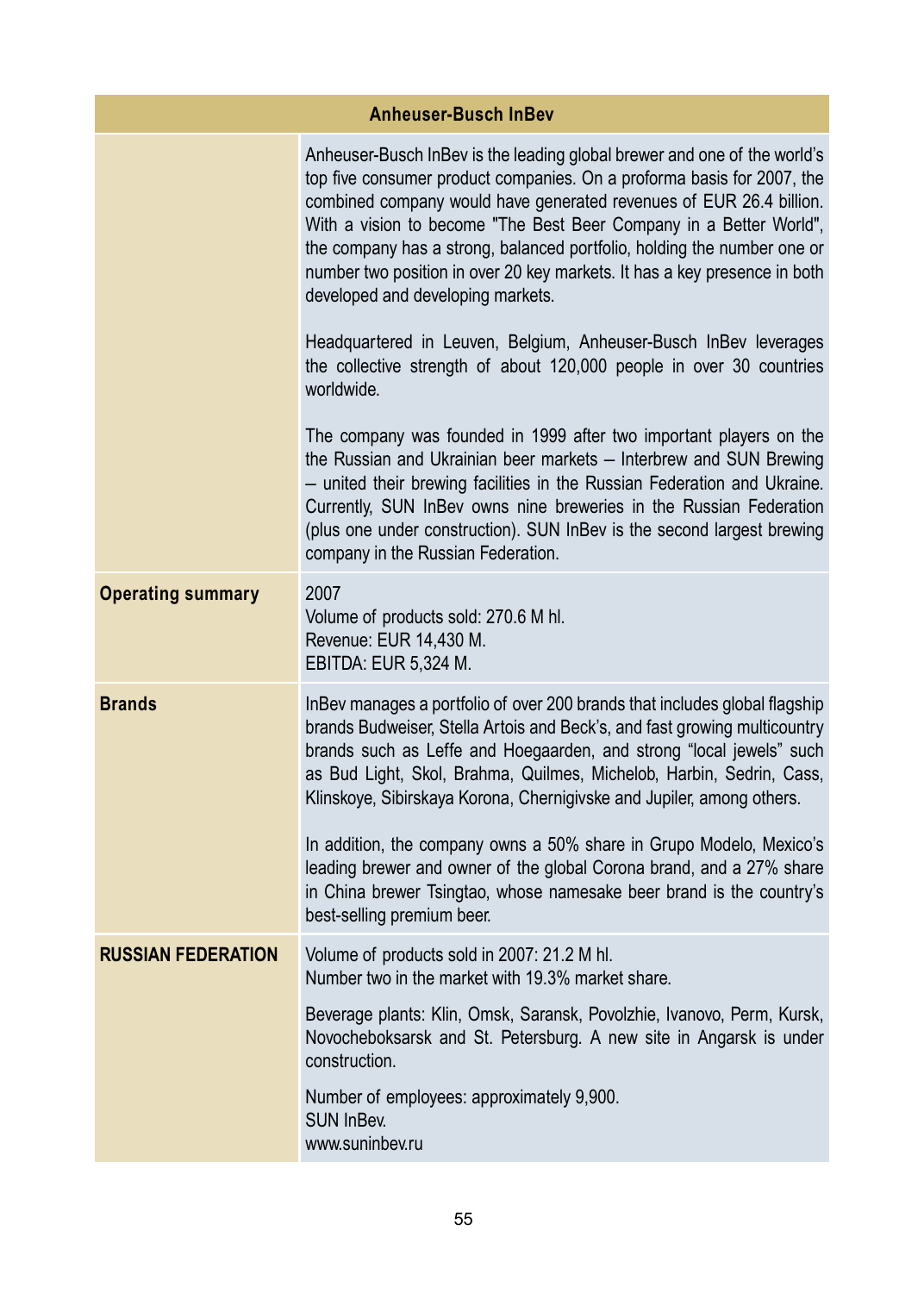| <b>Brands in the Russian</b><br><b>Federation:</b> | Main global: Beck's and Stella Artois.<br>Multicountry: Brahma, Löwenbräu, Hoegaarden and Staropramen.<br>Main local: Bagbier, Klinskoye, Pikur, Premier, Rifey, Sibirskaya Korona, T.<br>Tinkoff, Tolstiak and Volzhanin.<br>Brand exports: 0.5 M hl (2.3% of total volume) mainly to Kazakhstan,<br>Belarus and former CIS countries. |
|----------------------------------------------------|-----------------------------------------------------------------------------------------------------------------------------------------------------------------------------------------------------------------------------------------------------------------------------------------------------------------------------------------|
| <b>UKRAINE</b>                                     | <b>SUN InBev.</b><br>Volume of products sold in 2007: 10.9 M hl.<br>Number one in the market, 38% market share.<br>Chernigiv branch, Nikolayv branch, Kharkiv branch.<br>Number of employees: approximately 2,750.                                                                                                                      |
|                                                    | Since 2000, SUN InBev Ukraine has been part of InBev and occupies the<br>leading position with 38% of the national beer market.                                                                                                                                                                                                         |
|                                                    | The Chernigiv brewery "Desna" was the first to be part of Interbrew since<br>1996, followed by Mykolaiv "Yantar" in 1999. The last phase of SUN<br>Interbrew Ukraine organization was in 2000 when Kharkiv brewery Rogan<br>became part of the company.                                                                                 |
|                                                    | In 2006, SUN InBev Ukraine OJSC merged with Chernigiv Desna Brewery<br>CJSC, Rogan Brewery OJSC, and Yantar Brewery OJSC to form a single<br>legal entity. These breweries have been restructured into balance-free<br>affiliates of SUN InBev Ukraine OJSC.                                                                            |
|                                                    | SUN InBev Ukraine's brand portfolio consists of 11 brands: two global<br>InBev brands (Stella Artois and Beck's), five multicountry brands (Brahma,<br>Leffe, Staropramen, Hoegaarden and Lowenbrau) and four Ukrainian<br>brands (Chernigivske, Rogan, Yantar and Bile).                                                               |
|                                                    | Stella Artois has been brewed in the Ukraine (at the Chernigiv branch,<br>SIU) since 2001, Brahma since 2005, Beck's since 2003 and Staropramen<br>since 2004. All local brands (Chernigivske, Rogan and Yantar) are dynamic<br>brands with a strong platform and consumers' preference.                                                |
| <b>Brands in Ukraine</b>                           | Global: Beck's and Stella Artois.<br>Multicountry: Brahma, Leffe, Staropramen.<br>Local: Chernigivske, Rogan, Bile, Yantar.                                                                                                                                                                                                             |
|                                                    | Competing with competitive brands on the Ukrainian market, including<br>Obolon Light.                                                                                                                                                                                                                                                   |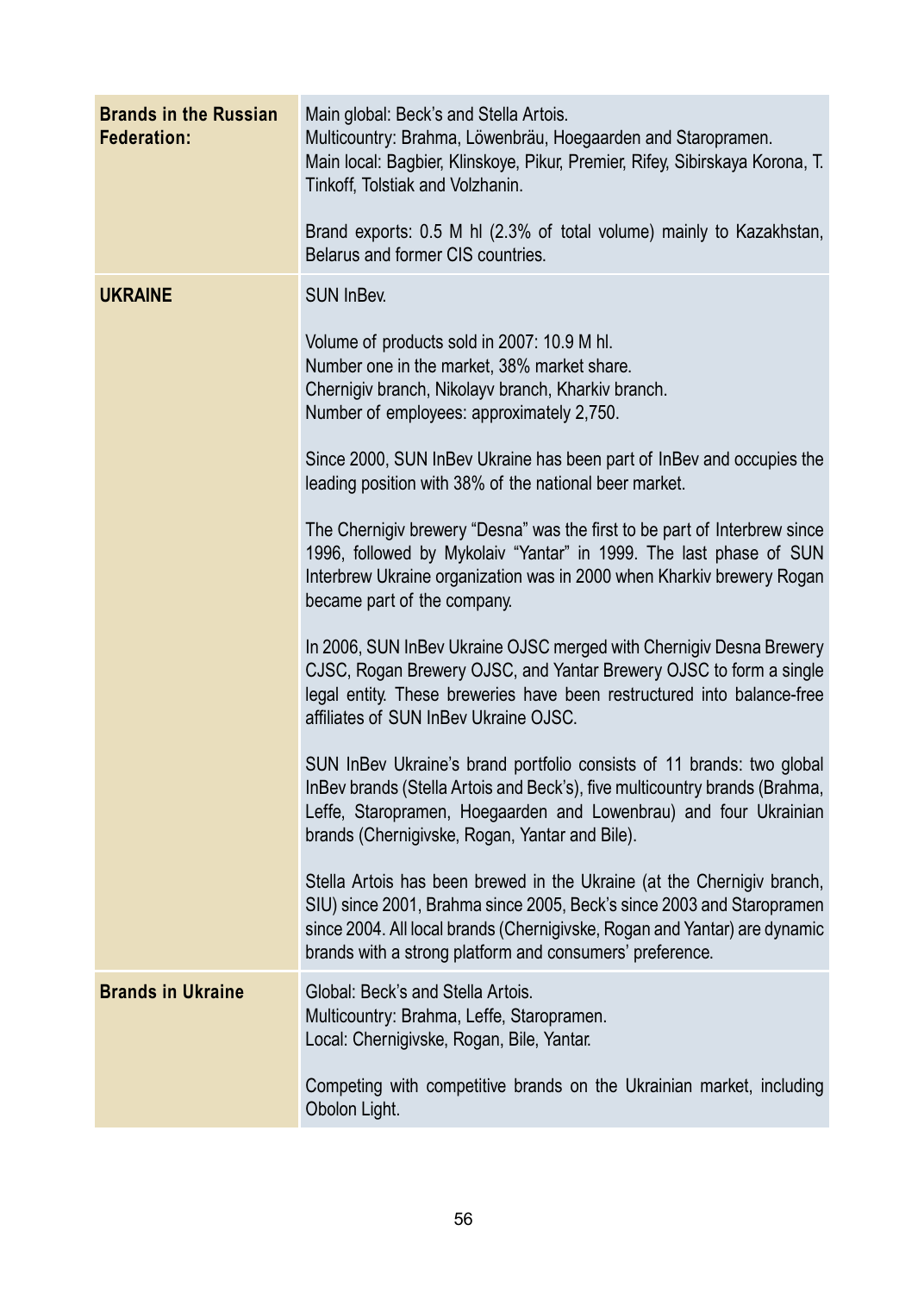| <b>SERBIA</b>            | One plant in the north of Serbia (200 km from Belgrade), called Apatin<br>Brewery.<br>The plant produces 2.9 M hl per annum.<br>Number of employees: approximately 1,000.<br>2006 marked the 250th anniversary of the Apatinska Pivara Apatin brewery<br>in Serbia. The brewery became part of InBev in December 2003.<br>www.jelenpivo.com                                                                                                                                                                                 |  |
|--------------------------|-----------------------------------------------------------------------------------------------------------------------------------------------------------------------------------------------------------------------------------------------------------------------------------------------------------------------------------------------------------------------------------------------------------------------------------------------------------------------------------------------------------------------------|--|
| <b>Brands in Serbia</b>  | Beck's, Stella Artois.<br>Löwenbräu.<br>Apatinsko Pivo, Jelen Pivo, Pils Light, Niksicko Pivo.<br>Brand exports: Jelen Pivo to Bosnia and Herzegovina, and Montenegro.                                                                                                                                                                                                                                                                                                                                                      |  |
| <b>SAB Miller</b>        |                                                                                                                                                                                                                                                                                                                                                                                                                                                                                                                             |  |
|                          | One of the world's largest brewers, SAB Miller has brewing interests<br>and distribution agreements across six continents. Its portfolio of brands<br>includes premium international beers such as Pilsner Urquell, Peroni<br>Nastro Azzurro, Miller Genuine Draft and Grolsch along with market-<br>leading local brands such as Aguila, Castle, Miller Lite, Snow and Tyskie.<br>Six of the brands are among the top 50 in the world.<br>SAB Miller is also one of the world's largest bottlers of Coca-Cola<br>products. |  |
| <b>Operating summary</b> | Revenue in 2008: USD 21,410 M, +15%.<br>EBITA: USD 4,141 M, +15%.<br>Profit before tax: USD 3,264 M, +16%.<br>Total volume of lager sold: 239 M hl.<br>Europe contribution to group EBITA: 23% in 2008.<br>Total number of breweries: 21.                                                                                                                                                                                                                                                                                   |  |
| <b>SAB Miller Europe</b> | Primary brewing operations cover nine countries. These are the Canary<br>Islands (Spain), Czech Republic, Hungary, Italy, Poland, Romania, the<br>Russian Federation, Slovakia and the Netherlands. In the majority of these<br>countries it is the number one or two brewer.<br>Total average number of employees: 12,921.                                                                                                                                                                                                 |  |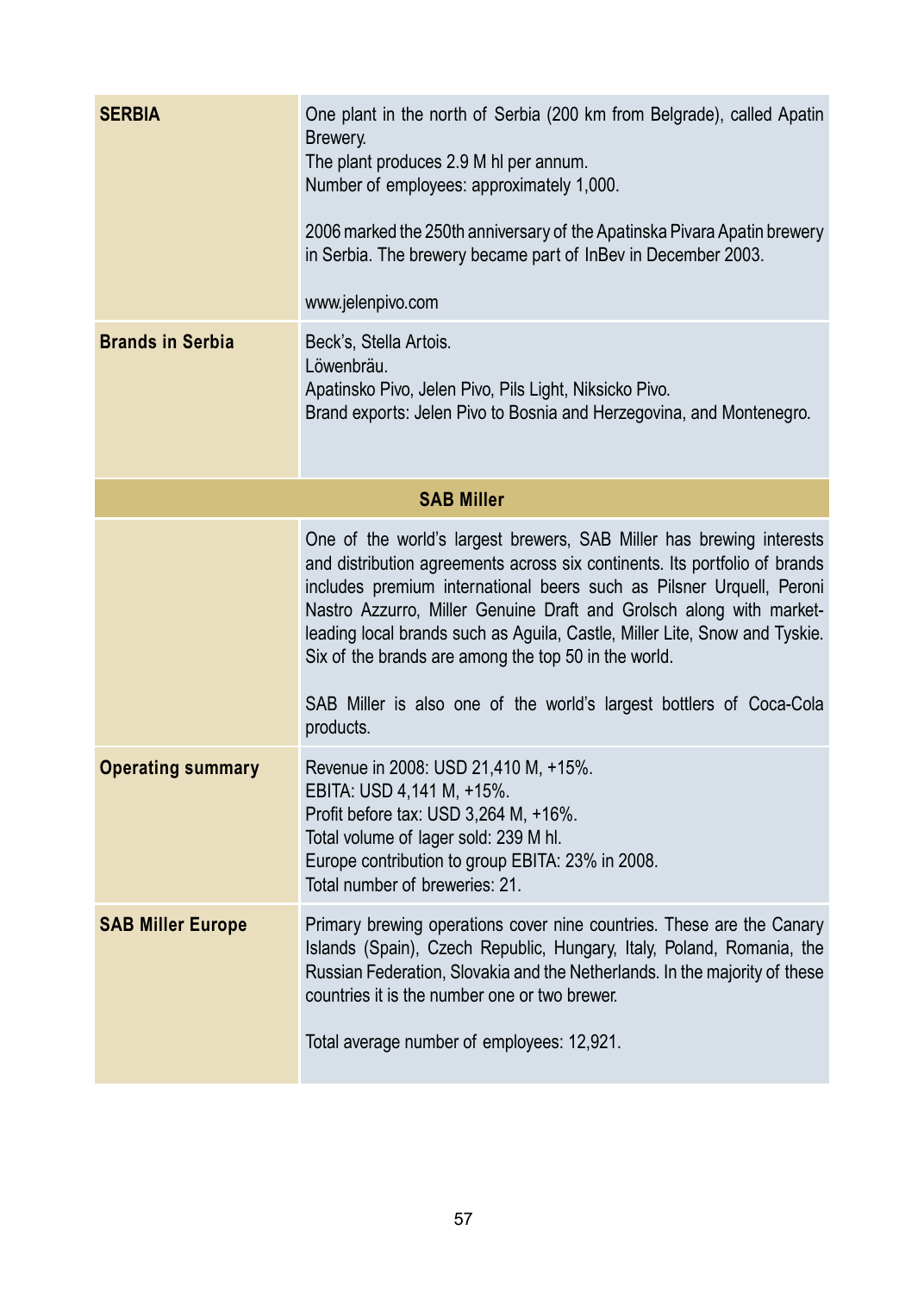| <b>SAB Miller Europe</b>  | Europe delivered another excellent result with total lager volume growth<br>of 9% (organic 8%) within which premium volumes grew 11%. Volumes<br>were particularly strong in Poland, Romania and the Russian Federation<br>and were assisted by warm weather in the earlier months, but cycled an<br>exceptionally mild winter in the second half of the previous year. Brewing<br>raw material and packaging costs increased significantly. However, the<br>pricing environment has shown some signs of improvement and with<br>positive brand mix has resulted in constant currency revenue per hl<br>growing by 4%. This, together with productivity improvements, has more<br>than offset higher input costs and the EBITA margin was up 10 basis<br>points. Marketing expenditure has increased but has benefited from scale<br>economies. Reported EBITA growth of 30% was impacted by currency<br>exchange gains and also included Royal Grolsch from mid-February 2008.<br>On an organic constant currency basis, EBITA growth was 15%. |
|---------------------------|-------------------------------------------------------------------------------------------------------------------------------------------------------------------------------------------------------------------------------------------------------------------------------------------------------------------------------------------------------------------------------------------------------------------------------------------------------------------------------------------------------------------------------------------------------------------------------------------------------------------------------------------------------------------------------------------------------------------------------------------------------------------------------------------------------------------------------------------------------------------------------------------------------------------------------------------------------------------------------------------------------------------------------------------------|
| <b>Brands in Europe</b>   | Key local lager brands include:<br>Arany Aszok, Débowe Mocne, Dorada, Dreher, Gambrinus, Grolsch,<br>Kozel, Lech, Nastro Azzurro, Pilsner Urquell, Peroni, Šariš, Radegast,<br>Timisoreana Lux, Topvar, Tropical, Tyskie, Ursus, Zolotaya Bochka and<br>Zubr.                                                                                                                                                                                                                                                                                                                                                                                                                                                                                                                                                                                                                                                                                                                                                                                   |
| <b>RUSSIAN FEDERATION</b> | <b>SAB Miller RUS LLC</b><br>www.sabmillerrus.ru<br>Leading premium portfolio - three of the top five international brands.<br>Ranked number by volume and value on the Moscow market SABM with<br>a volume of 5.7 M hl.<br>Market share: 5%.<br>Main brands: Miller Genuine Draft, Redd's, Kozel, Zolotaya Bochka.<br>Number of breweries: 2.<br>Brewing capacity: 7 M hl.<br>Total size of beer market: 106 M hl.<br>SAB Ltd entered the Russian Federation in 1998 by establishing a<br>greenfield brewery in Kaluga, close to Moscow. In 2008, SAB Miller RUS<br>purchased the Vladpivo brewery in Vladivostock.<br>SAB Miller RUS has an unrivalled portfolio of local and international<br>premium brands, allowing it to capture a disproportionately large share of<br>the profit pool. Its strategy to focus only on the premium category means<br>that its market share is the strongest in Moscow and St. Petersburg. In<br>2009, a new greenfield brewery was to be fully operational in Ulyanovsk,                                 |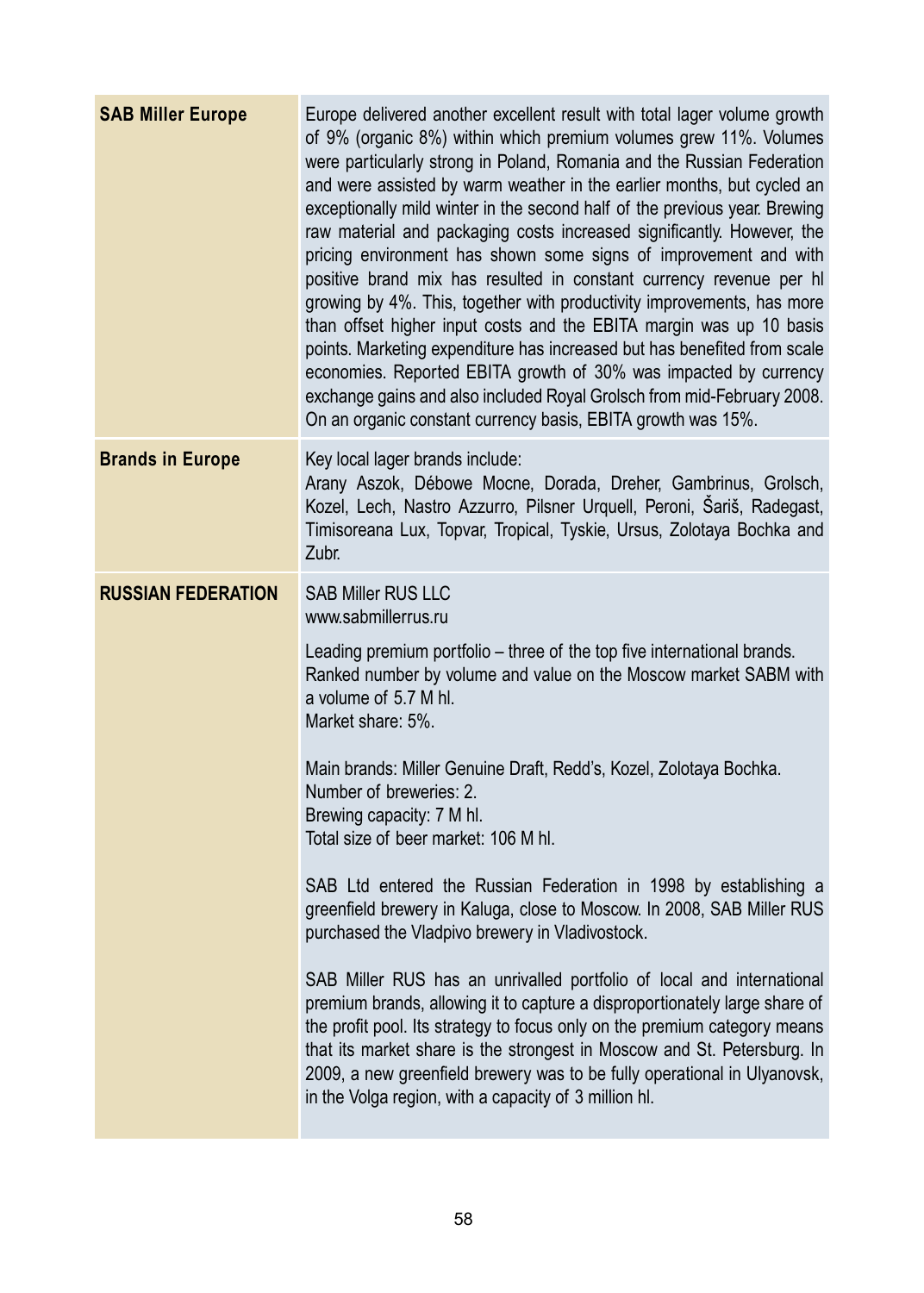| <b>RUSSIAN FEDERATION</b>                 | SABM volumes went up 14% as the company's market share increased. The<br>largest selling brand, Zolotaya Bochka, grew by 16% with strong marketing<br>support. Miller Genuine Draft was up 9% to almost 1 million hl, driven by<br>expanding distribution of the new half-litre bottle, and Kozel grew 13%.<br>Redd's has new primary and secondary packaging, including a new can,<br>and grew by 22%. The second production site at Ulyanovsk was on track<br>for commissioning in May 2009 and its initial capacity was increased to 4<br>million hl. Until then, with existing operations at full capacity, contract brewing<br>arrangements were put in place over the summer period.                                                                                                                                                                                                                                                                                                                                                                                                         |  |
|-------------------------------------------|----------------------------------------------------------------------------------------------------------------------------------------------------------------------------------------------------------------------------------------------------------------------------------------------------------------------------------------------------------------------------------------------------------------------------------------------------------------------------------------------------------------------------------------------------------------------------------------------------------------------------------------------------------------------------------------------------------------------------------------------------------------------------------------------------------------------------------------------------------------------------------------------------------------------------------------------------------------------------------------------------------------------------------------------------------------------------------------------------|--|
| <b>UKRAINE</b>                            | Sarmat JSC<br>Year of investment: 2008.<br>Number of breweries: 1.<br>Brewing capacity: 1.8 M hl.<br>Brands: Sarmat, Dnipro, Drive Max.                                                                                                                                                                                                                                                                                                                                                                                                                                                                                                                                                                                                                                                                                                                                                                                                                                                                                                                                                            |  |
| <b>The Carlsberg Group</b>                |                                                                                                                                                                                                                                                                                                                                                                                                                                                                                                                                                                                                                                                                                                                                                                                                                                                                                                                                                                                                                                                                                                    |  |
|                                           | More than 45,000 people work for the Carlsberg Group, and the products<br>are sold on more than 150 markets. In 2008, the Group sold more than 120<br>million hl of beer, which is about 100 million bottles of beer a day.                                                                                                                                                                                                                                                                                                                                                                                                                                                                                                                                                                                                                                                                                                                                                                                                                                                                        |  |
|                                           | The Carlsberg Group's broad portfolio of beer brands includes Carlsberg<br>and strong regional brands such as Tuborg, Baltika and Kronenbourg as<br>well as a wide range of leading brands in local markets.                                                                                                                                                                                                                                                                                                                                                                                                                                                                                                                                                                                                                                                                                                                                                                                                                                                                                       |  |
| <b>Carlsberg Eastern</b><br><b>Europe</b> | The Eastern Europe region covers the growth markets of the Russian<br>Federation and Ukraine and the emerging beer markets of Kazakhstan,<br>Uzbekistan, Belarus and Azerbaijan. Carlsberg's Russian brewery, Baltika, is a<br>strong market leader in the Russian Federation and in Ukraine Carlsberg holds<br>a number three position. In both countries, the competition comes primarily from<br>international brewers.                                                                                                                                                                                                                                                                                                                                                                                                                                                                                                                                                                                                                                                                         |  |
|                                           | The full ownership of Carlsberg's Eastern European activities following the<br>partial acquisition of Scottish & Newcastle has further increased the importance<br>of this region in Carlsberg's business portfolio and the region now accounts for<br>32% of Group revenue and approximately 48% of operating profit (before not<br>allocated expenses). The Russian Federation is, and will remain, the largest<br>and most important market in the region, accounting for 82% of regional sales<br>volume and 85% of net revenue. However, a determined effort is being made<br>to ensure that other countries in the region come to play a more important role,<br>thus adding a geographic angle to the pipeline of future growth opportunities. In<br>Ukraine, for example, a turnaround plan with the aim of accelerating growth and<br>strengthening the position in the mainstream segment has been successfully<br>implemented, and the market share increased to 23.8% in 2008. Carlsberg<br>Uzbekistan has achieved a number one market position after just 18 months<br>of operation. |  |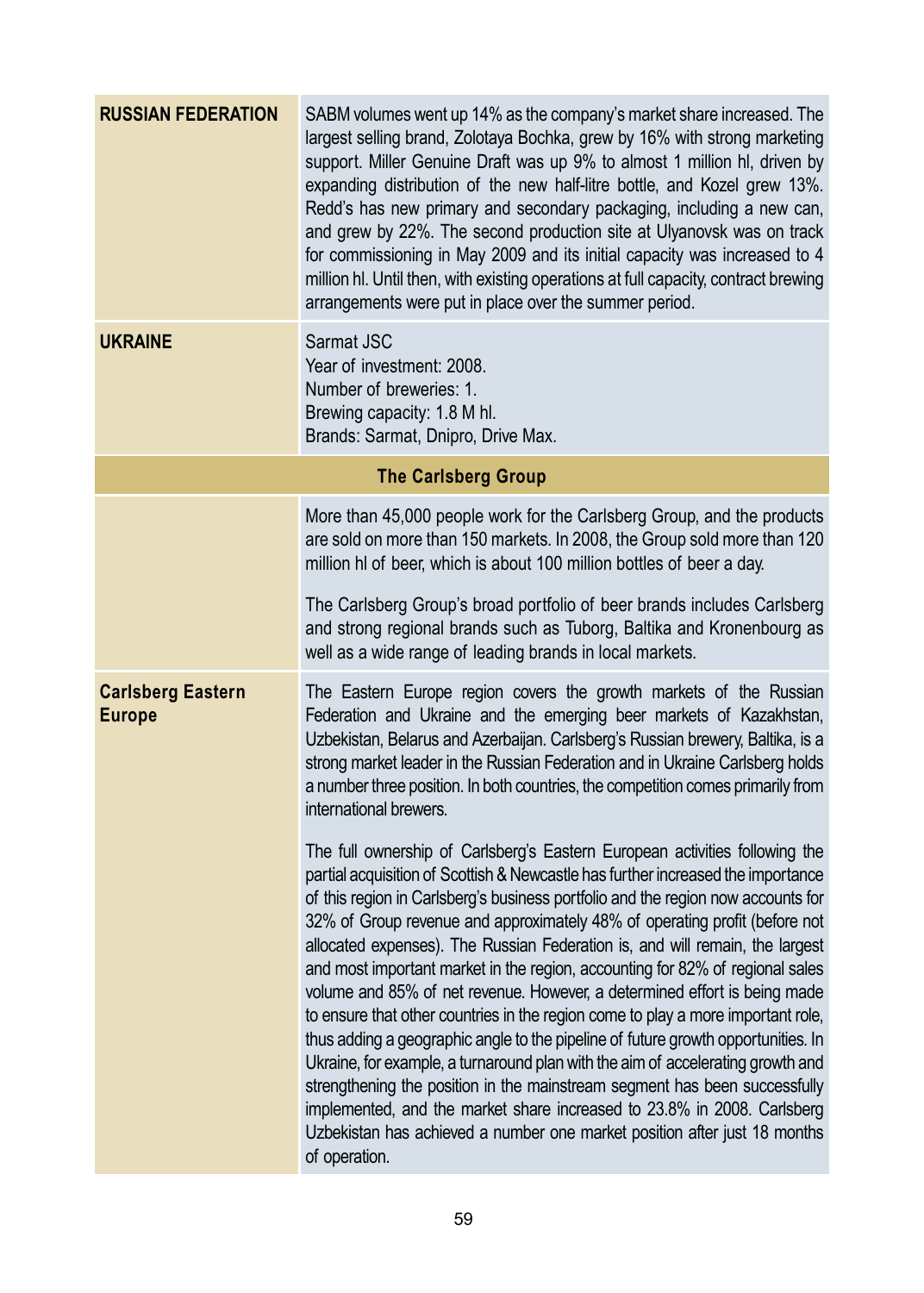| <b>RUSSIAN FEDERATION</b>                        | www.baltika.ru                                                                                                                                                                                                                                                                                                                                                                                          |
|--------------------------------------------------|---------------------------------------------------------------------------------------------------------------------------------------------------------------------------------------------------------------------------------------------------------------------------------------------------------------------------------------------------------------------------------------------------------|
|                                                  | Commercial beer production only officially began in the Russian Federation<br>in 1796, when Catherine the Great signed a decree for the development of<br>brewing. According to the The Russian Federationn Brewers' Union, there<br>are now more than 300 breweries in the country.                                                                                                                    |
|                                                  | Baltika Brewery was established in 1990 in St. Petersburg, and in 1992<br>became part of a joint venture (named BBH) 50% owned by Carlsberg.<br>Since 2008, it has been 100% owned by Carlsberg. Since its foundation,<br>Baltika has expanded rapidly and today is the largest brewery in the<br>Russian Federation and Eastern Europe.                                                                |
|                                                  | Holsten                                                                                                                                                                                                                                                                                                                                                                                                 |
|                                                  | The Holsten Brauerei, which has been part of the Carlsberg Group since<br>2004, is also active in the Russian Federation. Holsten Premium Beer was<br>launched in the Russian Federation in the early 1990s and today is the<br>fourth largest licensed brand and the leading German beer brand in the<br>market. Initially, the beer was exported, but since 1999 it has been brewed<br>under license. |
|                                                  | Carlsberg operates ten production sites in the Russian Federation.                                                                                                                                                                                                                                                                                                                                      |
| Local brands in the<br><b>Russian Federation</b> | Baltika, Arsenalnoye, Yarpivo, Nevskoye, Volga, Don, Medovoye,<br>Kupecheskoye, Uralsky Master, Slavonoye Voronezhkoye, Holsten,<br>Carlsberg and Tuborg.                                                                                                                                                                                                                                               |
| <b>KAZAKHSTAN</b>                                | In November 2002, Carlsberg acquired (through the joint venture BBH) a<br>76% share in the Irbis brewery, situated in Almaty, Kazakhstan.                                                                                                                                                                                                                                                               |
|                                                  | In May 2003, the Ak-Nar brewery in Almaty was also acquired. This<br>brewery is now called Derbes - meaning "Independent - after its main<br>brand. It is a relatively new brewery with a capacity of 0.6 million hl and<br>the potential for further expansion.                                                                                                                                        |
|                                                  | Ownership: 76% Irbis Brewery and 100% Ak-Nar Brewery. The Irbis and<br>Derbes brands both hold strong positions in Kazakhstan. Irbis is a leading<br>premium brand, while Derbes leads the standard segment in the Almaty<br>region and is well known nationwide.                                                                                                                                       |
| Local brands in<br>Kazakhstan:                   | Irbis, Derbes, Baltika.                                                                                                                                                                                                                                                                                                                                                                                 |
| <b>UKRAINE</b>                                   | Kiev «Slavutich» Brewery<br>www.group.slavutich.ua<br>Zaporozhye «Slavutich» Brewery<br>Lviv «Lvivska Brewery»                                                                                                                                                                                                                                                                                          |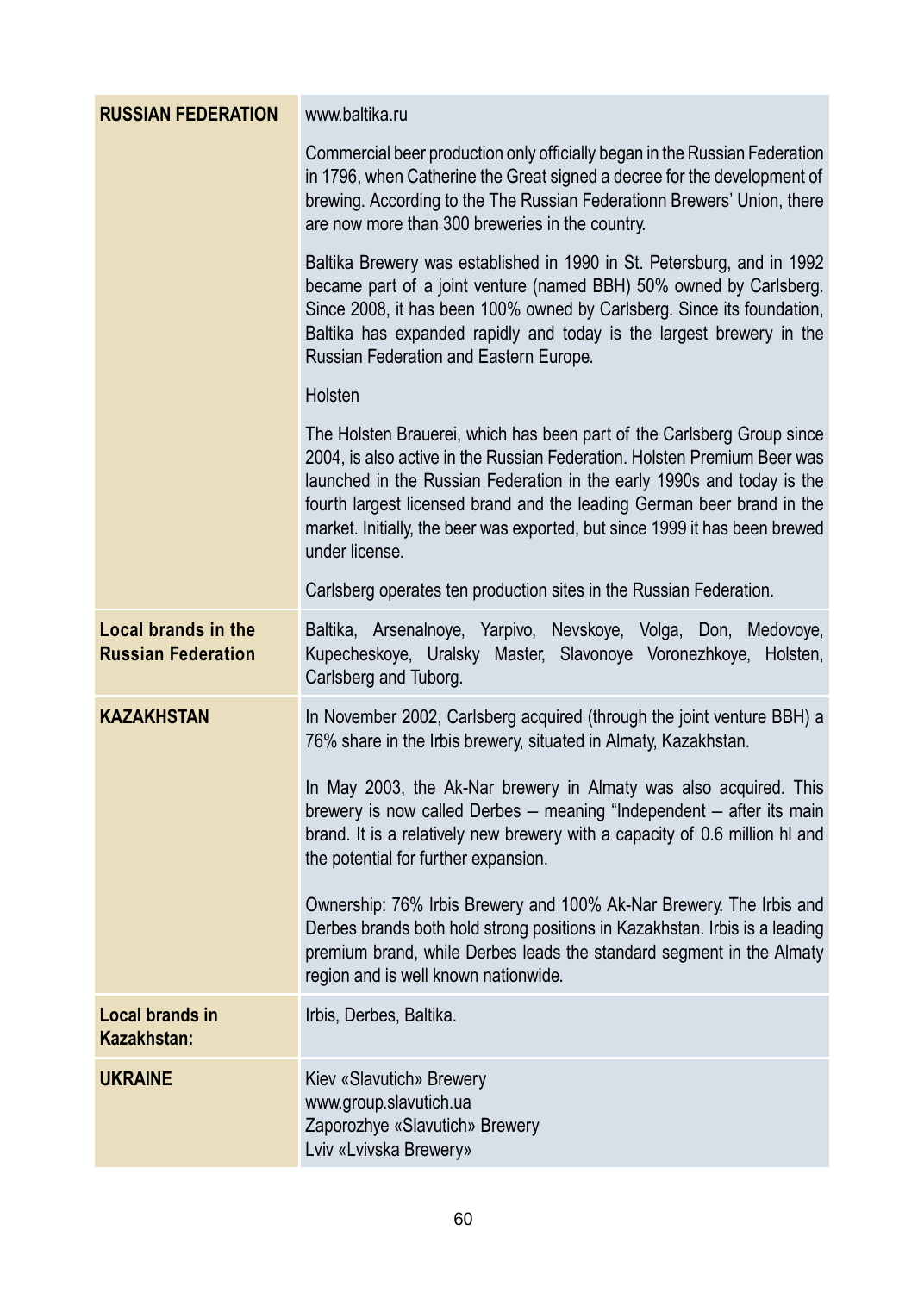| <b>UKRAINE</b>          | www.lvivske.com                                                                                                                                                                                                                                                                                                   |
|-------------------------|-------------------------------------------------------------------------------------------------------------------------------------------------------------------------------------------------------------------------------------------------------------------------------------------------------------------|
|                         | In Ukraine, Carlsberg has more than 2,000 employees in the Slavutich<br>Breweries (in Kiev and Zaporizhiya) and the Lvivska Brewery in Lviv. The Kiev<br>brewery was started as a greenfield project and opened in 2004. The brewery<br>was acquired in 1996 and the Lvivska Brewery was acquired in 1998.        |
|                         | In the premium segment, Carlsberg Group brands Tuborg and Baltika<br>have taken the number one and two positions. After the successful re-<br>launch in 2007 of the main local brand Slavutich, sales increased by more<br>than 125% and Slavutich became brand number four by volume on the<br>Ukrainian market. |
|                         | In 2008, Carlsberg became the 100% owner of the BBH Group Ukraine.                                                                                                                                                                                                                                                |
| Local brands in Ukraine | Slavutich, Slavutich ICE, Lvivske, Tuborg, Holsten, Carlsberg, Baltika,<br>Arsenal, Khmilne.                                                                                                                                                                                                                      |
| <b>UZBEKISTAN</b>       | Carlsberg Uzbekistan (UzCarlsberg JV), Tashkent<br>www.carlsberguzbekistan.uz                                                                                                                                                                                                                                     |
|                         | In June 2006, Carlsberg invested in a new brewery in Tashkent, Uzbekistan,<br>together with the local partner Sarbast Plus.                                                                                                                                                                                       |
|                         | In July 2007, the brewery started shipments of its first local brand,<br>"Sarbast", meaning "free" or "independent" in ancient Uzbek.                                                                                                                                                                             |
|                         | The initial planned capacity of the plant is 1 million hl per annum, with the<br>potential to double the capacity by the end of 2008.                                                                                                                                                                             |
|                         | Carlsberg ownership: 75.1%.                                                                                                                                                                                                                                                                                       |
| <b>SERBIA</b>           | Carlsberg Srbija d.o.o.<br>www.tuborg.rs                                                                                                                                                                                                                                                                          |
|                         | Pivara Celarevo was founded in 1892 and became part of the Carlsberg<br>Group in 2003. It is situated in the city of Celarevo, 130 km north of<br>Belgrade. The plant employs 555 people and since 2004 Carlsberg has<br>owned 99.9% of the company.                                                              |
|                         | Now called Carlsberg Srbija, it is one of the most successful privatizations<br>and foreign investments in Serbia. Having a clear and active social<br>responsibility policy, it is an esteemed employer that continuously creates<br>new jobs all over the country.                                              |
|                         | A relaunch of the local LAV brand and a successful launch of Tuborg -<br>the first international brand produced in Serbia and Montenegro - helped<br>the company to grow by 65% and take second place in the Serbian beer<br>market in 2005.                                                                      |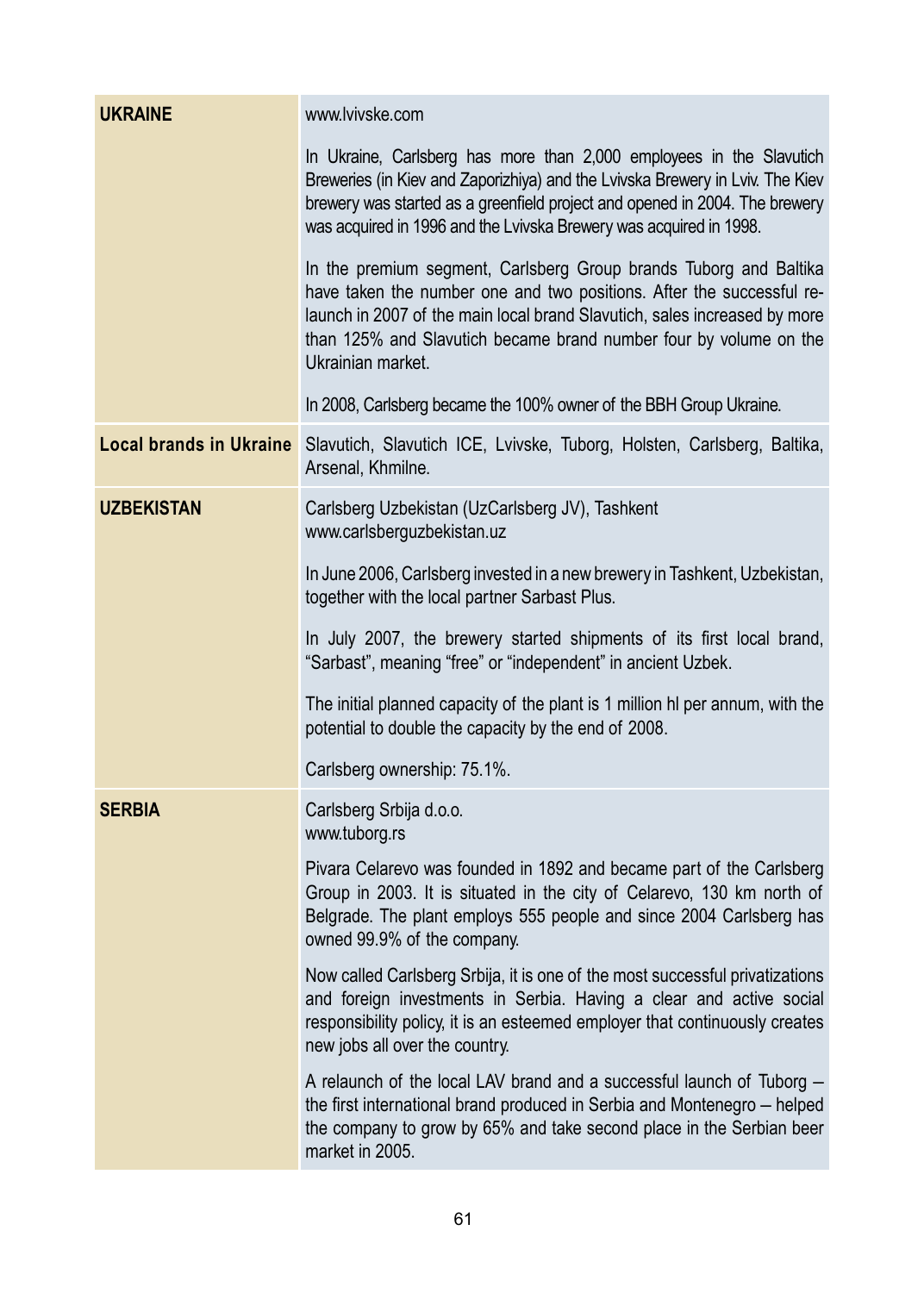| <b>SERBIA</b>          | The brands have been closely associated with some major national<br>events. LAV is the official sponsor of the Serbian National Football Cup.<br>now named the LAV CUP, while the music-focused Tuborg Green sponsors<br>EXIT, the largest music festival in southeastern Europe.<br>Number of employees: 555.<br>Carlsberg ownership: 99.9% (since 2004). |
|------------------------|------------------------------------------------------------------------------------------------------------------------------------------------------------------------------------------------------------------------------------------------------------------------------------------------------------------------------------------------------------|
| Local brands in Serbia | Lav, LAV 7, Tuborg, Tuborg Xmas Brew, Tuborg Lemon, Carlsberg,<br>Holsten, Battery.                                                                                                                                                                                                                                                                        |

# **4.3 The EBRD experience in the WBCs and the ETCs**

Investment in breweries is a typical first phase investment in high risk emerging markets. With 12 successful projects, the EBRD has relevant experience in the beer sector and has been able to create a long-term partnership with the world's leading companies. These investments in the beer sector had a strong transition impact on the local economies, resulting in substantial backward investments in local production of malt (the world's leading maltsters such as Soufflet are clients) and bottling (e.g. the EBRD financed a USD 75 million glass bottle plant in Ukraine with Vetropack Gostomel). The EBRD investments in the beer sector illustrate its vertical approach along the entire food chain.

| Year                                  | <b>Name</b>                                   | Country                                                                 | <b>Product</b> | <b>Project</b><br><b>MEUR</b> | <b>EBRD M</b><br><b>EUR</b> |
|---------------------------------------|-----------------------------------------------|-------------------------------------------------------------------------|----------------|-------------------------------|-----------------------------|
| 1995/1996/<br>1998/1999/<br>2002/2007 | Vena St.<br>Petersburg/<br>Baltika/Carlsberg) | Russian Federation/Croatia/<br>Romania/Lithuania/Ukraine/<br>Kazakhstan | Equity/Debt    | 251                           | 91                          |
| 1997/2000                             | Obolon                                        | Ukraine                                                                 | Debt           | 52                            | 28                          |
| 1997/2008                             | Efes                                          | Russian Federation/Kazakhstan/<br>Republic of Moldova                   | Equity/Debt    | 197                           | 107                         |
| 1997                                  | Sarajevska Pivara                             | Bosnia and Herzegovina                                                  | Debt           | 11                            | 3                           |
| 2000                                  | Pivara Tuzla                                  | Bosnia and Herzegovina                                                  | Debt           | 10                            | 6                           |
| 2003                                  | <b>KICB Abdysh-Ate</b>                        | Kyrgyz Republic                                                         | Debt           | 1                             | 0.5                         |
| 2005                                  | <b>Mekhnat Pivo</b>                           | Uzbekistan                                                              | Debt           | 11                            | 11                          |
| 2005/2006                             | Lomisi                                        | Georgia                                                                 | Equity/Debt    | 9                             | $6\overline{6}$             |
| 2006                                  | <b>BIH/Castel</b>                             | Armenia/Georgia                                                         | Debt           | 11                            | 11                          |
| 2008                                  | Altyn Aylag                                   | Turkmenistan                                                            | Equity         | 5                             | $\overline{2}$              |

#### **EBRD investments in beer projects:**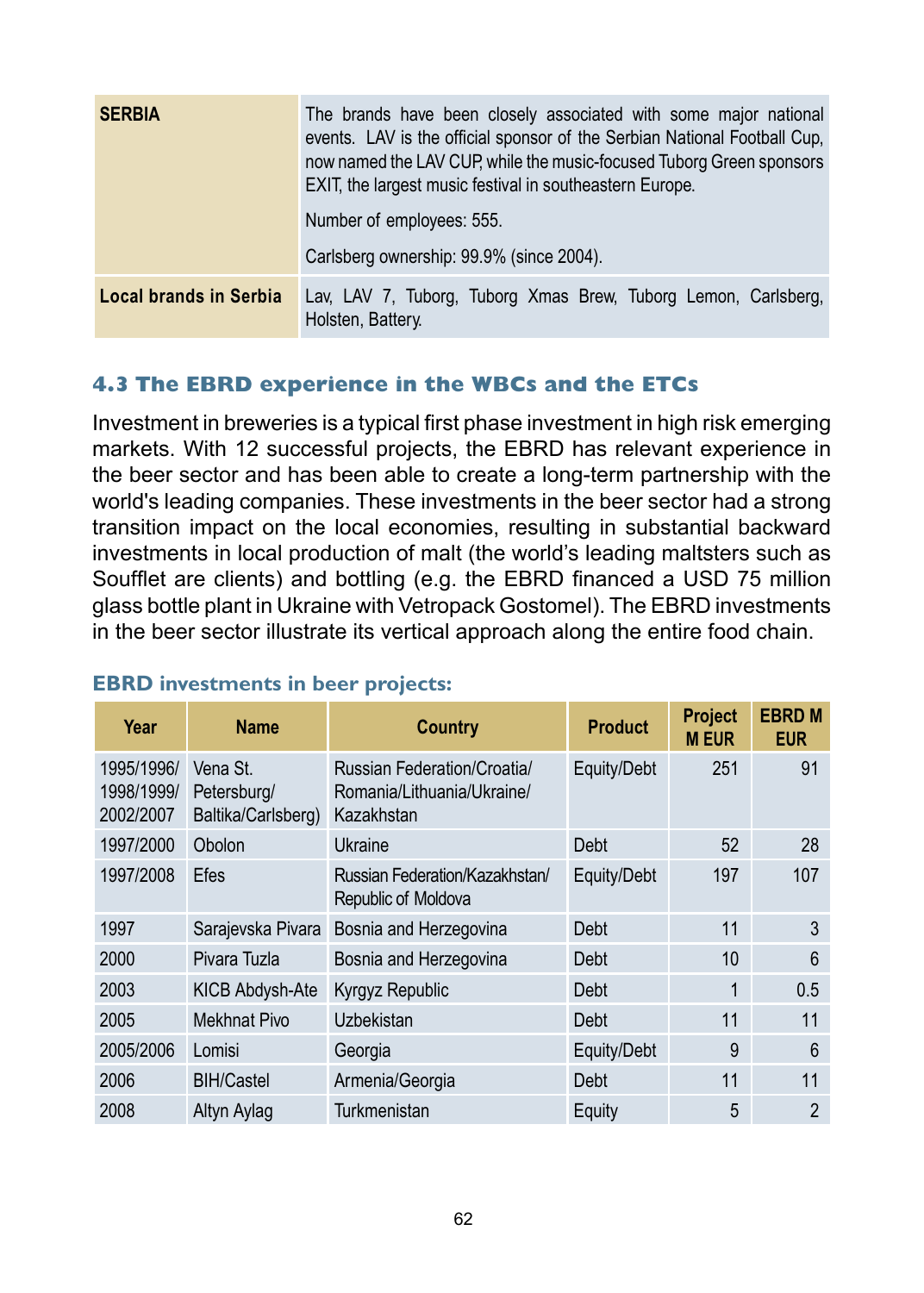# ► **Select local investments in the beer sector**

A EUR 11 million loan to the Uzbek brewery Mekhnat Pivo was signed in 2005 under the Direct Lending Facility (ETC Initiative). The loan was used to finance the purchase of production equipment and working capital. The EBRD has raised donor money to finance necessary legal expense and market studies. Given the early stage of development of the financial sector in Uzbekistan, as well as the level of political risk surrounding the country, the relevance of the bank to this project was high.

A EUR 3 million minority equity investment was made in Lomisi, the second largest beer producer in Georgia. The equity investment, signed in 2005, was followed by a EUR 3 million loan in 2006. The investment funded permanent working capital and contributed to improving the production and distribution system as well as marketing development investments in the company's recently completed second brewery.

# ► **Select western sponsored investments in the beer sector**

Efes Breweries is one of the largest breweries in the Eurasia region and a long-standing client of the EBRD, with total financing commitments of more than EUR 100 million to date. In 1997, the EBRD financed Efes' initial entry into Russia and still maintains an 8.9% stake in the Efes Moscow Brewery. In 2002, the bank financed a greenfield brewery in Almaty with a EUR 6.1 million loan, followed by a EUR 5.2 billion loan in Kazakh tenge (EUR 27.6 million) in 2007. In 2008, Efes acquired 100% of the shares of the abovementioned Lomisi Brewery in Georgia, where the bank sold its stake.

Since 1996, the EBRD has had a multiproject framework agreement in place with Carlsberg, one of the largest breweries worldwide, comprising of EBRD debt and equity financing for the modernization of existing breweries and new greenfield operations. Under this framework, the bank already financed Carlsberg's investments in Lithuania (Svyturus), in the Ukraine (Slavutich) and in Kazakhstan (Derbes). The project enabled restructuring, modernization, and expansion of the regional beer brewing and distribution chain.

A EUR 29 million loan was made to the Russian Baltika Brewery (owned by Carlsberg), the leading brewery in the bank's countries of operations. The loan. signed in 1999, enabled Baltika to expand its production capacity and develop its distribution network across the Russian Federation. Today, Baltika has a market share of more than 38% and operates 11 breweries in the Russian Federation and one in Azerbaijan.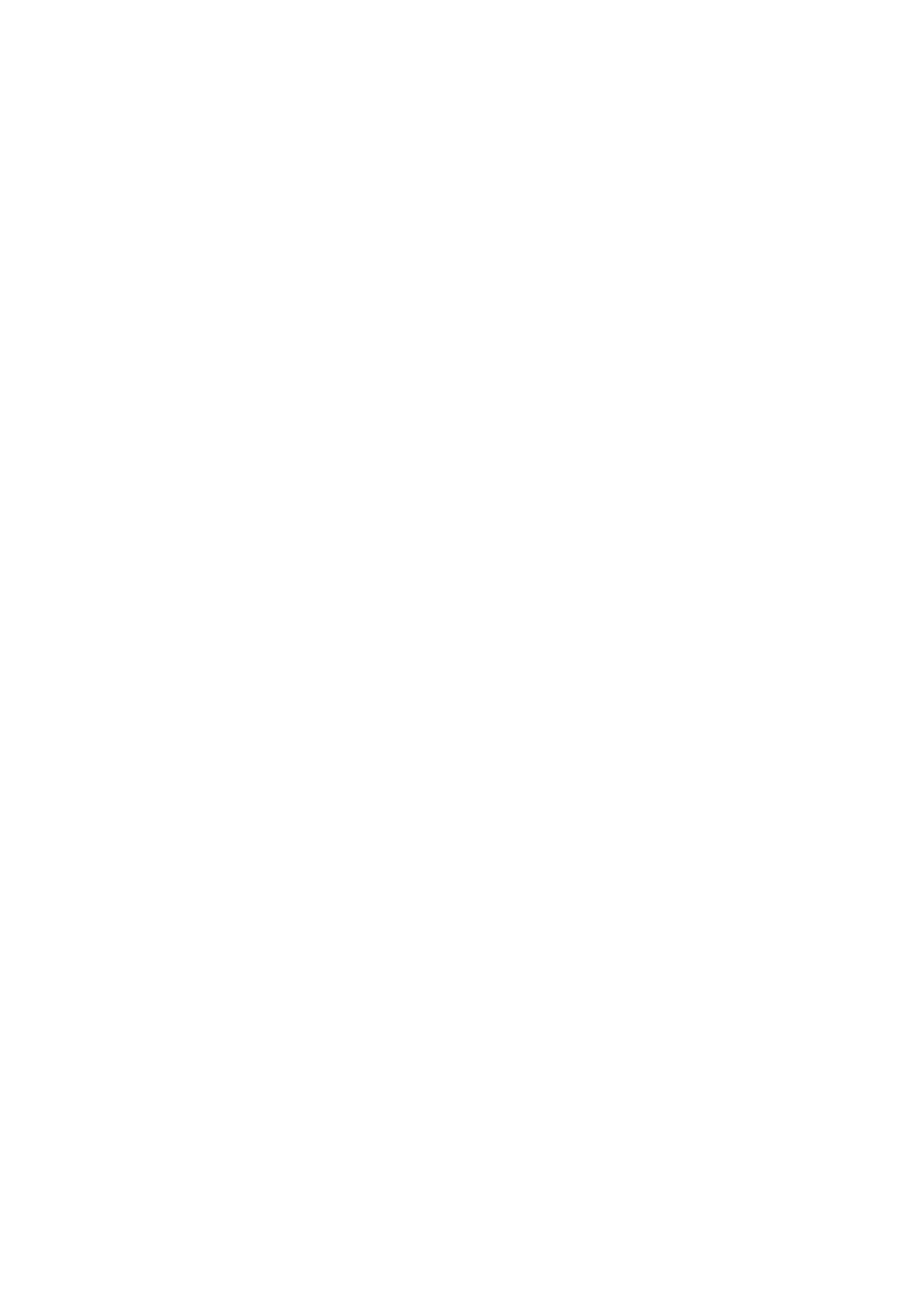# **5. FURTHER READING AND INFORMATION**

**EastAgri, Barley/Malt/Beer:** http://www.eastagri.org/sector\_detail.asp?id=44 **Barley farming in the UK:** http://www.ukagriculture.com/crops/barley\_uk.cfm **The UK Malting Industry:** http://www.ukmalt.com/ **The Brewers of Europe:** http://www.brewersofeurope.org/ **Euromonitor:** http://www.euromonitor.com/Beer